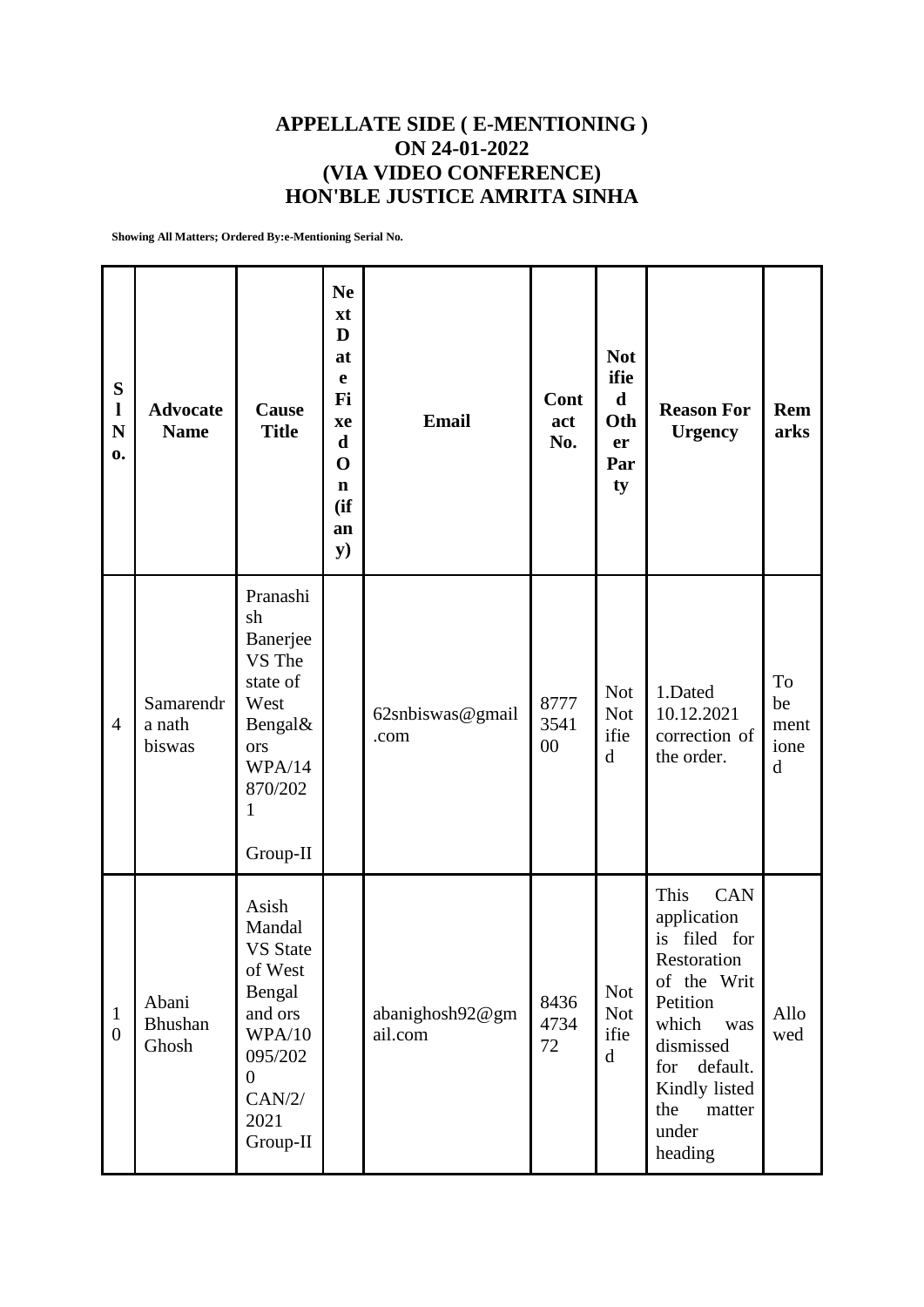| ${\bf S}$<br>$\mathbf{l}$<br>${\bf N}$<br>0. | <b>Advocate</b><br><b>Name</b> | Cause<br><b>Title</b>                                                                                               | <b>Ne</b><br>xt<br>D<br>at<br>e<br>Fi<br>xe<br>$\mathbf d$<br>$\mathbf 0$<br>$\mathbf n$<br>(ii)<br>an<br>${\bf y})$ | <b>Email</b>                    | Cont<br>act<br>No. | <b>Not</b><br>ifie<br>$\mathbf d$<br>Oth<br>er<br>Par<br>ty                         | <b>Reason For</b><br><b>Urgency</b>                                                                                                                                                | Rem<br>arks                             |
|----------------------------------------------|--------------------------------|---------------------------------------------------------------------------------------------------------------------|----------------------------------------------------------------------------------------------------------------------|---------------------------------|--------------------|-------------------------------------------------------------------------------------|------------------------------------------------------------------------------------------------------------------------------------------------------------------------------------|-----------------------------------------|
|                                              |                                |                                                                                                                     |                                                                                                                      |                                 |                    |                                                                                     | 'Application'<br>(Restoration)<br>The<br>case<br>record<br>is<br>lying in RD<br>section<br>on<br>and<br>from<br>04/08/2021<br>and CAN is<br>lying<br>in<br>Mandamus<br>Department. |                                         |
| $\mathbf{1}$<br>$\overline{2}$               | Gobinda<br>Chandra<br>Baidya   | Krishna<br>S.G.Y.S.<br>VS The<br>State of<br>West<br>Bengal<br>and ors<br><b>WPA/19</b><br>058/201<br>9<br>Group-II |                                                                                                                      | falgunigobinda@g<br>mail.com    | 9838<br>7306<br>93 | <b>Not</b><br><b>Not</b><br>ifie<br>d                                               | The<br>matter<br>was listed in<br>the<br>year<br>2019 but till<br>date<br>the<br>matter<br>was<br>listed,<br>not<br>hence prayer<br>for<br>listing<br>the matter of<br>the Court.  | Allo<br>wed                             |
| $\mathbf{1}$<br>3                            | Poulami<br>Bhowmick            | Ranjita<br>Mondal<br>VS The<br>State of<br>West<br>Bengal<br>& Ors<br>WPA/73                                        |                                                                                                                      | poulamibhowmick<br>92@gmail.com | 9674<br>5603<br>10 | <b>Not</b><br>ifie<br>$\mathbf d$<br>on<br>$23 -$<br>$01-$<br>202<br>$\overline{2}$ | For<br>non<br>prosecution.<br>Petitioner<br>does<br>not<br>want<br>to<br>continue the<br>litigation.                                                                               | To<br>be<br>ment<br>ione<br>$\mathbf d$ |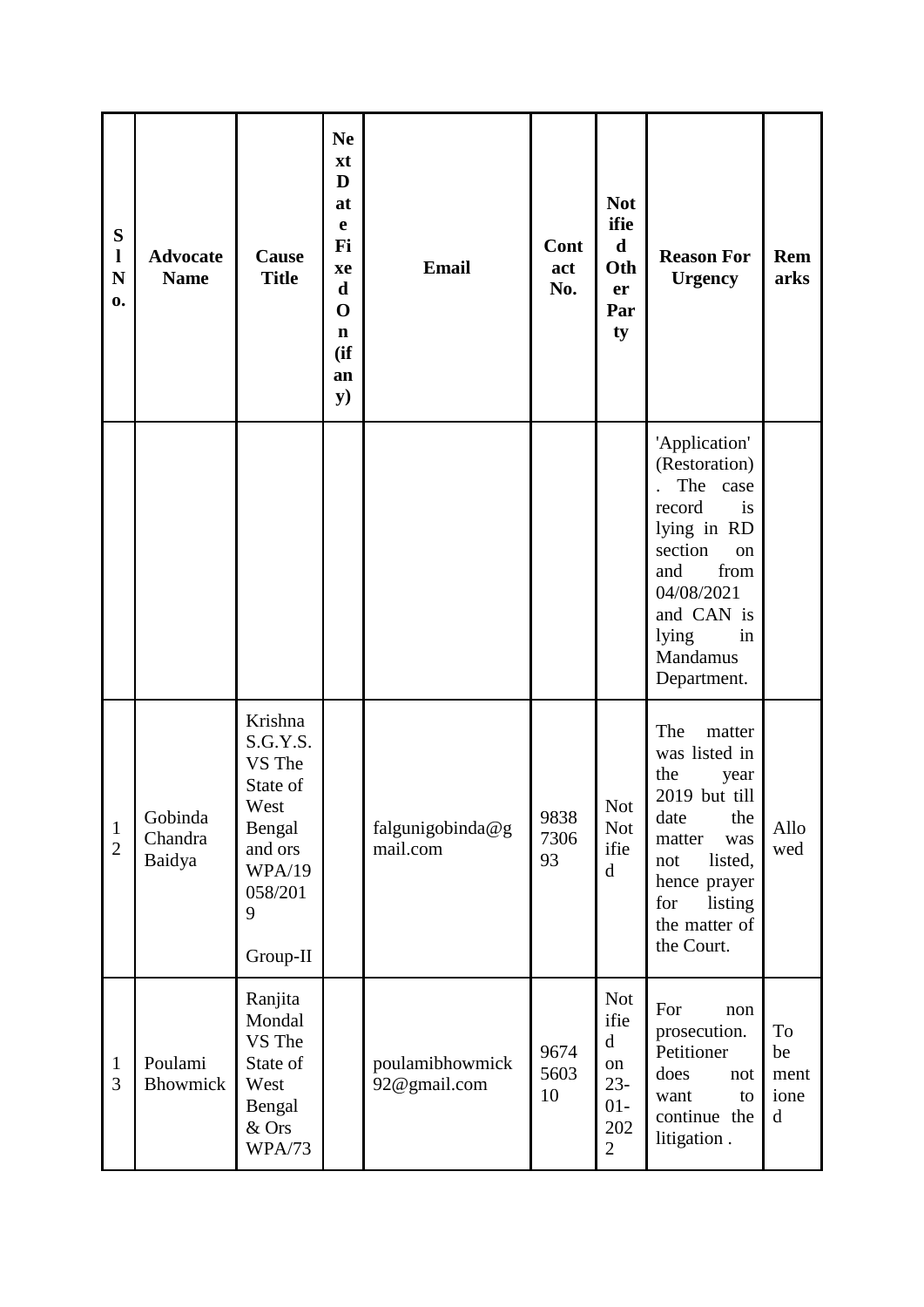| S<br>$\mathbf{l}$<br>${\bf N}$<br>0. | <b>Advocate</b><br><b>Name</b> | Cause<br><b>Title</b>                                                                                    | <b>Ne</b><br>xt<br>D<br>at<br>e<br>Fi<br>xe<br>$\mathbf d$<br>$\mathbf 0$<br>$\mathbf n$<br>(ii)<br>an<br>${\bf y})$ | <b>Email</b>                  | Cont<br>act<br>No. | <b>Not</b><br>ifie<br>$\mathbf d$<br>Oth<br>er<br>Par<br>ty                         | <b>Reason For</b><br><b>Urgency</b>                                                                                                                                                                                                                                                                                                          | Rem<br>arks |
|--------------------------------------|--------------------------------|----------------------------------------------------------------------------------------------------------|----------------------------------------------------------------------------------------------------------------------|-------------------------------|--------------------|-------------------------------------------------------------------------------------|----------------------------------------------------------------------------------------------------------------------------------------------------------------------------------------------------------------------------------------------------------------------------------------------------------------------------------------------|-------------|
|                                      |                                | 22/2021                                                                                                  |                                                                                                                      |                               |                    |                                                                                     |                                                                                                                                                                                                                                                                                                                                              |             |
| $\mathbf{1}$<br>$\overline{4}$       | Chandan<br>dutta               | Nilmoni<br>Chakrab<br>orty VS<br>State of<br>west<br>Bengal<br><b>WPA/19</b><br>309/201<br>7<br>Group-II |                                                                                                                      | chandandutta746@<br>gmail.com | 9434<br>8370<br>62 | <b>Not</b><br>ifie<br>$\mathbf d$<br>on<br>$22 -$<br>$01-$<br>202<br>$\overline{2}$ | Listed<br>motion.<br>Matter<br>is<br>relating<br>to<br>fixation<br>of<br>the<br>pay.on<br>basis of the<br>subsequent<br>government<br>/an<br>administrativ<br>order<br>e<br>fixation has<br>done.<br>been<br>Petitioner is<br>getting less<br>pension.<br><b>PETITIONE</b><br>IS<br>$\mathbf R$<br>$\mathbf{A}$<br><b>SENIOR</b><br>CITIZEN. | Allo<br>wed |
| $\mathbf{1}$<br>5                    | Chandan<br>dutta               | Nilmoni<br>Chakrab<br>orty VS<br>State of<br>west<br>Bengal<br><b>WPA/19</b><br>309/201<br>7             |                                                                                                                      | chandandutta746@<br>gmail.com | 9434<br>8370<br>62 | <b>Not</b><br>ifie<br>$\mathbf d$<br>on<br>$22 -$<br>$01-$<br>202<br>$\overline{2}$ | Listed<br>Motion.<br>Interms<br>of<br>the<br>subsequent<br>government/<br>an<br>administrativ<br>order<br>e<br>fixation has                                                                                                                                                                                                                  | Allo<br>wed |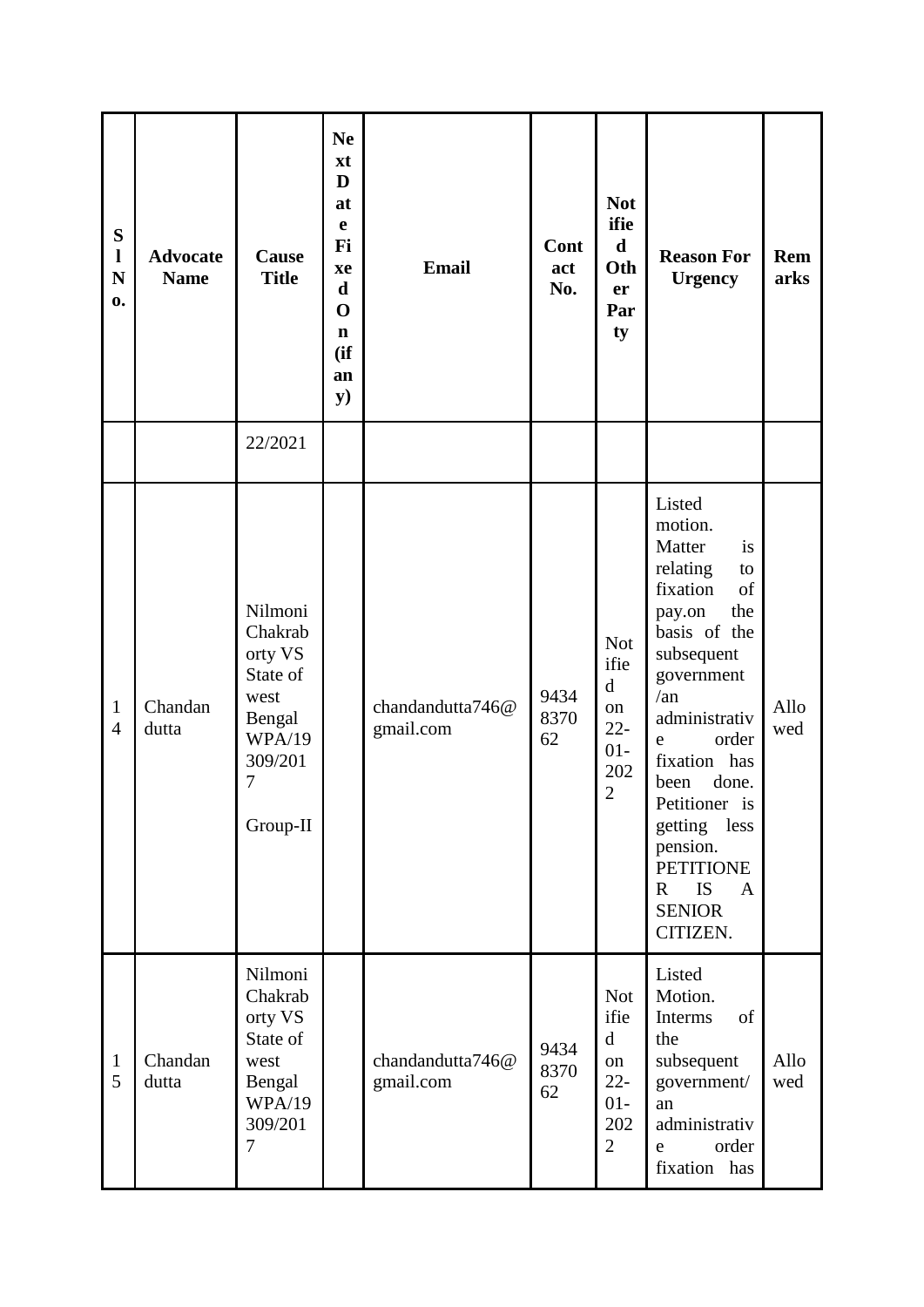| ${\bf S}$<br>$\mathbf{l}$<br>$\mathbf N$<br>0. | <b>Advocate</b><br><b>Name</b> | Cause<br><b>Title</b>                                                                                             | <b>Ne</b><br>xt<br>D<br>at<br>e<br>Fi<br>xe<br>d<br>$\mathbf 0$<br>$\mathbf n$<br>(ii)<br>an<br><b>y</b> ) | <b>Email</b>                   | Cont<br>act<br>No. | <b>Not</b><br>ifie<br>$\mathbf d$<br>Oth<br>er<br>Par<br>ty                         | <b>Reason For</b><br><b>Urgency</b>                                                                                                                                                                                                                                                                                                                                                                                                                             | Rem<br>arks |
|------------------------------------------------|--------------------------------|-------------------------------------------------------------------------------------------------------------------|------------------------------------------------------------------------------------------------------------|--------------------------------|--------------------|-------------------------------------------------------------------------------------|-----------------------------------------------------------------------------------------------------------------------------------------------------------------------------------------------------------------------------------------------------------------------------------------------------------------------------------------------------------------------------------------------------------------------------------------------------------------|-------------|
|                                                |                                | Group-II                                                                                                          |                                                                                                            |                                |                    |                                                                                     | been done to<br>the<br>petitioner,<br>petitioner is<br>getting less<br>pension.<br>Petitioner is<br><b>SENIOR</b><br>$\mathbf{a}$<br>CITIZEN.                                                                                                                                                                                                                                                                                                                   |             |
| $\mathbf{2}$<br>$\overline{7}$                 | Lal Mohan<br>Basu              | Mohan<br>Dey and<br>Ors VS<br>The<br>state of<br>west<br>Bengal<br>and Ors<br>WPA/10<br>19/2021<br>CAN/4/<br>2022 |                                                                                                            | adv.lalmohanbose<br>@gmail.com | 9836<br>3744<br>14 | <b>Not</b><br>ifie<br>$\mathbf d$<br>on<br>$19-$<br>$01 -$<br>202<br>$\overline{2}$ | <b>THE</b><br><b>APPLICAN</b><br><b>TS</b><br><b>HAD</b><br><b>PARTICIPA</b><br><b>TED</b><br>IN<br><b>TET</b><br><b>THE</b><br>2014<br><b>AND</b><br><b>WAS</b><br><b>UNSUCESS</b><br><b>FULL</b><br>THEREIN.<br><b>THE</b><br><b>APPLICAN</b><br>$\mathbf T$<br><b>SEEKS</b><br><b>THE</b><br><b>BENEFIT</b><br><b>OF</b><br><b>THE</b><br><b>ORDER</b><br>PASSED IN<br>W.P<br>NO.<br>23006<br>(W)<br>OF 2018. IT<br>IS STATED<br>THAT THE<br><b>APPLICAN</b> | Allo<br>wed |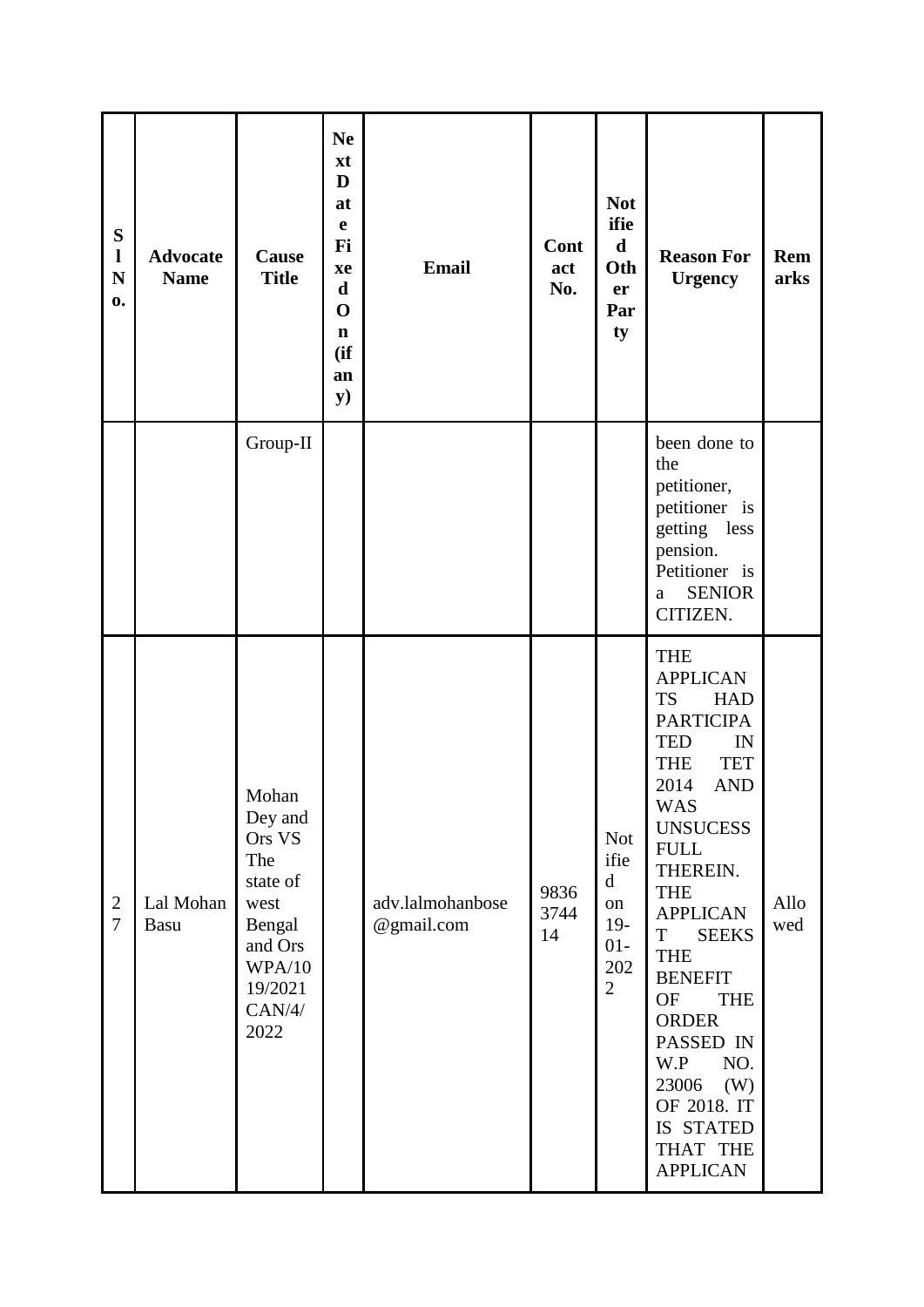| S<br>$\mathbf{l}$<br>N<br>$\mathbf{0}$ . | <b>Advocate</b><br><b>Name</b> | Cause<br><b>Title</b>                                                                                                                                                                                                         | <b>Ne</b><br>xt<br>D<br>at<br>e<br>Fi<br>xe<br>$\mathbf d$<br>$\mathbf 0$<br>$\mathbf n$<br>(if)<br>an<br>${\bf y})$ | <b>Email</b>                   | Cont<br>act<br>No. | <b>Not</b><br>ifie<br>d<br>Oth<br>er<br>Par<br>ty                                  | <b>Reason For</b><br><b>Urgency</b>                                                                                                                                                                                                                                                                                                             | Rem<br>arks |
|------------------------------------------|--------------------------------|-------------------------------------------------------------------------------------------------------------------------------------------------------------------------------------------------------------------------------|----------------------------------------------------------------------------------------------------------------------|--------------------------------|--------------------|------------------------------------------------------------------------------------|-------------------------------------------------------------------------------------------------------------------------------------------------------------------------------------------------------------------------------------------------------------------------------------------------------------------------------------------------|-------------|
|                                          |                                |                                                                                                                                                                                                                               |                                                                                                                      |                                |                    |                                                                                    | <b>TS</b><br>IF<br><b>FOUND</b><br><b>SUCCESSF</b><br><b>ULL</b><br><b>AFTER</b><br><b>ADDITION</b><br><b>OF</b><br>6<br><b>MARKS</b><br><b>WILL</b><br>BE<br><b>ELIGIBLE</b><br><b>FOR</b><br><b>CONSIDER</b><br>ATION AT<br><b>THE</b><br><b>INTERVIE</b><br>W STAGE.                                                                         |             |
| $\overline{2}$<br>8                      | Lal Mohan<br>Basu              | <b>SATYA</b><br><b>SARAN</b><br><b>MOND</b><br>AL<br><b>AND</b><br>ORS VS<br><b>THE</b><br><b>STATE</b><br><b>OF</b><br><b>WEST</b><br><b>BENGA</b><br>L AND<br><b>ORS</b><br>WPA/14<br>59/2021<br>CAN/2/<br>2022<br>Group-II |                                                                                                                      | adv.lalmohanbose<br>@gmail.com | 9836<br>3744<br>14 | <b>Not</b><br>ifie<br>$\mathbf d$<br>on<br>$19-$<br>$01-$<br>202<br>$\overline{2}$ | <b>THE</b><br><b>APPLICAN</b><br><b>TS</b><br><b>HAD</b><br><b>PARTICIPA</b><br><b>TED</b><br>IN<br><b>TET</b><br><b>THE</b><br>2014<br><b>AND</b><br><b>WAS</b><br><b>UNSUCESS</b><br><b>FULL</b><br>THEREIN.<br><b>THE</b><br><b>APPLICAN</b><br>T<br><b>SEEKS</b><br><b>THE</b><br><b>BENEFIT</b><br><b>OF</b><br><b>THE</b><br><b>ORDER</b> | Allo<br>wed |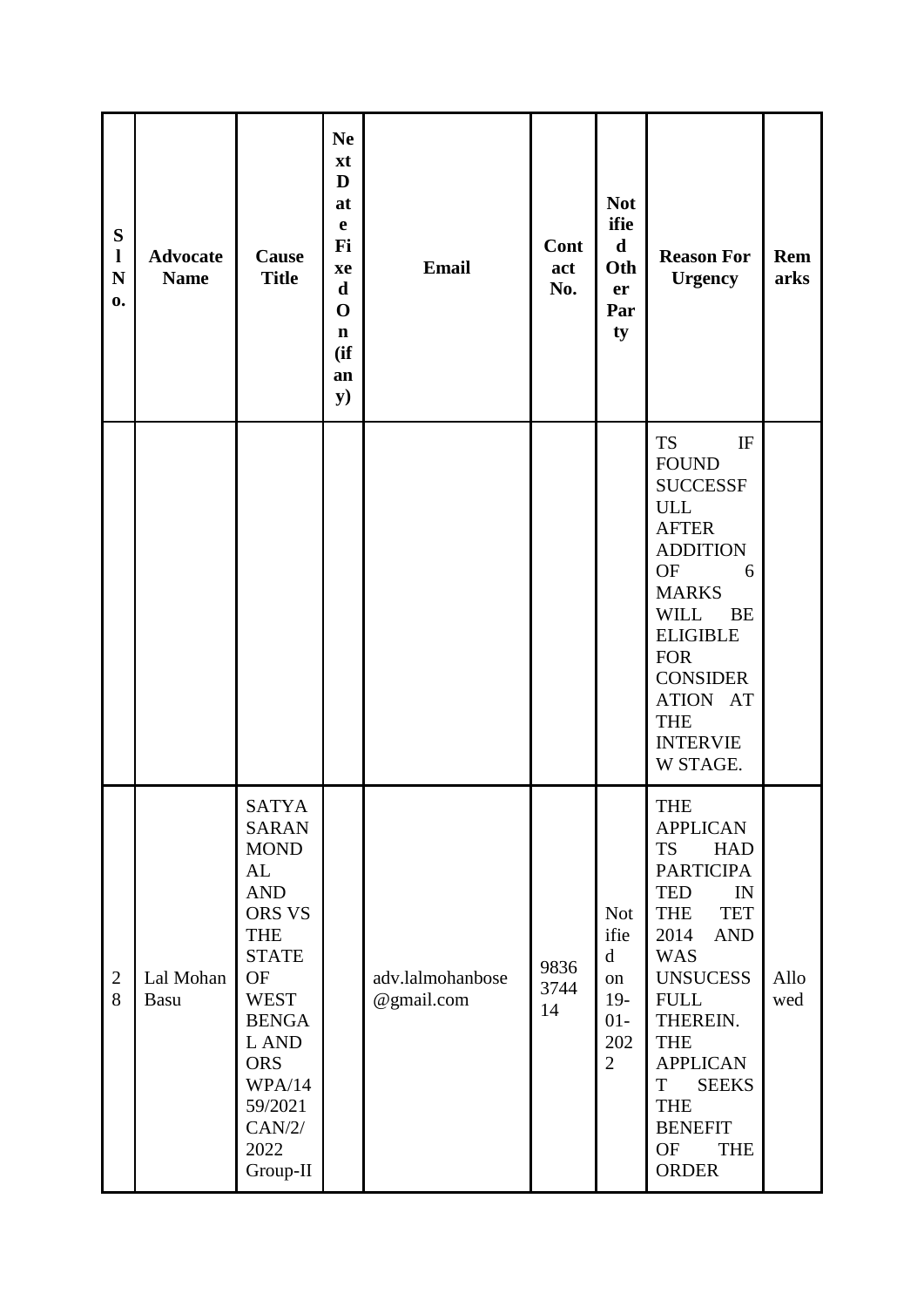| S<br>$\mathbf{l}$<br>N<br>0. | <b>Advocate</b><br><b>Name</b> | Cause<br><b>Title</b>                                                                                                                                   | <b>Ne</b><br>xt<br>D<br>at<br>$\mathbf e$<br>Fi<br>xe<br>$\mathbf d$<br>$\mathbf 0$<br>$\mathbf n$<br>(ii)<br>an<br>${\bf y})$ | <b>Email</b>                   | Cont<br>act<br>No. | <b>Not</b><br>ifie<br>d<br>Oth<br>er<br>Par<br>ty | <b>Reason For</b><br><b>Urgency</b>                                                                                                                                                                                                                                                                                                                                                  | <b>Rem</b><br>arks |
|------------------------------|--------------------------------|---------------------------------------------------------------------------------------------------------------------------------------------------------|--------------------------------------------------------------------------------------------------------------------------------|--------------------------------|--------------------|---------------------------------------------------|--------------------------------------------------------------------------------------------------------------------------------------------------------------------------------------------------------------------------------------------------------------------------------------------------------------------------------------------------------------------------------------|--------------------|
|                              |                                |                                                                                                                                                         |                                                                                                                                |                                |                    |                                                   | PASSED IN<br>W.P<br>NO.<br>23006<br>(W)<br>OF 2018. IT<br>IS STATED<br>THAT THE<br><b>APPLICAN</b><br><b>TS</b><br>IF<br><b>FOUND</b><br><b>SUCCESSF</b><br><b>ULL</b><br><b>AFTER</b><br><b>ADDITION</b><br><b>OF</b><br>6<br><b>MARKS</b><br><b>WILL</b><br><b>BE</b><br><b>ELIGIBLE</b><br><b>FOR</b><br><b>CONSIDER</b><br>ATION AT<br><b>THE</b><br><b>INTERVIE</b><br>W STAGE. |                    |
| $\overline{2}$<br>9          | Lal Mohan<br>Basu              | <b>MUNM</b><br><b>UN</b><br><b>ROY</b><br><b>CHOW</b><br><b>DHURY</b><br><b>AND</b><br>ORS VS<br><b>THE</b><br><b>STATE</b><br><b>OF</b><br><b>WEST</b> |                                                                                                                                | adv.lalmohanbose<br>@gmail.com | 9836<br>3744<br>14 | <b>Not</b><br><b>Not</b><br>ifie<br>$\mathbf d$   | <b>THE</b><br><b>APPLICAN</b><br><b>TS</b><br><b>HAD</b><br><b>PARTICIPA</b><br><b>TED</b><br>IN<br><b>TET</b><br><b>THE</b><br>2014<br><b>AND</b><br><b>WAS</b><br><b>UNSUCESS</b><br><b>FULL</b><br>THEREIN.                                                                                                                                                                       | Allo<br>wed        |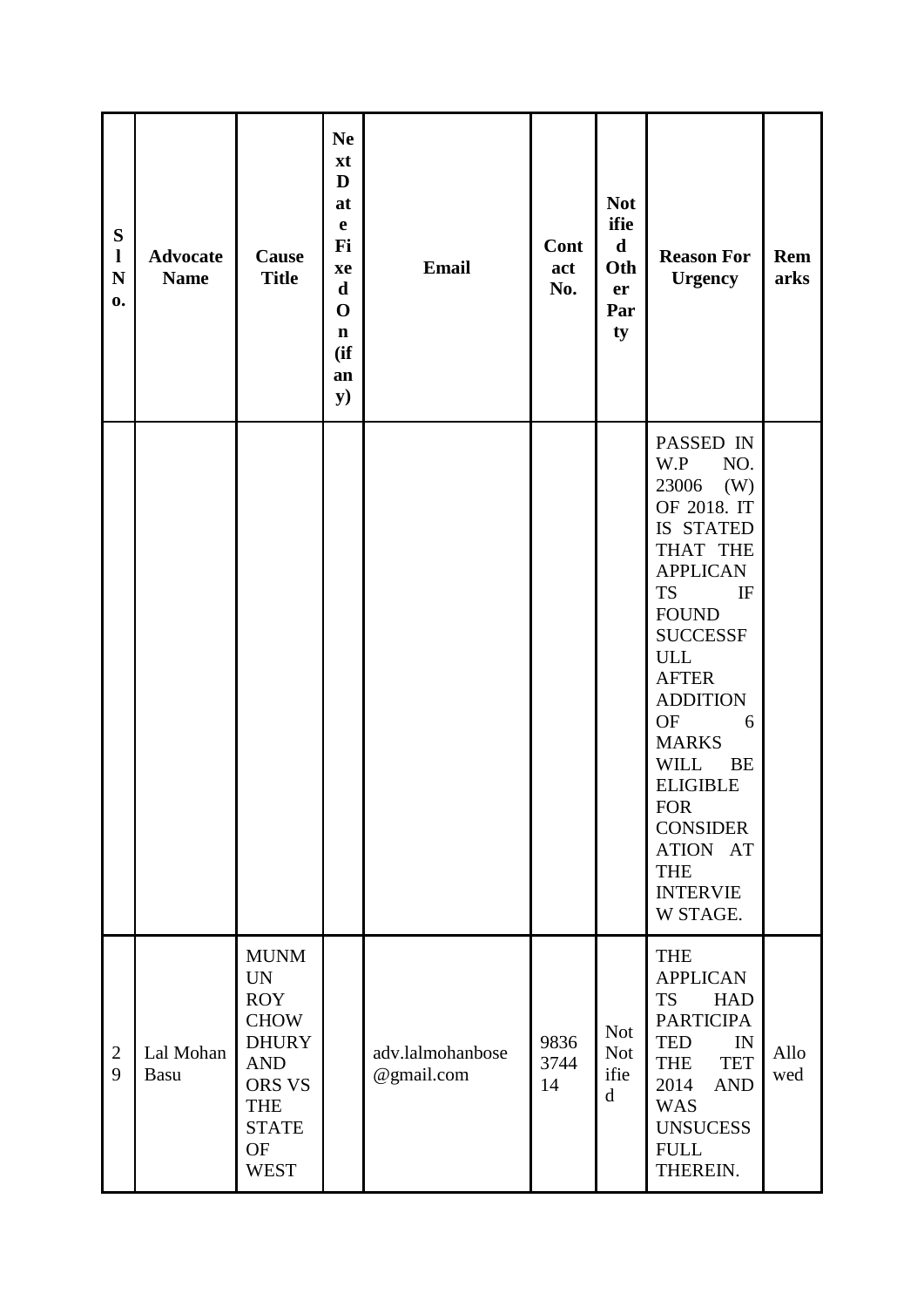| ${\bf S}$<br>$\mathbf{l}$<br>$\mathbf N$<br>0. | <b>Advocate</b><br><b>Name</b> | Cause<br><b>Title</b>                                                                  | <b>Ne</b><br>xt<br>D<br>at<br>$\mathbf e$<br>Fi<br>xe<br>$\mathbf d$<br>$\mathbf 0$<br>$\mathbf n$<br>(ii)<br>an<br>${\bf y})$ | <b>Email</b>                   | Cont<br>act<br>No. | <b>Not</b><br>ifie<br>$\mathbf d$<br>Oth<br>er<br>Par<br>ty | <b>Reason For</b><br><b>Urgency</b>                                                                                                                                                                                                                                                                                                                                                                                                                                                                     | Rem<br>arks |
|------------------------------------------------|--------------------------------|----------------------------------------------------------------------------------------|--------------------------------------------------------------------------------------------------------------------------------|--------------------------------|--------------------|-------------------------------------------------------------|---------------------------------------------------------------------------------------------------------------------------------------------------------------------------------------------------------------------------------------------------------------------------------------------------------------------------------------------------------------------------------------------------------------------------------------------------------------------------------------------------------|-------------|
|                                                |                                | <b>BENGA</b><br>L AND<br><b>ORS</b><br>WPA/14<br>65/2021<br>CAN/3/<br>2022<br>Group-II |                                                                                                                                |                                |                    |                                                             | <b>THE</b><br><b>APPLICAN</b><br><b>SEEKS</b><br>T<br><b>THE</b><br><b>BENEFIT</b><br><b>OF</b><br><b>THE</b><br><b>ORDER</b><br>PASSED IN<br>W.P<br>NO.<br>23006<br>(W)<br>OF 2018. IT<br>IS STATED<br>THAT THE<br><b>APPLICAN</b><br><b>TS</b><br>IF<br><b>FOUND</b><br><b>SUCCESSF</b><br>ULL<br><b>AFTER</b><br><b>ADDITION</b><br>OF<br>6<br><b>MARKS</b><br><b>WILL</b><br><b>BE</b><br><b>ELIGIBLE</b><br><b>FOR</b><br><b>CONSIDER</b><br>ATION AT<br><b>THE</b><br><b>INTERVIE</b><br>W STAGE. |             |
| 3<br>$\mathbf{1}$                              | Lal Mohan<br>Basu              | <b>LISA</b><br><b>GHOSH</b><br><b>AND</b><br>ORS VS                                    |                                                                                                                                | adv.lalmohanbose<br>@gmail.com | 9836<br>3744<br>14 | <b>Not</b><br><b>Not</b><br>ifie<br>$\mathbf d$             | <b>THE</b><br><b>APPLICAN</b><br><b>TS</b><br><b>HAD</b><br><b>PARTICIPA</b>                                                                                                                                                                                                                                                                                                                                                                                                                            |             |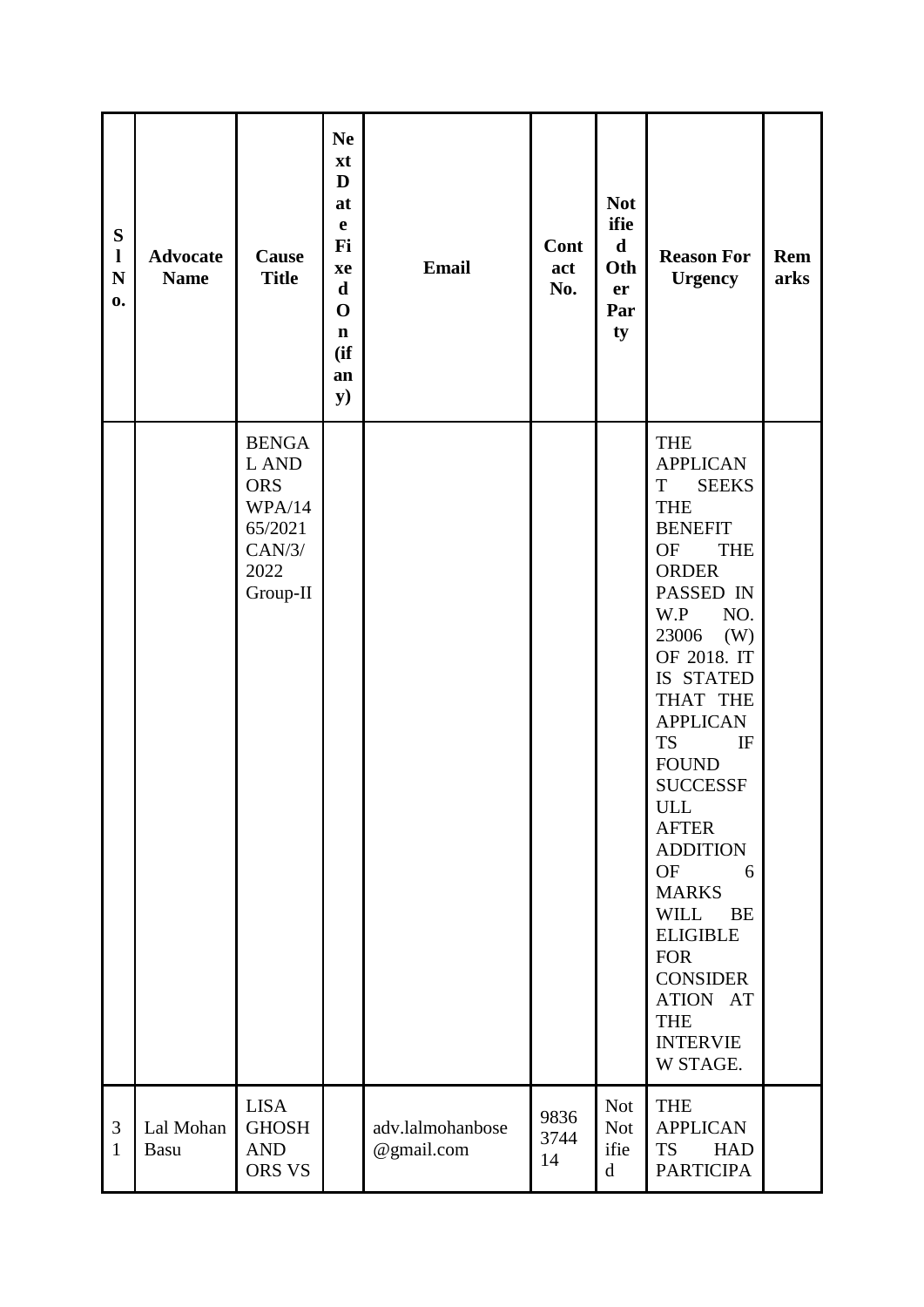| ${\bf S}$<br>$\mathbf{l}$<br>$\mathbf N$<br>$\mathbf{0}$ | <b>Advocate</b><br><b>Name</b> | Cause<br><b>Title</b>                                                                                                                            | <b>Ne</b><br>xt<br>D<br>at<br>$\mathbf e$<br>Fi<br>xe<br>$\mathbf d$<br>$\mathbf 0$<br>$\mathbf n$<br>(if)<br>an<br><b>y</b> ) | Email | Cont<br>act<br>No. | <b>Not</b><br>ifie<br>$\mathbf d$<br>Oth<br>er<br>Par<br>ty | <b>Reason For</b><br><b>Urgency</b>                                                                                                                                                                                                                                                                                                                                                                                                                                                                                                                                                                                    | Rem<br>arks |
|----------------------------------------------------------|--------------------------------|--------------------------------------------------------------------------------------------------------------------------------------------------|--------------------------------------------------------------------------------------------------------------------------------|-------|--------------------|-------------------------------------------------------------|------------------------------------------------------------------------------------------------------------------------------------------------------------------------------------------------------------------------------------------------------------------------------------------------------------------------------------------------------------------------------------------------------------------------------------------------------------------------------------------------------------------------------------------------------------------------------------------------------------------------|-------------|
|                                                          |                                | <b>THE</b><br><b>STATE</b><br><b>OF</b><br><b>WEST</b><br><b>BENGA</b><br>L AND<br><b>ORS</b><br>WPA/14<br>94/2021<br>CAN/3/<br>2022<br>Group-II |                                                                                                                                |       |                    |                                                             | <b>TED</b><br>$\ensuremath{\text{IN}}$<br><b>TET</b><br><b>THE</b><br>2014<br><b>AND</b><br><b>WAS</b><br><b>UNSUCESS</b><br><b>FULL</b><br>THEREIN.<br><b>THE</b><br><b>APPLICAN</b><br>T<br><b>SEEKS</b><br><b>THE</b><br><b>BENEFIT</b><br><b>OF</b><br><b>THE</b><br><b>ORDER</b><br>PASSED IN<br>W.P<br>NO.<br>23006<br>(W)<br>OF 2018. IT<br>IS STATED<br>THAT THE<br><b>APPLICAN</b><br><b>TS</b><br>IF<br><b>FOUND</b><br><b>SUCCESSF</b><br><b>ULL</b><br><b>AFTER</b><br><b>ADDITION</b><br>OF<br>6<br><b>MARKS</b><br>WILL BE<br><b>ELIGIBLE</b><br><b>FOR</b><br><b>CONSIDER</b><br>ATION AT<br><b>THE</b> |             |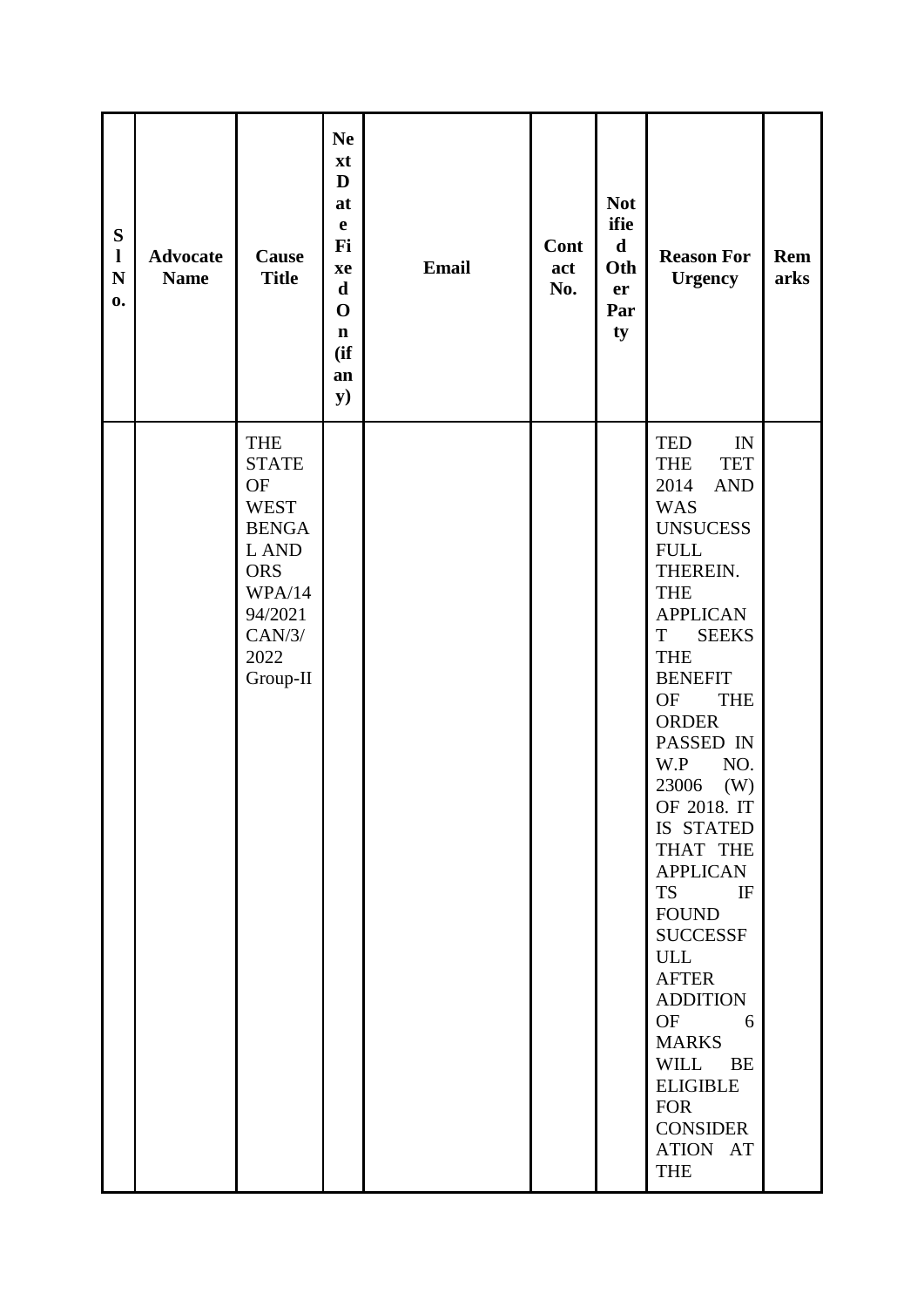| ${\bf S}$<br>$\mathbf{l}$<br>N<br>$\mathbf{0}$ . | <b>Advocate</b><br><b>Name</b> | Cause<br><b>Title</b>                                                                                                                                                                                                       | <b>Ne</b><br>xt<br>D<br>at<br>$\mathbf e$<br>Fi<br>xe<br>$\mathbf d$<br>$\mathbf 0$<br>$\mathbf n$<br>(if)<br>an<br>${\bf y})$ | <b>Email</b>                   | Cont<br>act<br>No. | <b>Not</b><br>ifie<br>d<br>Oth<br>er<br>Par<br>ty | <b>Reason For</b><br><b>Urgency</b>                                                                                                                                                                                                                                                                                                                                                                                                                                                                                                                                            | Rem<br>arks |
|--------------------------------------------------|--------------------------------|-----------------------------------------------------------------------------------------------------------------------------------------------------------------------------------------------------------------------------|--------------------------------------------------------------------------------------------------------------------------------|--------------------------------|--------------------|---------------------------------------------------|--------------------------------------------------------------------------------------------------------------------------------------------------------------------------------------------------------------------------------------------------------------------------------------------------------------------------------------------------------------------------------------------------------------------------------------------------------------------------------------------------------------------------------------------------------------------------------|-------------|
|                                                  |                                |                                                                                                                                                                                                                             |                                                                                                                                |                                |                    |                                                   | <b>INTERVIE</b><br>W STAGE.                                                                                                                                                                                                                                                                                                                                                                                                                                                                                                                                                    |             |
| 3<br>$\overline{2}$                              | Lal Mohan<br>Basu              | <b>AMALE</b><br><b>SH</b><br><b>BERA</b><br><b>AND</b><br><b>ORS VS</b><br><b>THE</b><br><b>STATE</b><br><b>OF</b><br><b>WEST</b><br><b>BENGA</b><br>L AND<br><b>ORS</b><br>WPA/13<br>35/2021<br>CAN/1/<br>2022<br>Group-II |                                                                                                                                | adv.lalmohanbose<br>@gmail.com | 9836<br>3744<br>14 | <b>Not</b><br><b>Not</b><br>ifie<br>$\mathbf d$   | <b>THE</b><br><b>APPLICAN</b><br><b>TS</b><br><b>HAD</b><br><b>PARTICIPA</b><br><b>TED</b><br>IN<br><b>TET</b><br><b>THE</b><br><b>AND</b><br>2014<br><b>WAS</b><br><b>UNSUCESS</b><br><b>FULL</b><br>THEREIN.<br><b>THE</b><br><b>APPLICAN</b><br><b>SEEKS</b><br>T<br><b>THE</b><br><b>BENEFIT</b><br><b>OF</b><br><b>THE</b><br><b>ORDER</b><br>PASSED IN<br>W.P<br>NO.<br>23006<br>(W)<br>OF 2018. IT<br>IS STATED<br>THAT THE<br><b>APPLICAN</b><br><b>TS</b><br>IF<br><b>FOUND</b><br><b>SUCCESSF</b><br><b>ULL</b><br><b>AFTER</b><br><b>ADDITION</b><br><b>OF</b><br>6 | Allo<br>wed |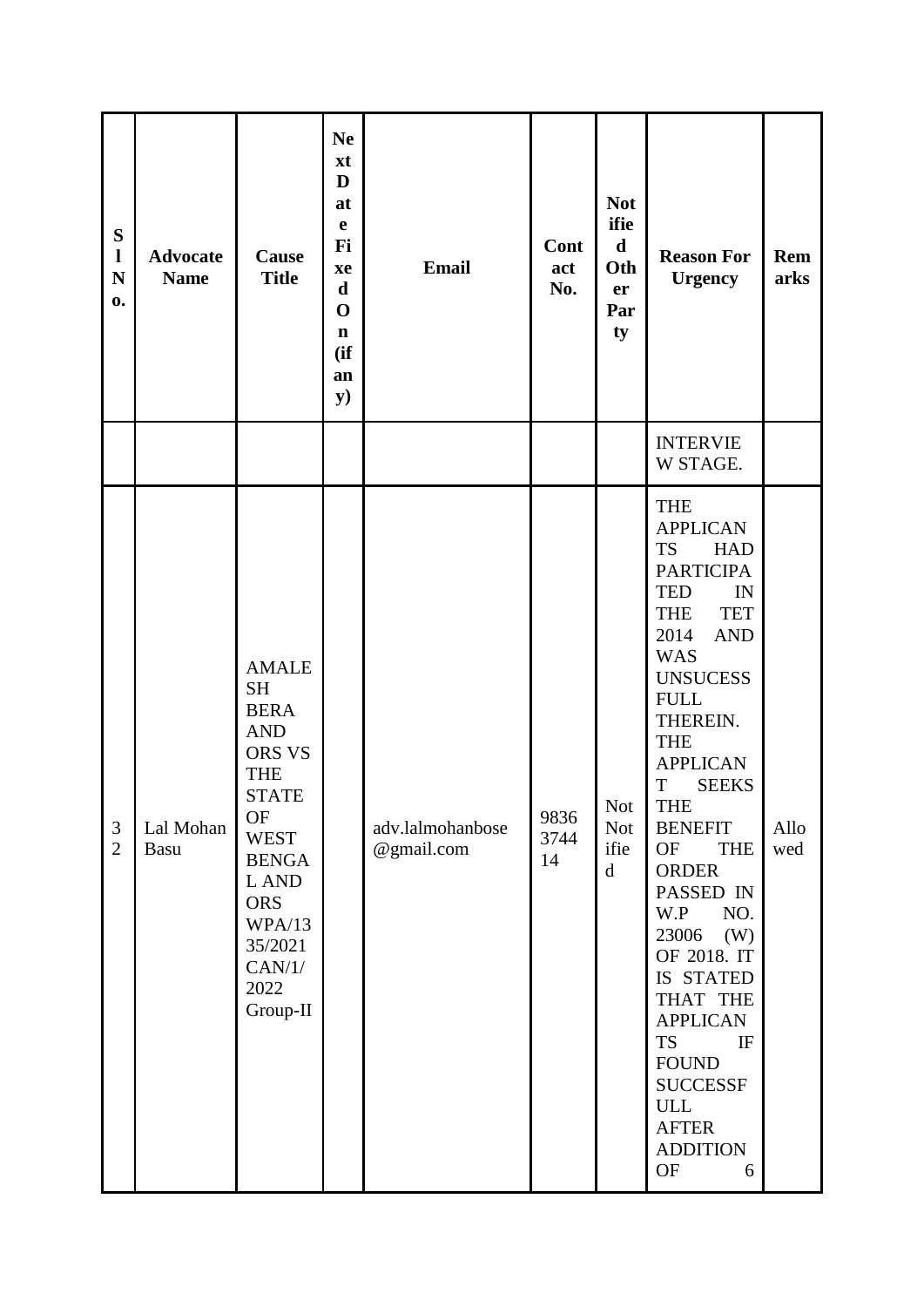| S<br>$\mathbf{l}$<br>$\mathbf N$<br>0. | <b>Advocate</b><br><b>Name</b> | Cause<br><b>Title</b>                                                                                                                                                                                            | <b>Ne</b><br>xt<br>D<br>at<br>$\mathbf e$<br>Fi<br>xe<br>$\mathbf d$<br>$\mathbf 0$<br>$\mathbf n$<br>(ii)<br>an<br>$\mathbf{y})$ | <b>Email</b>                   | Cont<br>act<br>No. | <b>Not</b><br>ifie<br>$\mathbf d$<br>Oth<br>er<br>Par<br>ty | <b>Reason For</b><br><b>Urgency</b>                                                                                                                                                                                                                                                                                                                                                                                                                   | <b>Rem</b><br>arks |
|----------------------------------------|--------------------------------|------------------------------------------------------------------------------------------------------------------------------------------------------------------------------------------------------------------|-----------------------------------------------------------------------------------------------------------------------------------|--------------------------------|--------------------|-------------------------------------------------------------|-------------------------------------------------------------------------------------------------------------------------------------------------------------------------------------------------------------------------------------------------------------------------------------------------------------------------------------------------------------------------------------------------------------------------------------------------------|--------------------|
|                                        |                                |                                                                                                                                                                                                                  |                                                                                                                                   |                                |                    |                                                             | <b>MARKS</b><br><b>WILL</b><br>BE<br><b>ELIGIBLE</b><br><b>FOR</b><br><b>CONSIDER</b><br>ATION AT<br><b>THE</b><br><b>INTERVIE</b><br>W STAGE.                                                                                                                                                                                                                                                                                                        |                    |
| $\mathfrak{Z}$<br>$\overline{3}$       | Lal Mohan<br>Basu              | <b>JIBASH</b><br><b>AGUAN</b><br><b>AND</b><br><b>ORS VS</b><br><b>THE</b><br><b>STATE</b><br><b>OF</b><br><b>WEST</b><br><b>BENGA</b><br>L AND<br><b>ORS</b><br>WPA/15<br>01/2021<br>CAN/2/<br>2022<br>Group-II |                                                                                                                                   | adv.lalmohanbose<br>@gmail.com | 9836<br>3744<br>14 | <b>Not</b><br><b>Not</b><br>ifie<br>d                       | <b>THE</b><br><b>APPLICAN</b><br><b>TS</b><br><b>HAD</b><br><b>PARTICIPA</b><br><b>TED</b><br>IN<br><b>TET</b><br><b>THE</b><br>2014<br><b>AND</b><br><b>WAS</b><br><b>UNSUCESS</b><br><b>FULL</b><br>THEREIN.<br><b>THE</b><br><b>APPLICAN</b><br>T<br><b>SEEKS</b><br><b>THE</b><br><b>BENEFIT</b><br><b>OF</b><br><b>THE</b><br><b>ORDER</b><br>PASSED IN<br>W.P<br>NO.<br>23006<br>(W)<br>OF 2018. IT<br>IS STATED<br>THAT THE<br><b>APPLICAN</b> | Allo<br>wed        |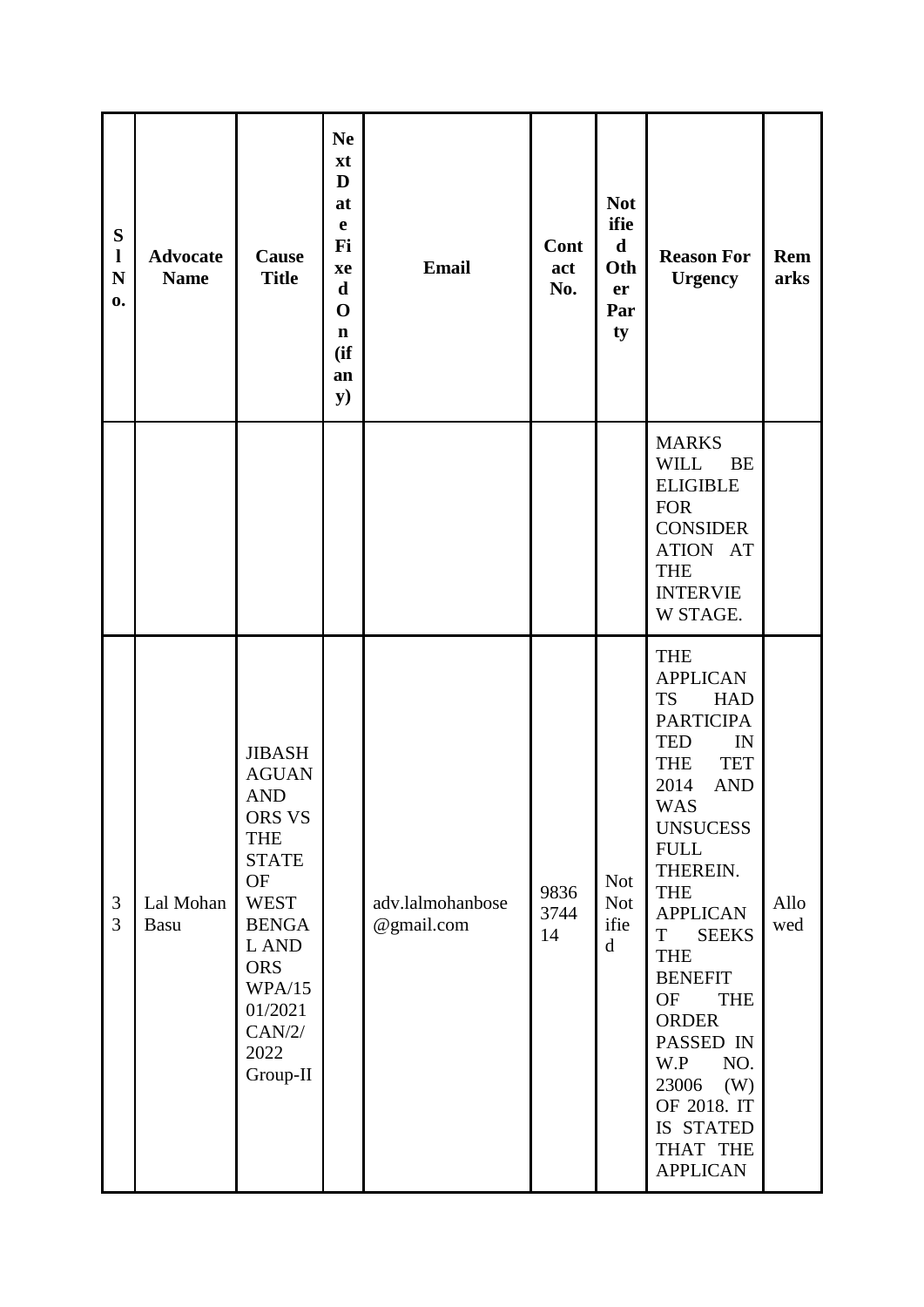| ${\bf S}$<br>$\mathbf{l}$<br>N<br>0. | <b>Advocate</b><br><b>Name</b> | Cause<br><b>Title</b>                                                                                                                                                                                                           | <b>Ne</b><br>xt<br>D<br>at<br>e<br>Fi<br>xe<br>$\mathbf d$<br>$\mathbf 0$<br>$\mathbf n$<br>(ii)<br>an<br>$\mathbf{y})$ | <b>Email</b>                   | Cont<br>act<br>No. | <b>Not</b><br>ifie<br>$\mathbf d$<br>Oth<br>er<br>Par<br>ty | <b>Reason For</b><br><b>Urgency</b>                                                                                                                                                                                                                                                                                                      | Rem<br>arks |
|--------------------------------------|--------------------------------|---------------------------------------------------------------------------------------------------------------------------------------------------------------------------------------------------------------------------------|-------------------------------------------------------------------------------------------------------------------------|--------------------------------|--------------------|-------------------------------------------------------------|------------------------------------------------------------------------------------------------------------------------------------------------------------------------------------------------------------------------------------------------------------------------------------------------------------------------------------------|-------------|
|                                      |                                |                                                                                                                                                                                                                                 |                                                                                                                         |                                |                    |                                                             | <b>TS</b><br>$\rm I\!F$<br><b>FOUND</b><br><b>SUCCESSF</b><br><b>ULL</b><br><b>AFTER</b><br><b>ADDITION</b><br><b>OF</b><br>6<br><b>MARKS</b><br><b>WILL</b><br><b>BE</b><br><b>ELIGIBLE</b><br><b>FOR</b><br><b>CONSIDER</b><br>ATION AT<br><b>THE</b><br><b>INTERVIE</b><br>W STAGE.                                                   |             |
| 3<br>$\overline{4}$                  | Lal Mohan<br>Basu              | <b>BHABA</b><br><b>SINDH</b><br>U<br><b>PRAMA</b><br><b>NIK</b><br><b>AND</b><br>ORS VS<br><b>THE</b><br><b>STATE</b><br><b>OF</b><br><b>WEST</b><br><b>BENGA</b><br>L AND<br><b>ORS</b><br>WPA/15<br>03/2021<br>CAN/5/<br>2022 |                                                                                                                         | adv.lalmohanbose<br>@gmail.com | 9836<br>3744<br>14 | <b>Not</b><br><b>Not</b><br>ifie<br>$\mathbf d$             | <b>THE</b><br><b>APPLICAN</b><br><b>TS</b><br><b>HAD</b><br><b>PARTICIPA</b><br><b>TED</b><br>IN<br><b>TET</b><br><b>THE</b><br>2014<br><b>AND</b><br><b>WAS</b><br><b>UNSUCESS</b><br><b>FULL</b><br>THEREIN.<br><b>THE</b><br><b>APPLICAN</b><br>T<br><b>SEEKS</b><br><b>THE</b><br><b>BENEFIT</b><br><b>OF</b><br><b>THE</b><br>ORDER | Allo<br>wed |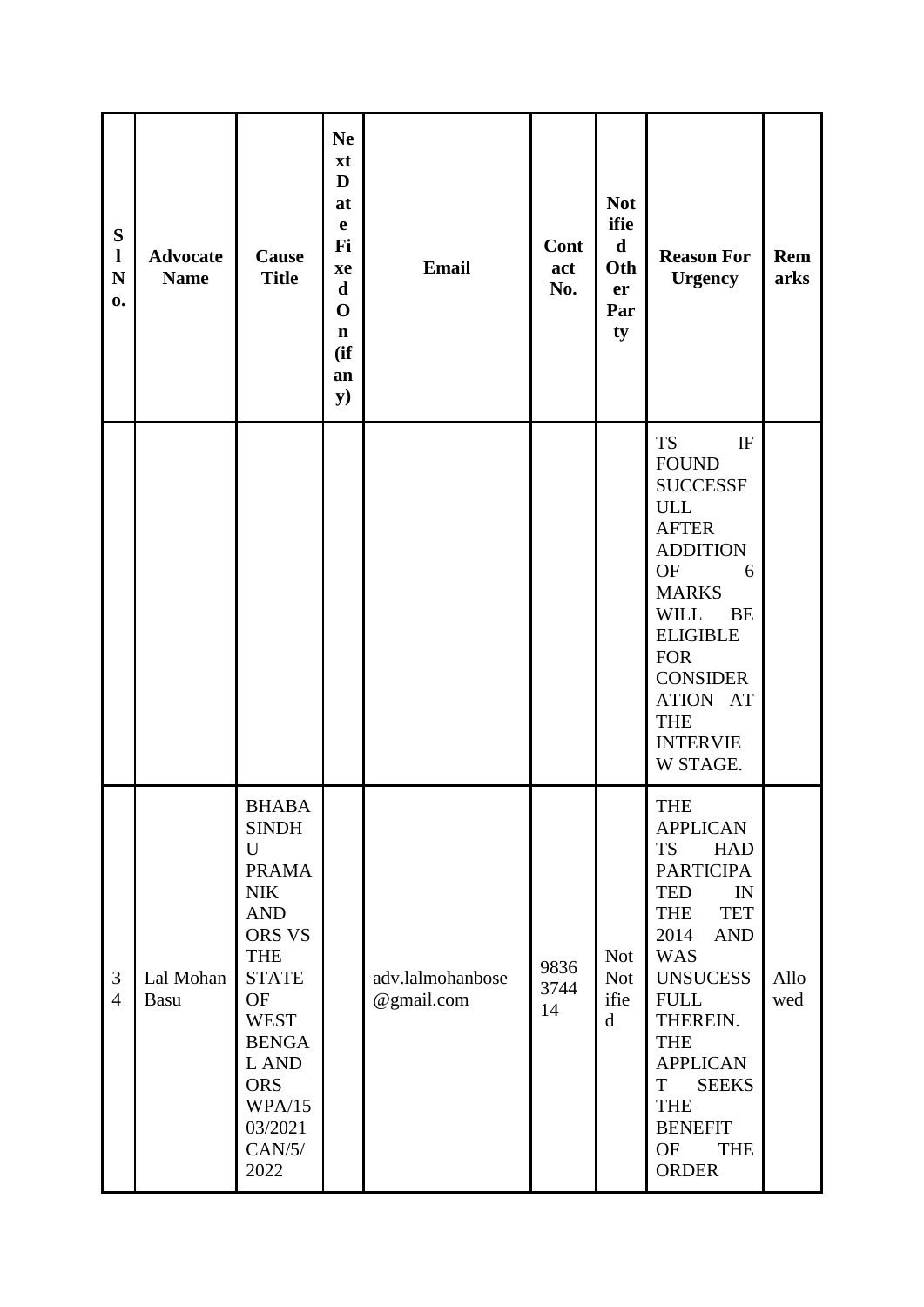| ${\bf S}$<br>$\mathbf{l}$<br>$\mathbf N$<br>0. | <b>Advocate</b><br><b>Name</b> | Cause<br><b>Title</b>                                                                                                                                       | <b>Ne</b><br>xt<br>D<br>at<br>$\mathbf e$<br>Fi<br>xe<br>$\mathbf d$<br>$\mathbf 0$<br>$\mathbf n$<br>(if)<br>an<br>${\bf y})$ | <b>Email</b>                   | Cont<br>act<br>No. | <b>Not</b><br>ifie<br>$\mathbf d$<br>Oth<br>er<br>Par<br>ty | <b>Reason For</b><br><b>Urgency</b>                                                                                                                                                                                                                                                                                                                                                   | Rem<br>arks |
|------------------------------------------------|--------------------------------|-------------------------------------------------------------------------------------------------------------------------------------------------------------|--------------------------------------------------------------------------------------------------------------------------------|--------------------------------|--------------------|-------------------------------------------------------------|---------------------------------------------------------------------------------------------------------------------------------------------------------------------------------------------------------------------------------------------------------------------------------------------------------------------------------------------------------------------------------------|-------------|
|                                                |                                | Group-II                                                                                                                                                    |                                                                                                                                |                                |                    |                                                             | PASSED IN<br>W.P<br>NO.<br>23006<br>(W)<br>OF 2018. IT<br>IS STATED<br>THAT THE<br><b>APPLICAN</b><br><b>TS</b><br>IF<br><b>FOUND</b><br><b>SUCCESSF</b><br><b>ULL</b><br><b>AFTER</b><br><b>ADDITION</b><br><b>OF</b><br>6<br><b>MARKS</b><br><b>WILL</b><br><b>BE</b><br><b>ELIGIBLE</b><br>${\rm FOR}$<br><b>CONSIDER</b><br>ATION AT<br><b>THE</b><br><b>INTERVIE</b><br>W STAGE. |             |
| $\mathfrak{Z}$<br>5                            | Lal Mohan<br>Basu              | <b>SOMA</b><br><b>NANDY</b><br><b>AND</b><br><b>ORS VS</b><br><b>THE</b><br><b>STATE</b><br><b>OF</b><br><b>WEST</b><br><b>BENGA</b><br>L AND<br><b>ORS</b> |                                                                                                                                | adv.lalmohanbose<br>@gmail.com | 9836<br>3744<br>14 | <b>Not</b><br><b>Not</b><br>ifie<br>$\mathbf d$             | <b>THE</b><br><b>APPLICAN</b><br><b>TS</b><br><b>HAD</b><br><b>PARTICIPA</b><br><b>TED</b><br>IN<br><b>THE</b><br><b>TET</b><br><b>AND</b><br>2014<br><b>WAS</b><br><b>UNSUCESS</b><br><b>FULL</b><br>THEREIN.                                                                                                                                                                        | Allo<br>wed |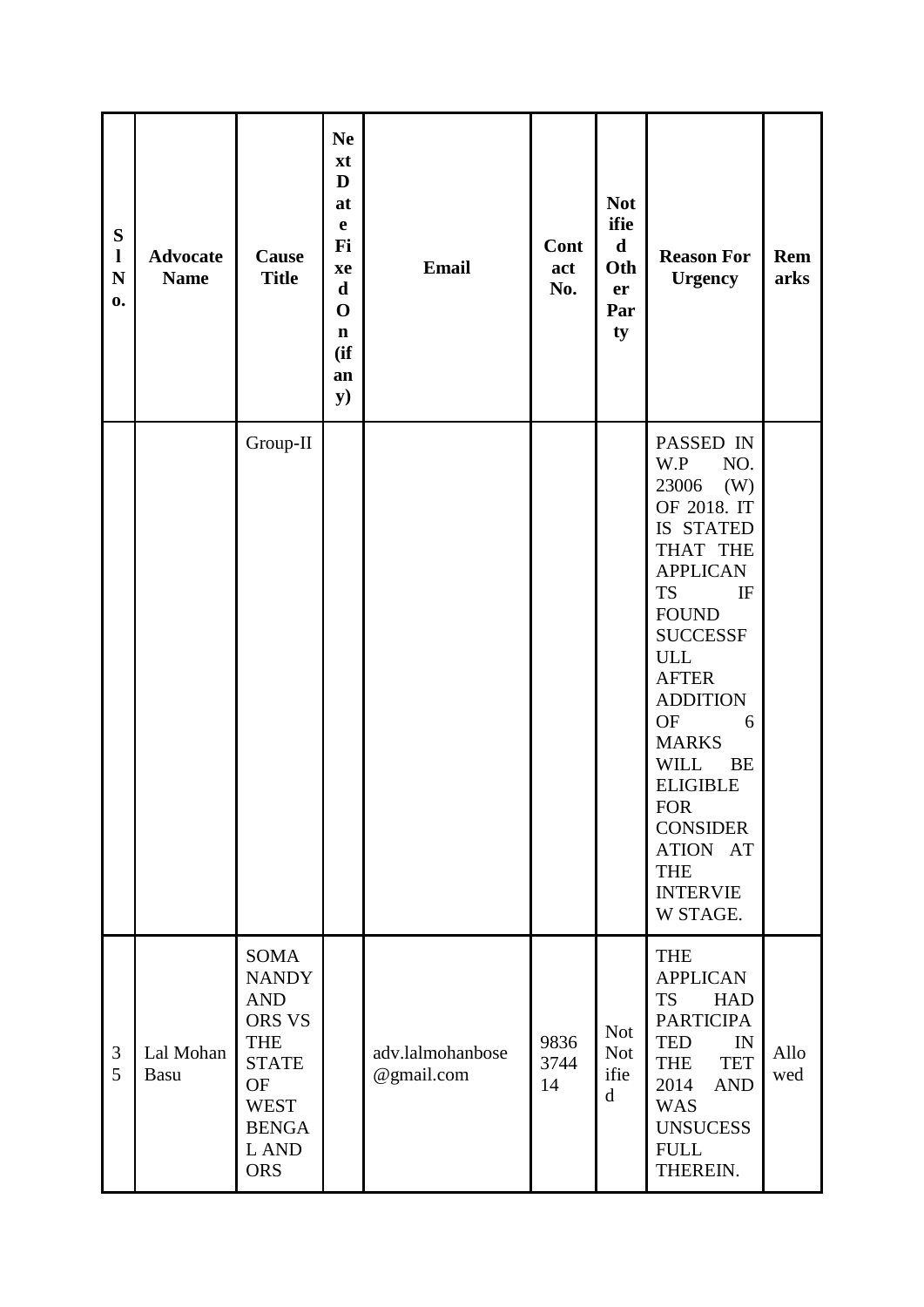| ${\bf S}$<br>$\mathbf{l}$<br>$\mathbf N$<br>$\mathbf{0}$ . | <b>Advocate</b><br><b>Name</b> | Cause<br><b>Title</b>                                      | <b>Ne</b><br>xt<br>D<br>at<br>$\mathbf e$<br>Fi<br>xe<br>$\mathbf d$<br>$\mathbf 0$<br>$\mathbf n$<br>(if)<br>an<br>${\bf y})$ | <b>Email</b>                   | Cont<br>act<br>No. | <b>Not</b><br>ifie<br>$\mathbf d$<br>Oth<br>er<br>Par<br>ty | <b>Reason For</b><br><b>Urgency</b>                                                                                                                                                                                                                                                                                                                                                                                                                                                                                | <b>Rem</b><br>arks |
|------------------------------------------------------------|--------------------------------|------------------------------------------------------------|--------------------------------------------------------------------------------------------------------------------------------|--------------------------------|--------------------|-------------------------------------------------------------|--------------------------------------------------------------------------------------------------------------------------------------------------------------------------------------------------------------------------------------------------------------------------------------------------------------------------------------------------------------------------------------------------------------------------------------------------------------------------------------------------------------------|--------------------|
|                                                            |                                | <b>WPA/26</b><br>99/2021<br>CAN/1/<br>2022<br>Group-II     |                                                                                                                                |                                |                    |                                                             | <b>THE</b><br><b>APPLICAN</b><br>$\mathbf T$<br><b>SEEKS</b><br><b>THE</b><br><b>BENEFIT</b><br><b>OF</b><br><b>THE</b><br><b>ORDER</b><br>PASSED IN<br>W.P<br>NO.<br>23006<br>(W)<br>OF 2018. IT<br>IS STATED<br>THAT THE<br><b>APPLICAN</b><br><b>TS</b><br>IF<br><b>FOUND</b><br><b>SUCCESSF</b><br>${\rm ULL}$<br><b>AFTER</b><br><b>ADDITION</b><br>OF<br>6<br><b>MARKS</b><br><b>BE</b><br>WILL<br><b>ELIGIBLE</b><br><b>FOR</b><br><b>CONSIDER</b><br>ATION AT<br><b>THE</b><br><b>INTERVIE</b><br>W STAGE. |                    |
| 3<br>6                                                     | Lal Mohan<br>Basu              | <b>MANIK</b><br><b>KUMA</b><br>$\mathbf R$<br><b>MAITY</b> |                                                                                                                                | adv.lalmohanbose<br>@gmail.com | 9836<br>3744<br>14 | <b>Not</b><br><b>Not</b><br>ifie<br>$\mathbf d$             | <b>THE</b><br><b>APPLICAN</b><br><b>TS</b><br><b>HAD</b><br><b>PARTICIPA</b>                                                                                                                                                                                                                                                                                                                                                                                                                                       | Allo<br>wed        |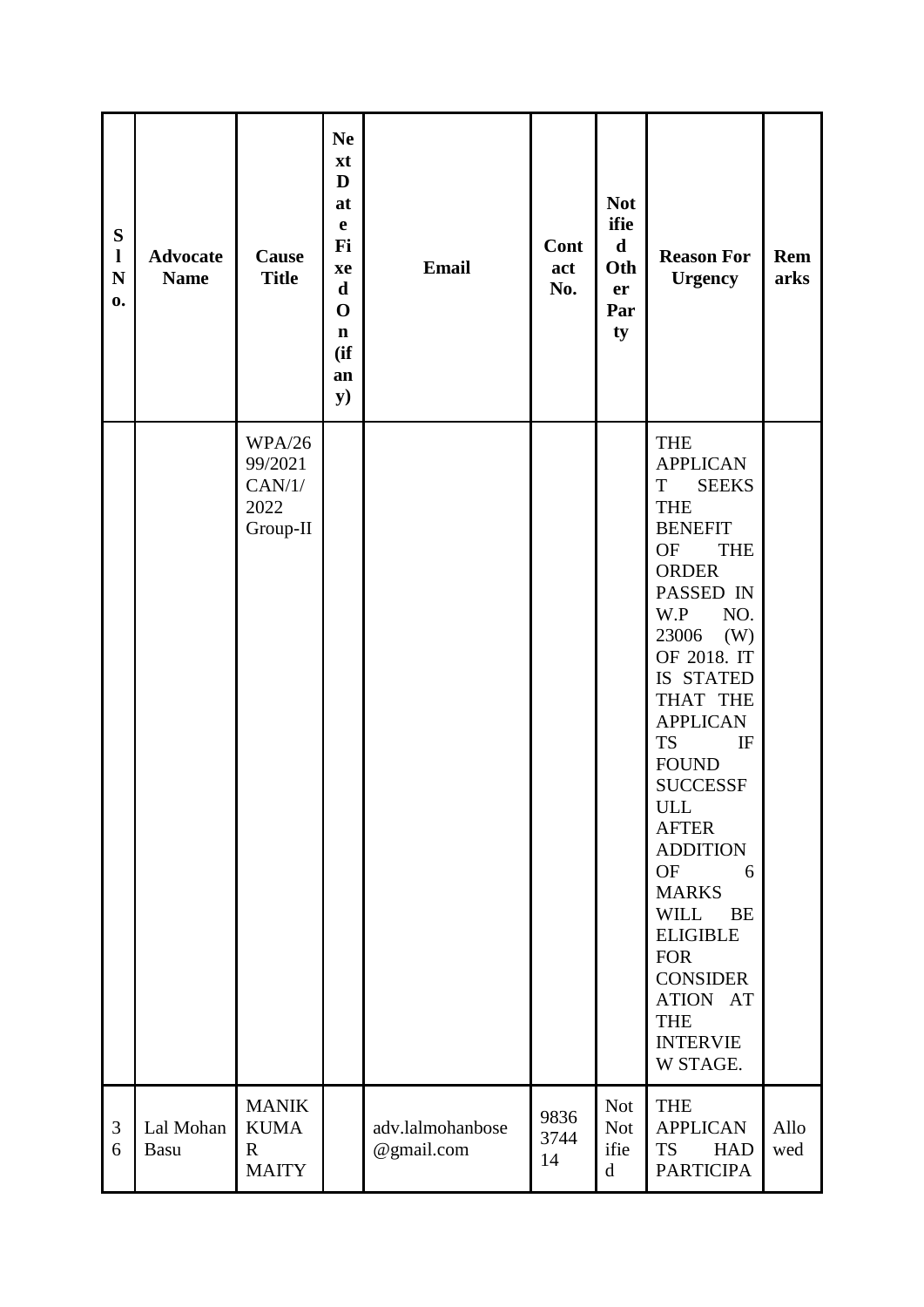| ${\bf S}$<br>$\mathbf{l}$<br>$\mathbf N$<br>$\mathbf{0}$ | <b>Advocate</b><br><b>Name</b> | Cause<br><b>Title</b>                                                                                                                                                           | <b>Ne</b><br>xt<br>D<br>at<br>$\mathbf e$<br>Fi<br>xe<br>$\mathbf d$<br>$\mathbf 0$<br>$\mathbf n$<br>(ii)<br>an<br><b>y</b> ) | Email | Cont<br>act<br>No. | <b>Not</b><br>ifie<br>d<br>Oth<br>er<br>Par<br>ty | <b>Reason For</b><br><b>Urgency</b>                                                                                                                                                                                                                                                                                                                                                                                                                                                                                                                                                                                    | Rem<br>arks |
|----------------------------------------------------------|--------------------------------|---------------------------------------------------------------------------------------------------------------------------------------------------------------------------------|--------------------------------------------------------------------------------------------------------------------------------|-------|--------------------|---------------------------------------------------|------------------------------------------------------------------------------------------------------------------------------------------------------------------------------------------------------------------------------------------------------------------------------------------------------------------------------------------------------------------------------------------------------------------------------------------------------------------------------------------------------------------------------------------------------------------------------------------------------------------------|-------------|
|                                                          |                                | <b>AND</b><br><b>ORS VS</b><br><b>THE</b><br><b>STATE</b><br><b>OF</b><br><b>WEST</b><br><b>BENGA</b><br>L AND<br><b>ORS</b><br>WPA/27<br>01/2021<br>CAN/1/<br>2022<br>Group-II |                                                                                                                                |       |                    |                                                   | <b>TED</b><br>$\ensuremath{\text{IN}}$<br><b>TET</b><br><b>THE</b><br>2014<br><b>AND</b><br><b>WAS</b><br><b>UNSUCESS</b><br><b>FULL</b><br>THEREIN.<br><b>THE</b><br><b>APPLICAN</b><br>T<br><b>SEEKS</b><br><b>THE</b><br><b>BENEFIT</b><br><b>OF</b><br><b>THE</b><br><b>ORDER</b><br>PASSED IN<br>W.P<br>NO.<br>23006<br>(W)<br>OF 2018. IT<br>IS STATED<br>THAT THE<br><b>APPLICAN</b><br><b>TS</b><br>IF<br><b>FOUND</b><br><b>SUCCESSF</b><br><b>ULL</b><br><b>AFTER</b><br><b>ADDITION</b><br>OF<br>6<br><b>MARKS</b><br>WILL BE<br><b>ELIGIBLE</b><br><b>FOR</b><br><b>CONSIDER</b><br>ATION AT<br><b>THE</b> |             |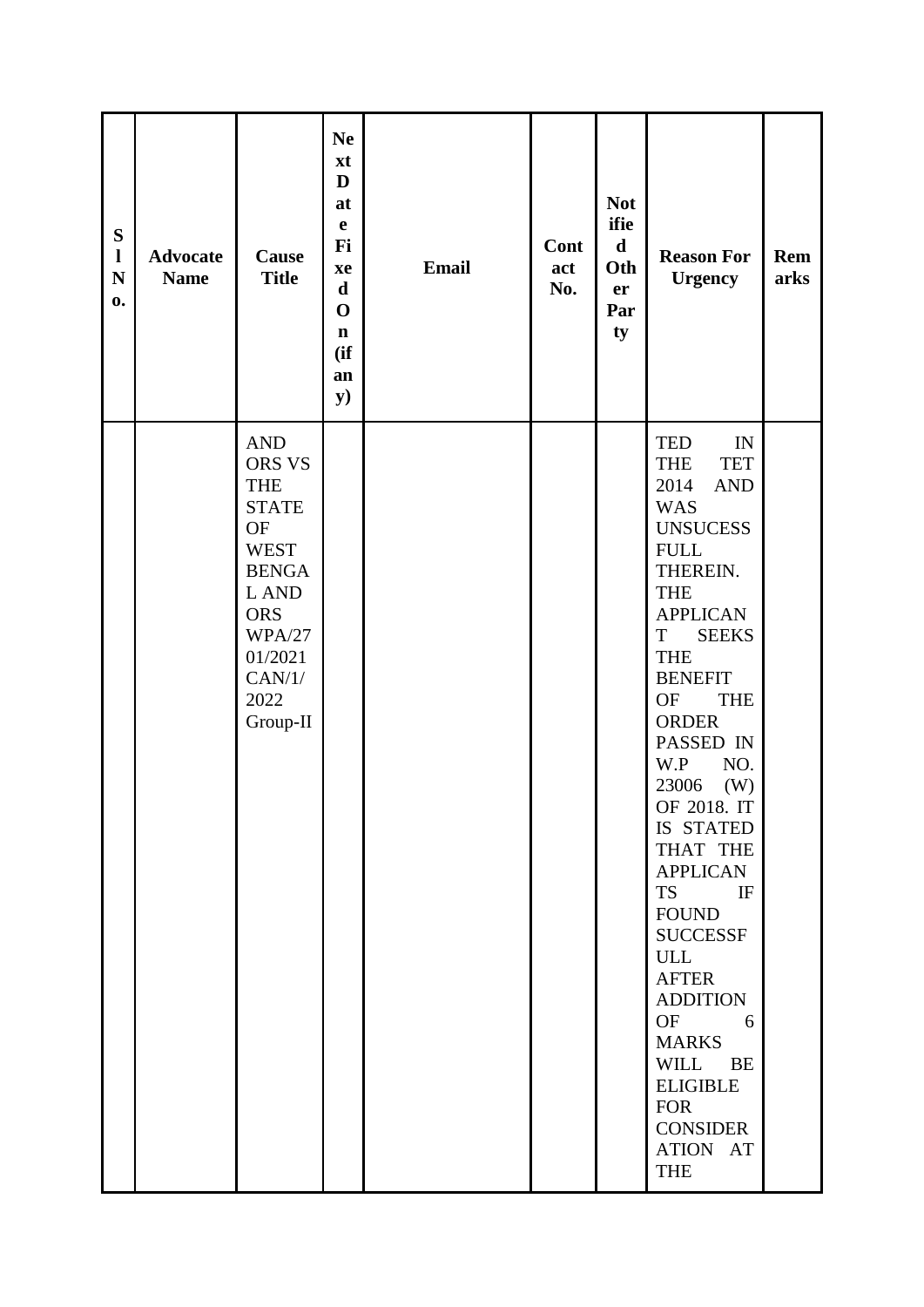| S<br>$\mathbf{l}$<br>N<br>$\mathbf{0}$ . | <b>Advocate</b><br><b>Name</b> | Cause<br><b>Title</b>                                                                                                                                                                                                              | <b>Ne</b><br>xt<br>D<br>at<br>$\mathbf e$<br>Fi<br>xe<br>$\mathbf d$<br>$\mathbf 0$<br>$\mathbf n$<br>(if)<br>an<br>${\bf y})$ | <b>Email</b>                   | Cont<br>act<br>No. | <b>Not</b><br>ifie<br>d<br>Oth<br>er<br>Par<br>ty | <b>Reason For</b><br><b>Urgency</b>                                                                                                                                                                                                                                                                                                                                                                                                                                                                                                                                            | Rem<br>arks |
|------------------------------------------|--------------------------------|------------------------------------------------------------------------------------------------------------------------------------------------------------------------------------------------------------------------------------|--------------------------------------------------------------------------------------------------------------------------------|--------------------------------|--------------------|---------------------------------------------------|--------------------------------------------------------------------------------------------------------------------------------------------------------------------------------------------------------------------------------------------------------------------------------------------------------------------------------------------------------------------------------------------------------------------------------------------------------------------------------------------------------------------------------------------------------------------------------|-------------|
|                                          |                                |                                                                                                                                                                                                                                    |                                                                                                                                |                                |                    |                                                   | <b>INTERVIE</b><br>W STAGE.                                                                                                                                                                                                                                                                                                                                                                                                                                                                                                                                                    |             |
| 3<br>$\overline{7}$                      | Lal Mohan<br>Basu              | <b>DIPAN</b><br><b>KAR</b><br><b>MOND</b><br>AL<br><b>AND</b><br><b>ORS VS</b><br><b>THE</b><br><b>STATE</b><br>OF<br><b>WEST</b><br><b>BENGA</b><br>L AND<br><b>ORS</b><br><b>WPA/29</b><br>86/2021<br>CAN/1/<br>2022<br>Group-II |                                                                                                                                | adv.lalmohanbose<br>@gmail.com | 9836<br>3744<br>14 | <b>Not</b><br><b>Not</b><br>ifie<br>$\mathbf d$   | <b>THE</b><br><b>APPLICAN</b><br><b>TS</b><br><b>HAD</b><br><b>PARTICIPA</b><br><b>TED</b><br>IN<br><b>TET</b><br><b>THE</b><br><b>AND</b><br>2014<br><b>WAS</b><br><b>UNSUCESS</b><br><b>FULL</b><br>THEREIN.<br><b>THE</b><br><b>APPLICAN</b><br><b>SEEKS</b><br>T<br><b>THE</b><br><b>BENEFIT</b><br><b>OF</b><br><b>THE</b><br><b>ORDER</b><br>PASSED IN<br>W.P<br>NO.<br>23006<br>(W)<br>OF 2018. IT<br>IS STATED<br>THAT THE<br><b>APPLICAN</b><br><b>TS</b><br>IF<br><b>FOUND</b><br><b>SUCCESSF</b><br><b>ULL</b><br><b>AFTER</b><br><b>ADDITION</b><br><b>OF</b><br>6 | Allo<br>wed |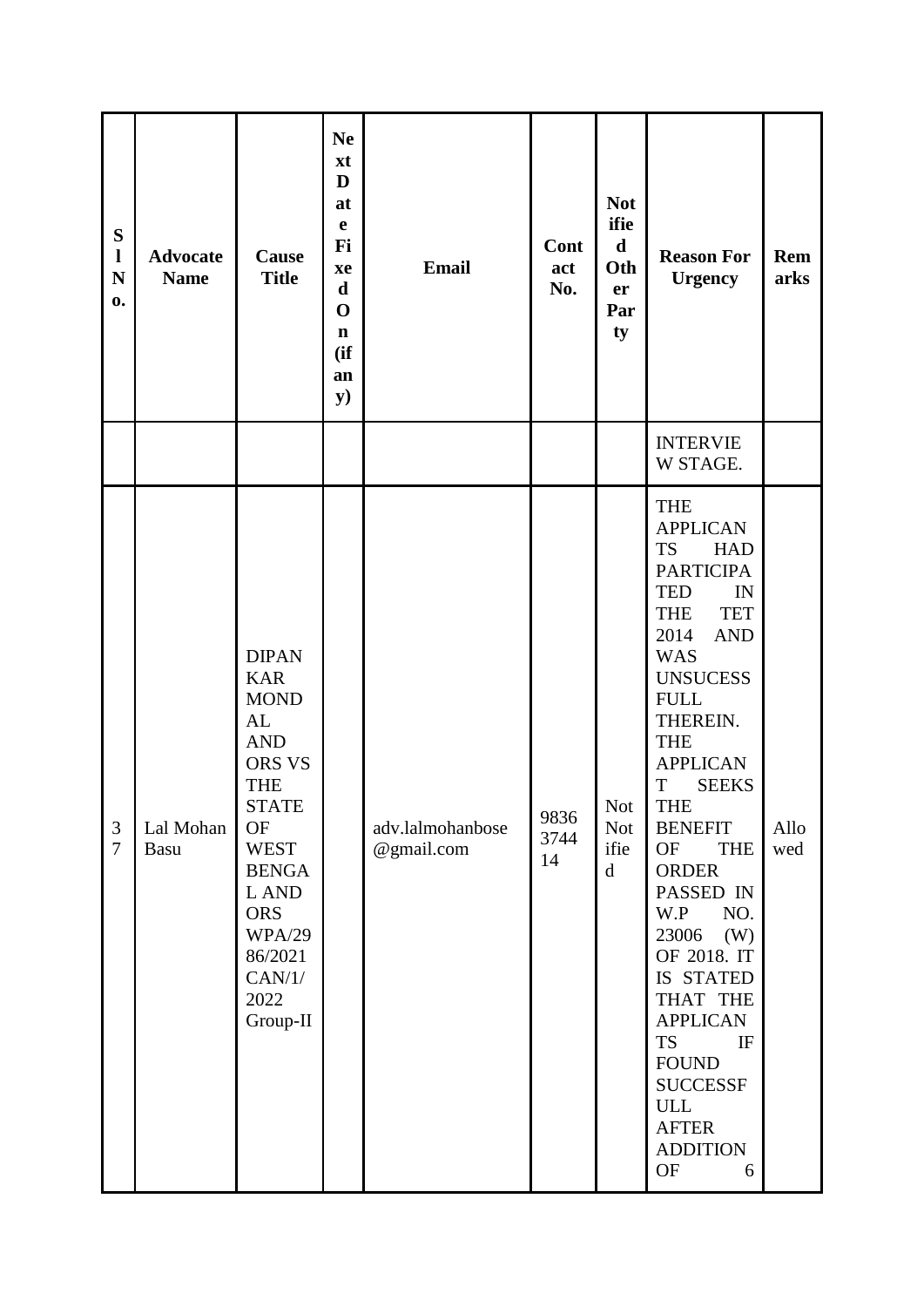| S<br>$\mathbf{l}$<br>$\mathbf N$<br>0. | <b>Advocate</b><br><b>Name</b> | Cause<br><b>Title</b>                                                                                                                                                                                      | <b>Ne</b><br>xt<br>D<br>at<br>$\mathbf e$<br>Fi<br>xe<br>$\mathbf d$<br>$\mathbf 0$<br>$\mathbf n$<br>(ii)<br>an<br>$\mathbf{y})$ | <b>Email</b>                   | Cont<br>act<br>No. | <b>Not</b><br>ifie<br>$\mathbf d$<br>Oth<br>er<br>Par<br>ty | <b>Reason For</b><br><b>Urgency</b>                                                                                                                                                                                                                                                                                                                                                                                                                   | <b>Rem</b><br>arks |
|----------------------------------------|--------------------------------|------------------------------------------------------------------------------------------------------------------------------------------------------------------------------------------------------------|-----------------------------------------------------------------------------------------------------------------------------------|--------------------------------|--------------------|-------------------------------------------------------------|-------------------------------------------------------------------------------------------------------------------------------------------------------------------------------------------------------------------------------------------------------------------------------------------------------------------------------------------------------------------------------------------------------------------------------------------------------|--------------------|
|                                        |                                |                                                                                                                                                                                                            |                                                                                                                                   |                                |                    |                                                             | <b>MARKS</b><br><b>WILL</b><br>BE<br><b>ELIGIBLE</b><br><b>FOR</b><br><b>CONSIDER</b><br>ATION AT<br><b>THE</b><br><b>INTERVIE</b><br>W STAGE.                                                                                                                                                                                                                                                                                                        |                    |
| $\mathfrak{Z}$<br>8                    | Lal Mohan<br>Basu              | <b>ANUVA</b><br><b>BISWA</b><br>S AND<br><b>ORS VS</b><br><b>THE</b><br><b>STATE</b><br><b>OF</b><br><b>WEST</b><br><b>BENGA</b><br>L AND<br><b>ORS</b><br>WPA/31<br>92/2021<br>CAN/1/<br>2022<br>Group-II |                                                                                                                                   | adv.lalmohanbose<br>@gmail.com | 9836<br>3744<br>14 | <b>Not</b><br><b>Not</b><br>ifie<br>d                       | <b>THE</b><br><b>APPLICAN</b><br><b>TS</b><br><b>HAD</b><br><b>PARTICIPA</b><br><b>TED</b><br>IN<br><b>TET</b><br><b>THE</b><br>2014<br><b>AND</b><br><b>WAS</b><br><b>UNSUCESS</b><br><b>FULL</b><br>THEREIN.<br><b>THE</b><br><b>APPLICAN</b><br>T<br><b>SEEKS</b><br><b>THE</b><br><b>BENEFIT</b><br><b>OF</b><br><b>THE</b><br><b>ORDER</b><br>PASSED IN<br>W.P<br>NO.<br>23006<br>(W)<br>OF 2018. IT<br>IS STATED<br>THAT THE<br><b>APPLICAN</b> | Allo<br>wed        |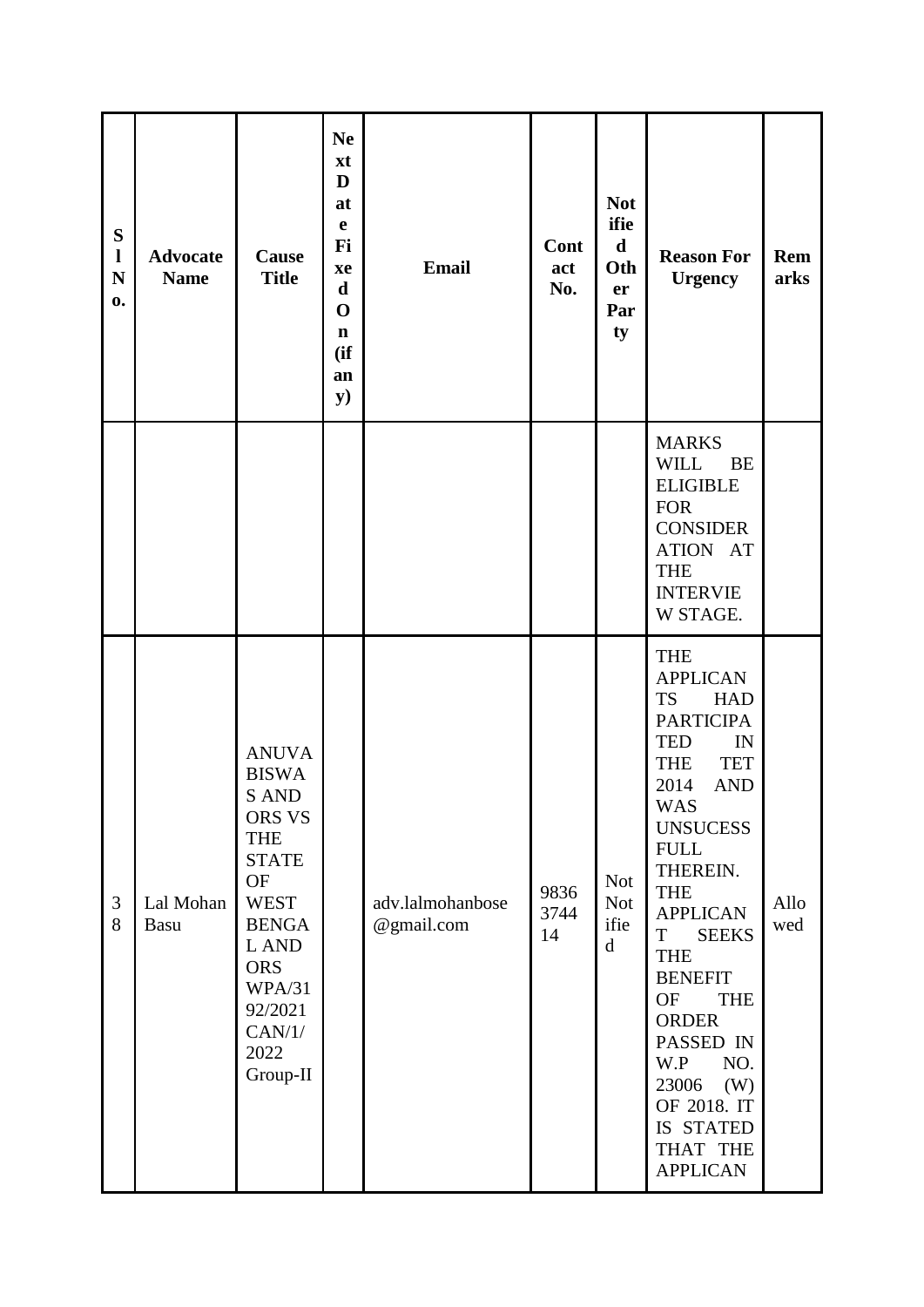| ${\bf S}$<br>$\mathbf{l}$<br>N<br>$\mathbf{0}$ . | <b>Advocate</b><br><b>Name</b> | Cause<br><b>Title</b>                                                                                                             | <b>Ne</b><br>xt<br>D<br>at<br>$\mathbf e$<br>Fi<br>xe<br>$\mathbf d$<br>$\mathbf 0$<br>$\mathbf n$<br>(if)<br>an<br>${\bf y})$ | <b>Email</b>                     | Cont<br>act<br>No. | <b>Not</b><br>ifie<br>$\mathbf d$<br>Oth<br>er<br>Par<br>ty | <b>Reason For</b><br><b>Urgency</b>                                                                                                                                                                                                                              | Rem<br>arks |
|--------------------------------------------------|--------------------------------|-----------------------------------------------------------------------------------------------------------------------------------|--------------------------------------------------------------------------------------------------------------------------------|----------------------------------|--------------------|-------------------------------------------------------------|------------------------------------------------------------------------------------------------------------------------------------------------------------------------------------------------------------------------------------------------------------------|-------------|
|                                                  |                                |                                                                                                                                   |                                                                                                                                |                                  |                    |                                                             | <b>TS</b><br>IF<br><b>FOUND</b><br><b>SUCCESSF</b><br><b>ULL</b><br><b>AFTER</b><br><b>ADDITION</b><br>OF<br>6<br><b>MARKS</b><br><b>WILL</b><br>BE<br><b>ELIGIBLE</b><br><b>FOR</b><br><b>CONSIDER</b><br>ATION AT<br><b>THE</b><br><b>INTERVIE</b><br>W STAGE. |             |
| $\overline{4}$<br>$\boldsymbol{0}$               | Subhankar<br>Das               | Jiban<br>Krishna<br>Poddar<br>VS The<br>State of<br>West<br>Bengal<br>& Ors.<br><b>WPA/48</b><br>17/2021<br>Group-<br><b>VIII</b> |                                                                                                                                | dassubhankar75199<br>3@gmail.com | 9062<br>7265<br>83 | <b>Not</b><br><b>Not</b><br>ifie<br>$\mathbf d$             | License has<br>been<br>terminated<br>by<br>the<br><b>SCF&amp;S</b><br>which<br>has<br>been<br>confirmed<br>the<br>by<br>appellate<br>authorities.<br>Challenging<br>the<br>same<br>writ petition<br>filed<br>was<br>and<br>challenging<br>the order of           | Allo<br>wed |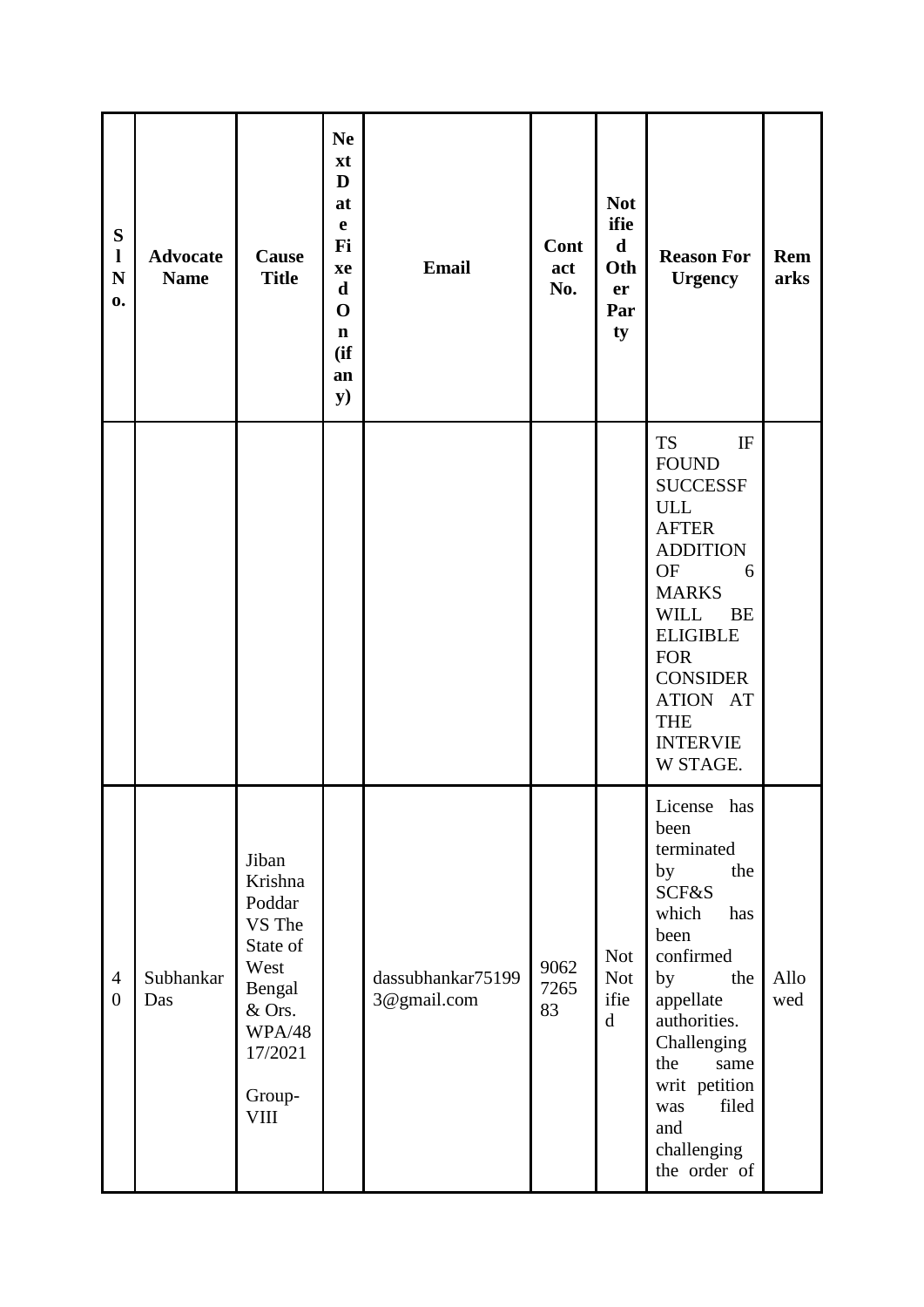| ${\bf S}$<br>$\mathbf{l}$<br>$\mathbf N$<br>$\mathbf{0}$ | <b>Advocate</b><br><b>Name</b> | Cause<br><b>Title</b> | <b>Ne</b><br>xt<br>D<br>at<br>$\mathbf e$<br>Fi<br>xe<br>$\mathbf d$<br>$\mathbf 0$<br>$\mathbf n$<br>(if)<br>an<br><b>y</b> ) | <b>Email</b>                 | Cont<br>act<br>No. | <b>Not</b><br>ifie<br>$\mathbf d$<br>Oth<br>er<br>Par<br>ty | <b>Reason For</b><br><b>Urgency</b>                                                                                                                                                                                                                                                                                                                                                                                                                                                       | <b>Rem</b><br>arks |
|----------------------------------------------------------|--------------------------------|-----------------------|--------------------------------------------------------------------------------------------------------------------------------|------------------------------|--------------------|-------------------------------------------------------------|-------------------------------------------------------------------------------------------------------------------------------------------------------------------------------------------------------------------------------------------------------------------------------------------------------------------------------------------------------------------------------------------------------------------------------------------------------------------------------------------|--------------------|
|                                                          |                                |                       |                                                                                                                                |                              |                    |                                                             | the Hon'ble<br>Single<br>Bench,<br>appeal<br>has<br>filed.<br>been<br>Hon'ble<br>Division<br>Bench<br>was<br>pleased<br>${\rm to}$<br>grant liberty<br>mention<br>to<br>this<br>matter<br>before<br>the<br>Hon'ble<br>single Bench<br>also<br>and<br>requested<br>the Hon'ble<br>Single<br>Bench<br>to<br>hear<br>and<br>disposed this<br>matter<br>on<br>merit.<br>This<br>matter is in<br>Motion<br>stage. File is<br>lying<br>in<br>Record<br>Department.<br>RD<br>dated<br>29.07.2021 |                    |
| $\overline{4}$<br>$\mathbf{1}$                           | Kunal<br>Ganguly               | Syed<br>Hasibul       |                                                                                                                                | kunalganguly05@g<br>mail.com | 9836<br>4467       | <b>Not</b><br><b>Not</b>                                    | Praying<br>for<br>inclusion in                                                                                                                                                                                                                                                                                                                                                                                                                                                            | Allo<br>wed        |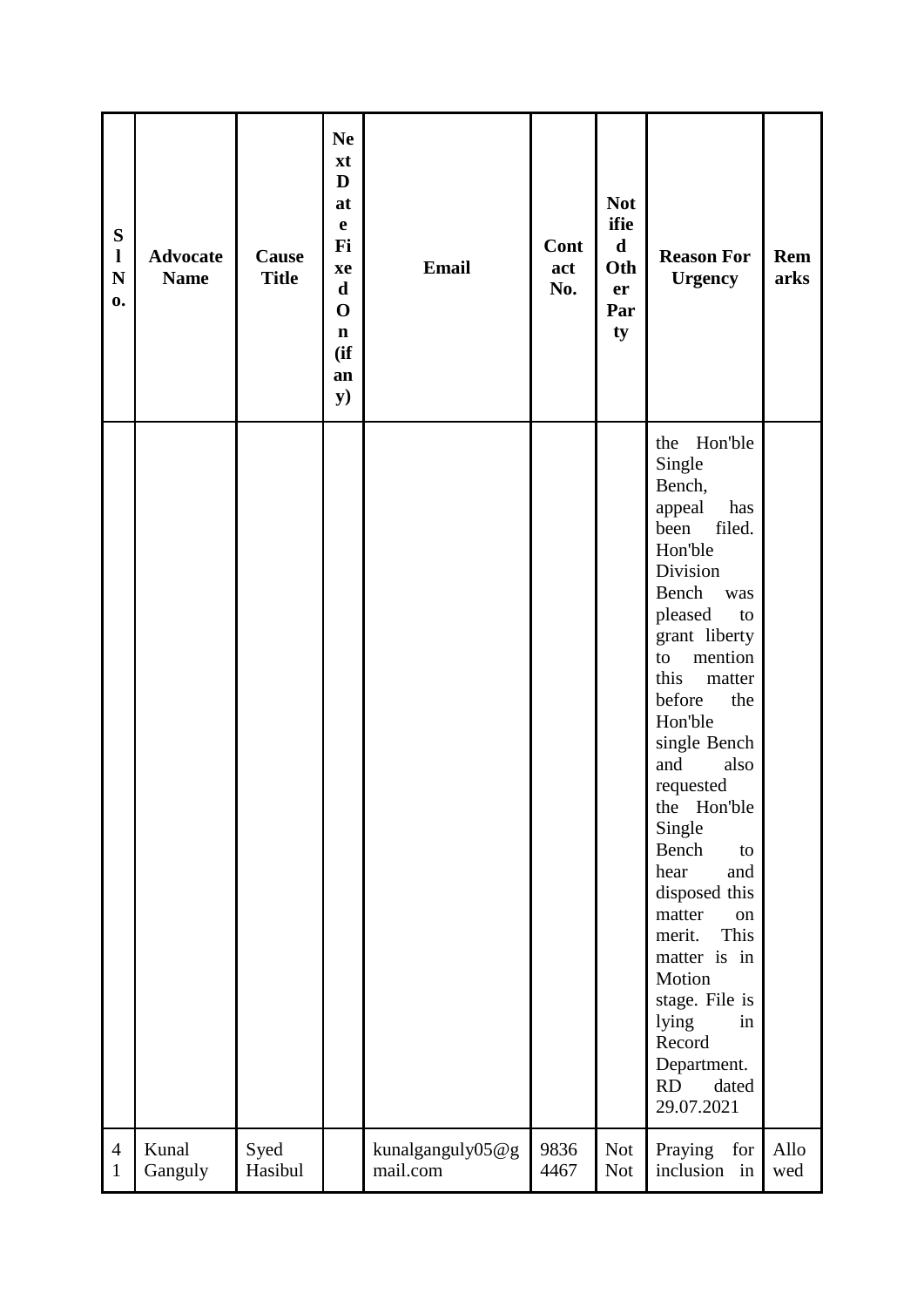| S<br>$\mathbf{l}$<br>$\mathbf N$<br>0. | <b>Advocate</b><br><b>Name</b> | Cause<br><b>Title</b>                                                                                          | <b>Ne</b><br>xt<br>D<br>at<br>$\mathbf e$<br>Fi<br>xe<br>$\mathbf d$<br>$\mathbf 0$<br>$\mathbf n$<br>(ii)<br>an<br>${\bf y})$ | <b>Email</b>               | Cont<br>act<br>No. | <b>Not</b><br>ifie<br>$\mathbf d$<br>Oth<br>er<br>Par<br>ty                         | <b>Reason For</b><br><b>Urgency</b>                                                                                                                                                                                                                                     | Rem<br>arks |
|----------------------------------------|--------------------------------|----------------------------------------------------------------------------------------------------------------|--------------------------------------------------------------------------------------------------------------------------------|----------------------------|--------------------|-------------------------------------------------------------------------------------|-------------------------------------------------------------------------------------------------------------------------------------------------------------------------------------------------------------------------------------------------------------------------|-------------|
|                                        |                                | Islam<br>VS The<br>State of<br>West<br>Bengal<br>WPA/11<br>619/202<br>$\boldsymbol{0}$<br>Group-II             |                                                                                                                                |                            | 72                 | ifie<br>d                                                                           | the heading<br>of"Motion".<br>The Hon'ble<br>court already<br>heard<br>the<br>and<br>matter<br>on the time<br>of<br>hearing<br>the Ld. Sr.<br>Advocate<br>Tapan<br>Mukherjee<br>prayed time<br>take<br>to<br>instructions<br>but till today<br>matter is not<br>listed. |             |
| $\overline{4}$<br>$\overline{4}$       | Ranjan<br>Kumar<br>Kali        | Raja<br>Mohan<br>sil VS<br>State of<br>West<br>Bengal<br>and<br>others<br><b>WPA/72</b><br>94/2020<br>Group-II |                                                                                                                                | ranjankali91@gmai<br>l.com | 9830<br>4767<br>12 | <b>Not</b><br>ifie<br>$\mathbf d$<br>on<br>$21 -$<br>$01-$<br>202<br>$\overline{2}$ | The<br>petitioner is<br>retired<br>$\mathbf a$<br>teacher<br>he<br>not<br>has<br>received his<br>retirement<br>dues despite<br>of<br>being<br>fully entitled<br>receive<br>to<br>his<br>retirement<br>dues he has<br>made several<br>representatio                      | Allo<br>wed |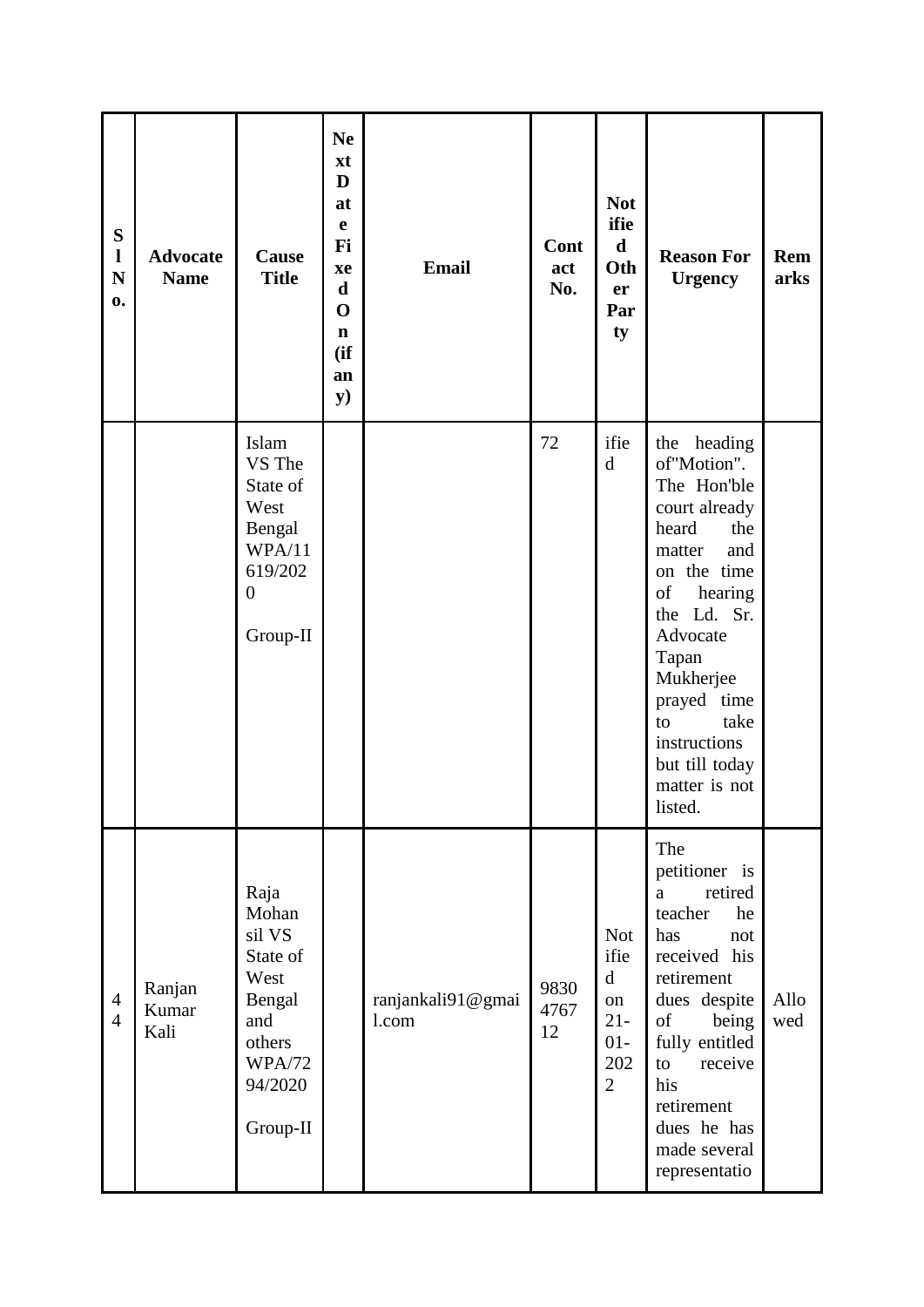| ${\bf S}$<br>$\mathbf{l}$<br>$\mathbf N$<br>0. | <b>Advocate</b><br><b>Name</b> | Cause<br><b>Title</b>                                                                                                    | <b>Ne</b><br>xt<br>D<br>at<br>e<br>Fi<br>xe<br>$\mathbf d$<br>$\mathbf 0$<br>$\mathbf n$<br>(ii)<br>an<br><b>y</b> ) | <b>Email</b>               | Cont<br>act<br>No. | <b>Not</b><br>ifie<br>$\mathbf d$<br>Oth<br>er<br>Par<br>ty                         | <b>Reason For</b><br><b>Urgency</b>                                                                                                                                                                                                                                             | Rem<br>arks |
|------------------------------------------------|--------------------------------|--------------------------------------------------------------------------------------------------------------------------|----------------------------------------------------------------------------------------------------------------------|----------------------------|--------------------|-------------------------------------------------------------------------------------|---------------------------------------------------------------------------------------------------------------------------------------------------------------------------------------------------------------------------------------------------------------------------------|-------------|
|                                                |                                |                                                                                                                          |                                                                                                                      |                            |                    |                                                                                     | the<br>to<br>$\mathbf n$<br>authorities<br>but till date<br>he has not<br>been paid his<br>retirement<br>dues<br>the<br>petitioner<br>has<br>been<br>finding<br>it<br>hard<br>to<br>maintain<br>himself and<br>his<br>family<br>members                                         |             |
| $\overline{4}$<br>$\overline{7}$               | Jayanta<br>Bhattachar<br>yya   | Suvom<br>Ghosh<br>and<br>Others<br>VS The<br>State of<br>West<br>Bengal<br>& Ors.<br><b>WPA/97</b><br>9/2021<br>Group-II |                                                                                                                      | jayantaadv19@gma<br>il.com | 6291<br>8296<br>59 | <b>Not</b><br>ifie<br>$\mathbf d$<br>on<br>$21 -$<br>$01-$<br>202<br>$\overline{2}$ | Very Urgent<br>to Submit<br>Writ<br>our<br>Petition<br>documents.<br>In<br>order<br>portal<br>of<br>West Bengal<br>of<br>Board<br>Primary<br>Education<br>for awarding<br>marks<br>six<br>and consider<br>our case for<br>interview as<br>we have the<br>order<br>of<br>Justice | Allo<br>wed |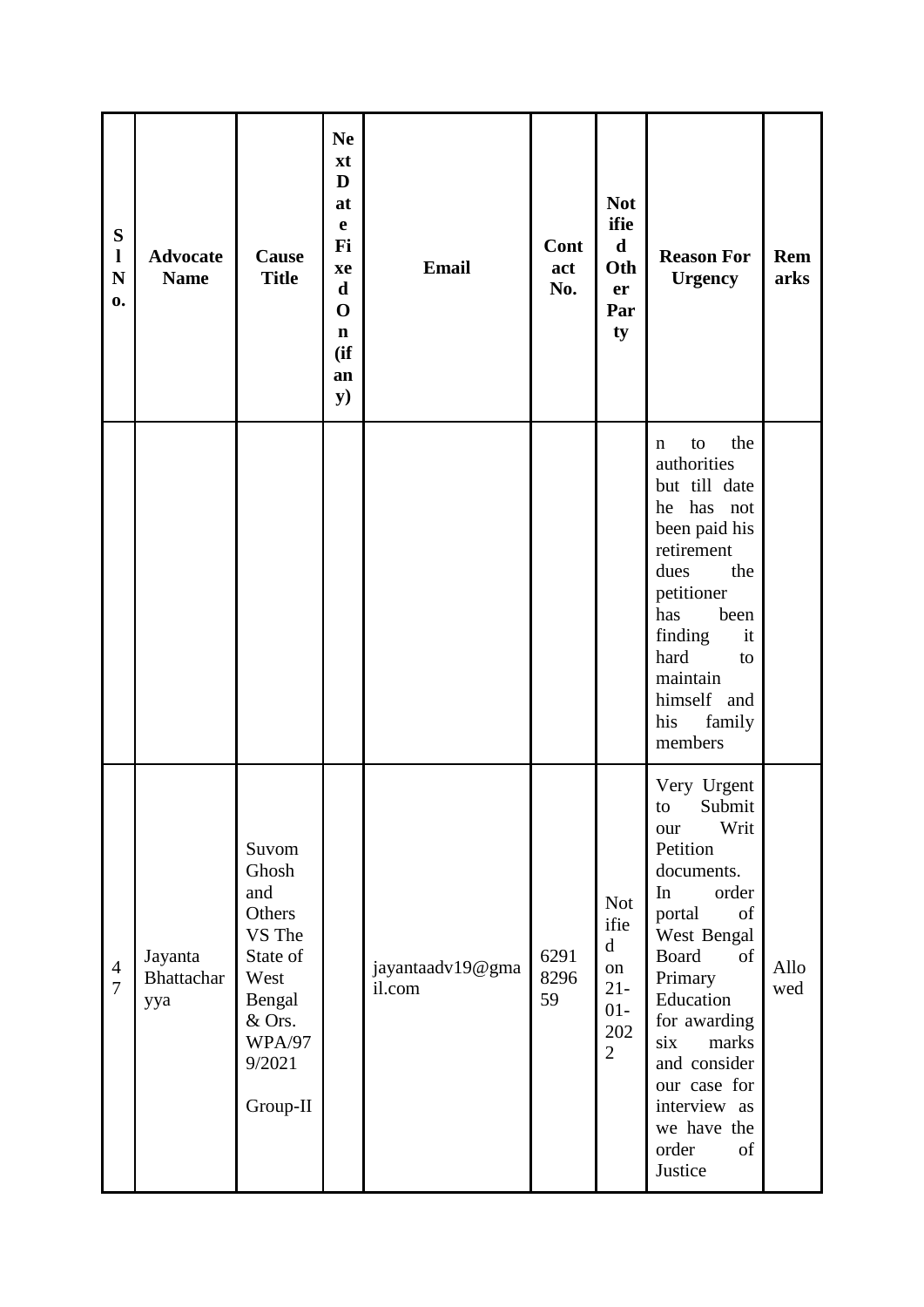| ${\bf S}$<br>$\mathbf{l}$<br>$\mathbf N$<br>0. | <b>Advocate</b><br><b>Name</b> | Cause<br><b>Title</b>                                 | <b>Ne</b><br>xt<br>D<br>at<br>e<br>Fi<br>xe<br>$\mathbf d$<br>$\mathbf 0$<br>$\mathbf n$<br>(ii)<br>an<br>${\bf y})$ | <b>Email</b>               | Cont<br>act<br>No. | <b>Not</b><br>ifie<br>$\mathbf d$<br>Oth<br>er<br>Par<br>ty | <b>Reason For</b><br><b>Urgency</b>                                                                                                                                                                                                                                                                                                                                                                                                    | Rem<br>arks |
|------------------------------------------------|--------------------------------|-------------------------------------------------------|----------------------------------------------------------------------------------------------------------------------|----------------------------|--------------------|-------------------------------------------------------------|----------------------------------------------------------------------------------------------------------------------------------------------------------------------------------------------------------------------------------------------------------------------------------------------------------------------------------------------------------------------------------------------------------------------------------------|-------------|
|                                                |                                |                                                       |                                                                                                                      |                            |                    |                                                             | Rajarshi<br>Bharadwaj<br>Hon'ble<br>High Court<br>Calcutta and<br>the<br>Writ<br>Petition<br>is<br>still pending<br>but<br>the<br>of<br>vacancy<br>the Primary<br>teachers<br>of<br><b>TET</b><br>2014<br>Examination<br>is going to<br>be filled up<br>by the West<br>Bengal<br>of<br><b>Board</b><br>Primary<br>Education<br>without<br>consider our<br>cases. So, it<br>is<br>very<br>urgent<br>to<br>consider our<br>Writ Petition |             |
| $\overline{4}$<br>8                            | Jayanta<br>Bhattachar<br>yya   | Suvom<br>Ghosh<br>and<br>Others<br>VS The<br>State of |                                                                                                                      | jayantaadv19@gma<br>il.com | 6291<br>8296<br>59 | <b>Not</b><br>ifie<br>$\mathbf d$<br>on<br>$21 -$<br>$01-$  | Very Urgent<br>Submit<br>to<br>Writ<br>our<br>Petition<br>documents.<br>In<br>order                                                                                                                                                                                                                                                                                                                                                    | Allo<br>wed |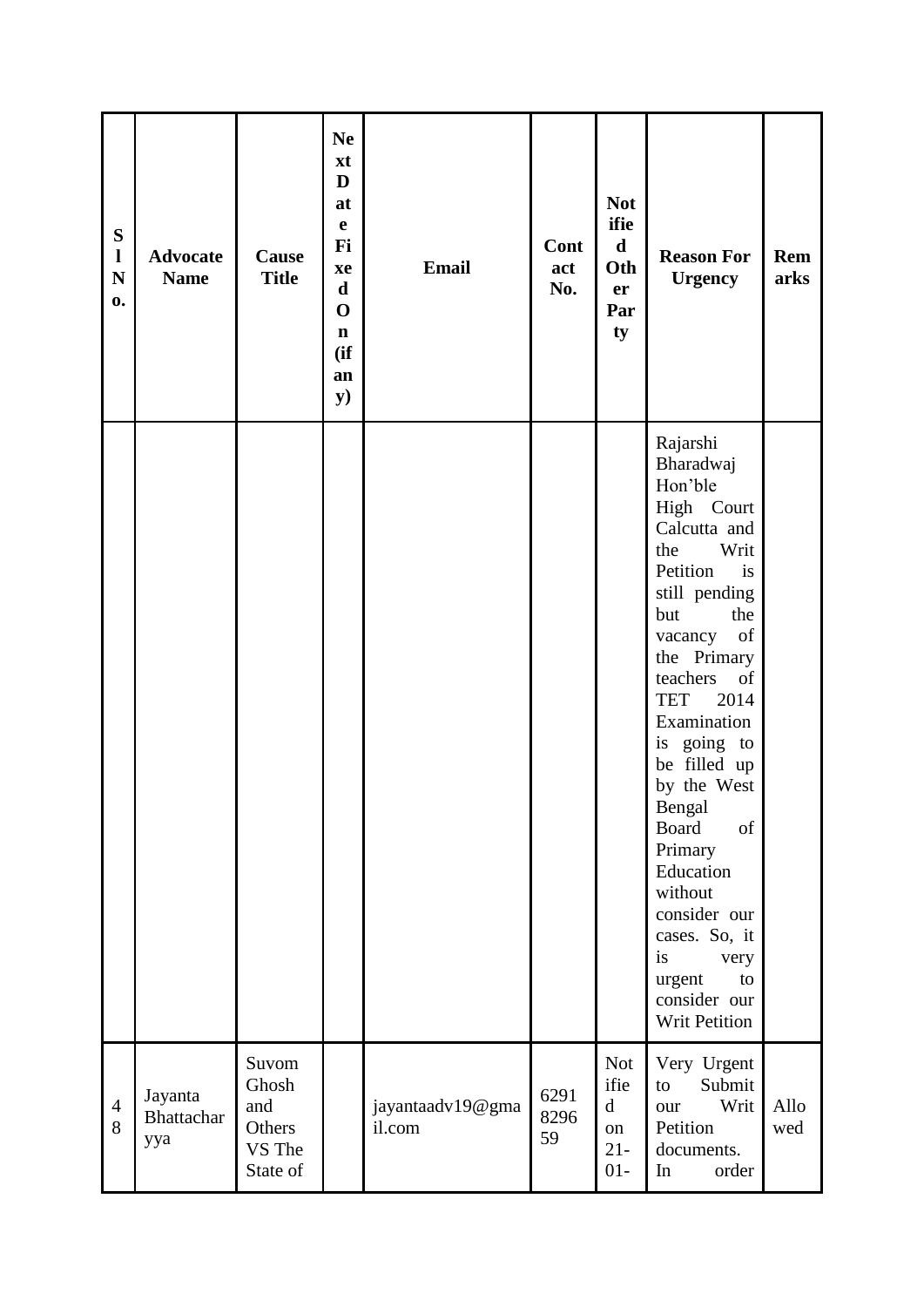| ${\bf S}$<br>$\mathbf{l}$<br>$\mathbf N$<br>$\mathbf{0}$ | <b>Advocate</b><br><b>Name</b> | Cause<br><b>Title</b>                                           | <b>Ne</b><br>xt<br>D<br>at<br>$\mathbf e$<br>Fi<br>xe<br>$\mathbf d$<br>$\mathbf 0$<br>$\mathbf n$<br>(ii)<br>an<br>${\bf y})$ | <b>Email</b> | Cont<br>act<br>No. | <b>Not</b><br>ifie<br>$\mathbf d$<br>Oth<br>er<br>Par<br>ty | <b>Reason For</b><br><b>Urgency</b>                                                                                                                                                                                                                                                                                                                                                                                                                                                                                         | Rem<br>arks |
|----------------------------------------------------------|--------------------------------|-----------------------------------------------------------------|--------------------------------------------------------------------------------------------------------------------------------|--------------|--------------------|-------------------------------------------------------------|-----------------------------------------------------------------------------------------------------------------------------------------------------------------------------------------------------------------------------------------------------------------------------------------------------------------------------------------------------------------------------------------------------------------------------------------------------------------------------------------------------------------------------|-------------|
|                                                          |                                | West<br>Bengal<br>& Ors.<br><b>WPA/97</b><br>9/2021<br>Group-II |                                                                                                                                |              |                    | 202<br>$\overline{2}$                                       | portal<br>of<br>West Bengal<br>Board<br>of<br>Primary<br>Education<br>for awarding<br>six<br>marks<br>and consider<br>our case for<br>interview as<br>we have the<br>order<br>of<br>Justice<br>Rajarshi<br>Bharadwaj<br>Hon'ble<br>High Court<br>Calcutta and<br>Writ<br>the<br>Petition<br>is<br>still pending<br>the<br>but<br>vacancy<br>of<br>the Primary<br>teachers<br>of<br>TET 2014<br>Examination<br>is going to<br>be filled up<br>by the West<br>Bengal<br><b>Board</b><br>of<br>Primary<br>Education<br>without |             |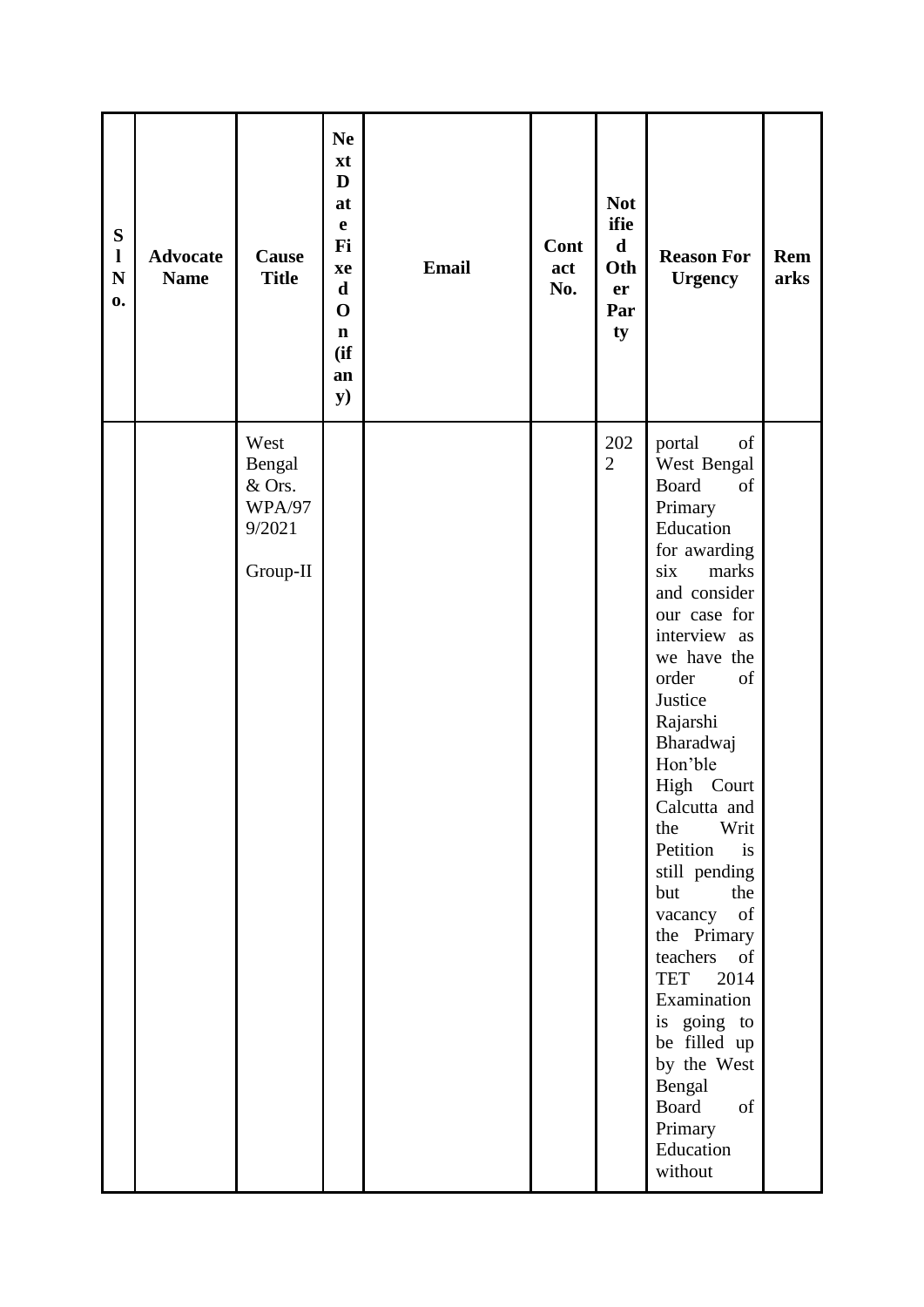| ${\bf S}$<br>$\mathbf{l}$<br>$\mathbf N$<br>0. | <b>Advocate</b><br><b>Name</b> | Cause<br><b>Title</b>                                                                                                       | <b>Ne</b><br>xt<br>D<br>at<br>$\mathbf e$<br>Fi<br>xe<br>$\mathbf d$<br>$\mathbf 0$<br>$\mathbf n$<br>(if)<br>an<br>${\bf y})$ | <b>Email</b>               | Cont<br>act<br>No. | <b>Not</b><br>ifie<br>$\mathbf d$<br>Oth<br>er<br>Par<br>ty                         | <b>Reason For</b><br><b>Urgency</b>                                                                                                                                                                                                                                                                                                                                                                                         | <b>Rem</b><br>arks |
|------------------------------------------------|--------------------------------|-----------------------------------------------------------------------------------------------------------------------------|--------------------------------------------------------------------------------------------------------------------------------|----------------------------|--------------------|-------------------------------------------------------------------------------------|-----------------------------------------------------------------------------------------------------------------------------------------------------------------------------------------------------------------------------------------------------------------------------------------------------------------------------------------------------------------------------------------------------------------------------|--------------------|
|                                                |                                |                                                                                                                             |                                                                                                                                |                            |                    |                                                                                     | consider our<br>cases. So, it<br>is<br>very<br>urgent<br>to<br>consider our<br>Writ Petition                                                                                                                                                                                                                                                                                                                                |                    |
| $\overline{4}$<br>9                            | Jayanta<br>Bhattachar<br>yya   | Biswajit<br>Mondal<br>and<br>Others<br>VS The<br>State of<br>West<br>Bengal<br>& Ors<br><b>WPA/98</b><br>5/2021<br>Group-II |                                                                                                                                | jayantaadv19@gma<br>il.com | 6291<br>8296<br>59 | <b>Not</b><br>ifie<br>$\mathbf d$<br>on<br>$21 -$<br>$01-$<br>202<br>$\overline{2}$ | Very Urgent<br>Submit<br>to<br>Writ<br>our<br>Petition<br>documents.<br>order<br>In<br>portal<br>of<br>West Bengal<br><b>Board</b><br>of<br>Primary<br>Education<br>for awarding<br>six<br>marks<br>and consider<br>our case for<br>interview as<br>we have the<br>order<br>of<br>Justice<br>Rajarshi<br>Bharadwaj<br>Hon'ble<br>High Court<br>Calcutta and<br>the<br>Writ<br>Petition<br>is<br>still pending<br>but<br>the | Allo<br>wed        |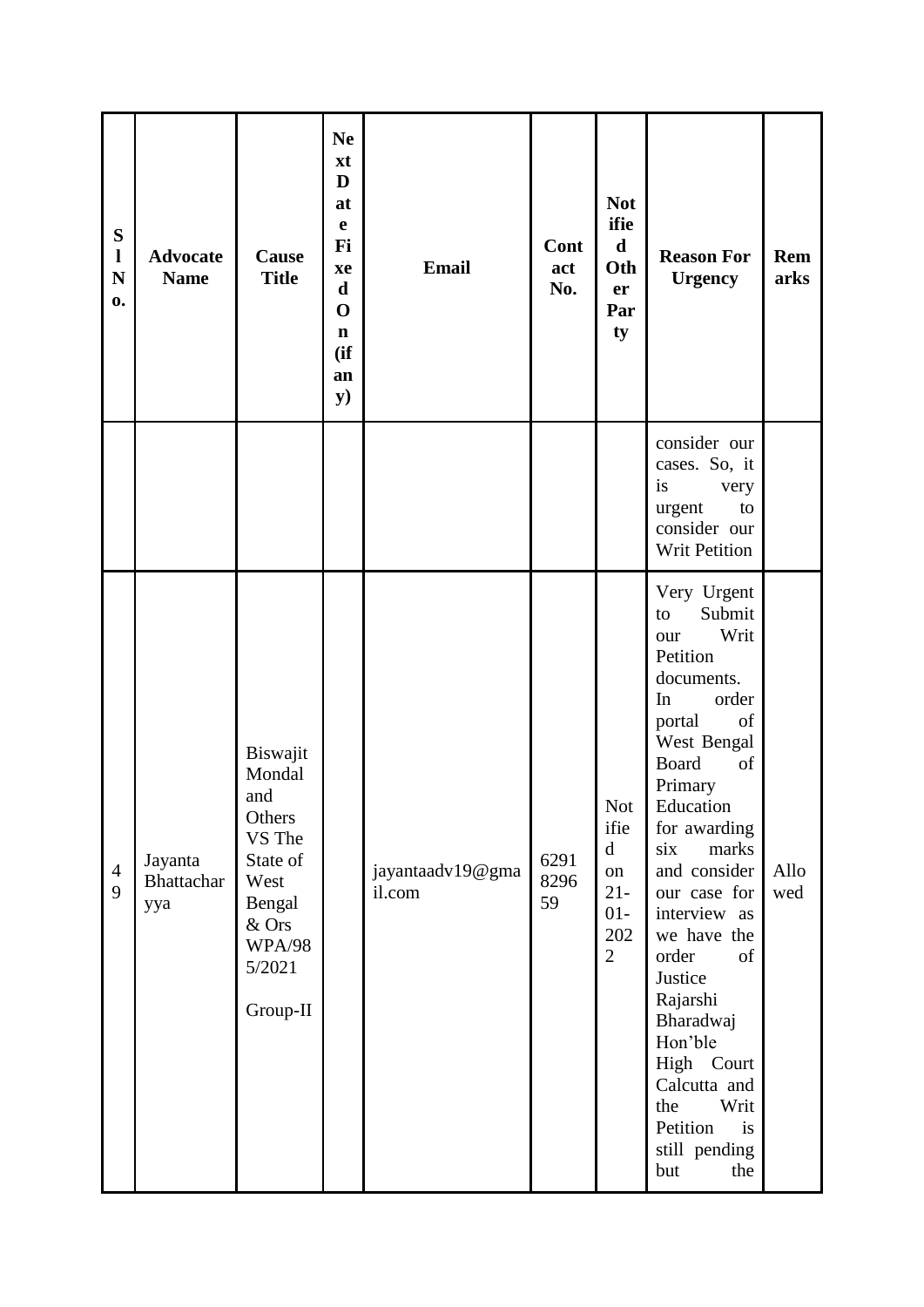| ${\bf S}$<br>$\mathbf{l}$<br>$\mathbf N$<br>0. | <b>Advocate</b><br><b>Name</b> | Cause<br><b>Title</b>                                                                                                     | <b>Ne</b><br>xt<br>D<br>at<br>$\mathbf e$<br>Fi<br>xe<br>$\mathbf d$<br>$\mathbf 0$<br>$\mathbf n$<br>(if)<br>an<br>${\bf y})$ | <b>Email</b>               | Cont<br>act<br>No. | <b>Not</b><br>ifie<br>$\mathbf d$<br>Oth<br>er<br>Par<br>ty                         | <b>Reason For</b><br><b>Urgency</b>                                                                                                                                                                                                                                                                  | Rem<br>arks |
|------------------------------------------------|--------------------------------|---------------------------------------------------------------------------------------------------------------------------|--------------------------------------------------------------------------------------------------------------------------------|----------------------------|--------------------|-------------------------------------------------------------------------------------|------------------------------------------------------------------------------------------------------------------------------------------------------------------------------------------------------------------------------------------------------------------------------------------------------|-------------|
|                                                |                                |                                                                                                                           |                                                                                                                                |                            |                    |                                                                                     | vacancy<br>of<br>the Primary<br>teachers<br>of<br><b>TET</b><br>2014<br>Examination<br>is going to<br>be filled up<br>by the West<br>Bengal<br><b>Board</b><br>of<br>Primary<br>Education<br>without<br>consider our<br>cases. So, it<br>is<br>very<br>urgent<br>to<br>consider our<br>Writ Petition |             |
| 5<br>$\overline{0}$                            | Jayanta<br>Bhattachar<br>yya   | Anupam<br>Mishra<br>and<br>Others<br>VS The<br>State of<br>West<br>Bengal<br>& Ors<br><b>WPA/98</b><br>8/2021<br>Group-II |                                                                                                                                | jayantaadv19@gma<br>il.com | 6291<br>8296<br>59 | <b>Not</b><br>ifie<br>$\mathbf d$<br>on<br>$21 -$<br>$01-$<br>202<br>$\overline{2}$ | Very Urgent<br>Submit<br>to<br>Writ<br>our<br>Petition<br>documents.<br>order<br>In<br>portal<br>of<br>West Bengal<br><b>Board</b><br>of<br>Primary<br>Education<br>for awarding<br>six<br>marks<br>and consider<br>our case for                                                                     | Allo<br>wed |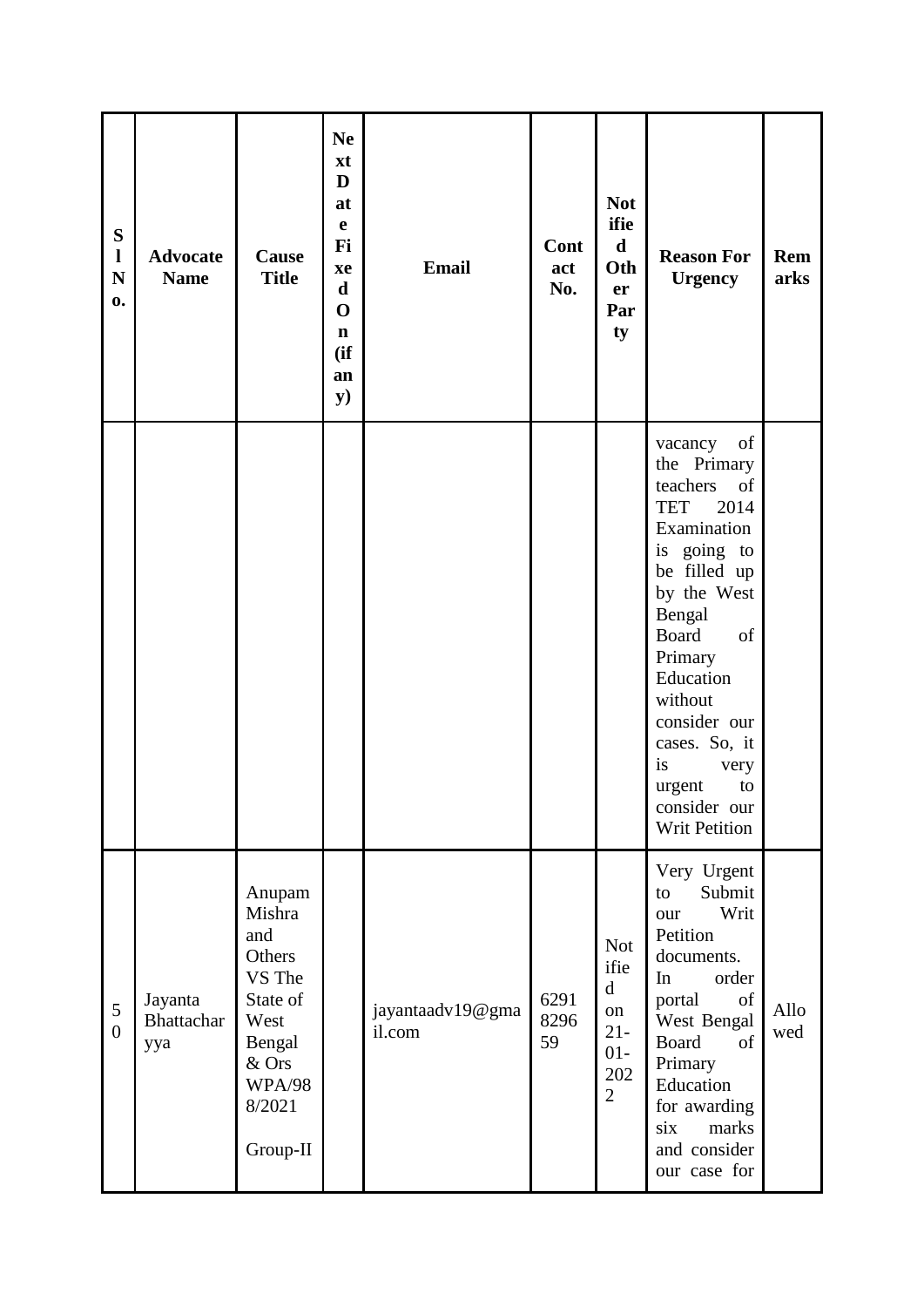| ${\bf S}$<br>$\mathbf{l}$<br>$\mathbf N$<br>$\mathbf{0}$ | <b>Advocate</b><br><b>Name</b> | Cause<br><b>Title</b> | <b>Ne</b><br>xt<br>D<br>at<br>$\mathbf e$<br>Fi<br>xe<br>$\mathbf d$<br>$\mathbf 0$<br>$\mathbf n$<br>(ii)<br>an<br>${\bf y})$ | <b>Email</b>               | Cont<br>act<br>No. | <b>Not</b><br>ifie<br>$\mathbf d$<br>Oth<br>er<br>Par<br>ty | <b>Reason For</b><br><b>Urgency</b>                                                                                                                                                                                                                                                                                                                                                                                                                                                                                                                                                                   | <b>Rem</b><br>arks |
|----------------------------------------------------------|--------------------------------|-----------------------|--------------------------------------------------------------------------------------------------------------------------------|----------------------------|--------------------|-------------------------------------------------------------|-------------------------------------------------------------------------------------------------------------------------------------------------------------------------------------------------------------------------------------------------------------------------------------------------------------------------------------------------------------------------------------------------------------------------------------------------------------------------------------------------------------------------------------------------------------------------------------------------------|--------------------|
|                                                          |                                |                       |                                                                                                                                |                            |                    |                                                             | interview as<br>we have the<br>order<br>of<br>Justice<br>Rajarshi<br>Bharadwaj<br>Hon'ble<br>High Court<br>Calcutta and<br>the<br>Writ<br>is<br>Petition<br>still pending<br>but<br>the<br>$% \left( \left( \mathcal{A},\mathcal{A}\right) \right) =\left( \mathcal{A},\mathcal{A}\right)$ of<br>vacancy<br>the Primary<br>teachers<br>of<br>2014<br><b>TET</b><br>Examination<br>is<br>going<br>to<br>be filled up<br>by the West<br>Bengal<br><b>Board</b><br>of<br>Primary<br>Education<br>without<br>consider our<br>cases. So, it<br>is<br>very<br>urgent<br>to<br>consider our<br>Writ Petition |                    |
| 5<br>$\mathbf{1}$                                        | Jayanta<br>Bhattachar          | Mousum<br>i Khatua    |                                                                                                                                | jayantaadv19@gma<br>il.com | 6291<br>8296       | <b>Not</b><br>ifie                                          | Very Urgent<br>Submit<br>to                                                                                                                                                                                                                                                                                                                                                                                                                                                                                                                                                                           | Allo<br>wed        |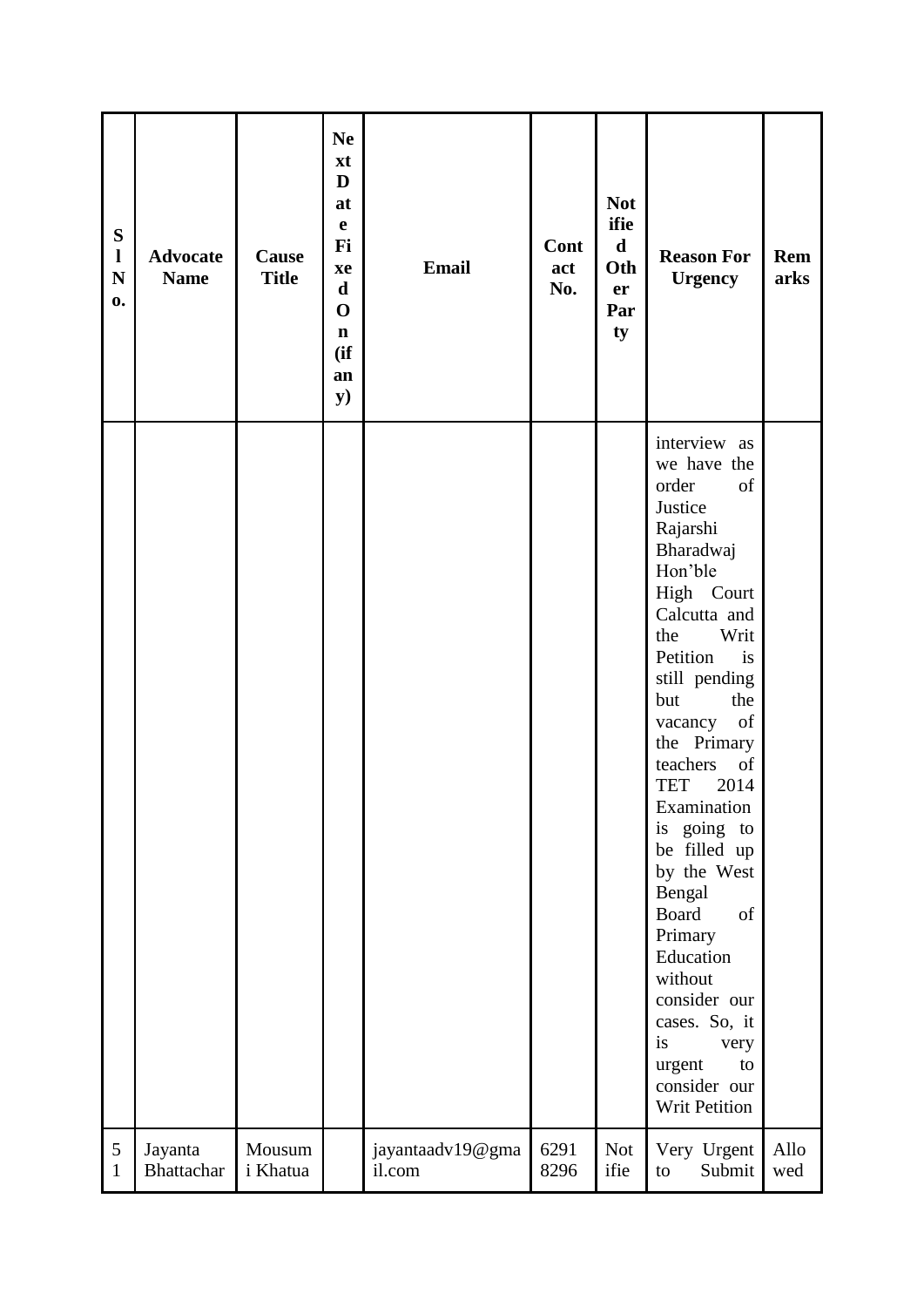| ${\bf S}$<br>$\mathbf{l}$<br>${\bf N}$<br>$\mathbf{0}$ | <b>Advocate</b><br><b>Name</b> | Cause<br><b>Title</b>                                                                                 | <b>Ne</b><br>xt<br>D<br>at<br>$\mathbf e$<br>Fi<br>xe<br>$\mathbf d$<br>$\mathbf 0$<br>$\mathbf n$<br>(ii)<br>an<br><b>y</b> ) | <b>Email</b> | <b>Cont</b><br>act<br>No. | <b>Not</b><br>ifie<br>$\mathbf d$<br>Oth<br>er<br>Par<br>ty   | <b>Reason For</b><br><b>Urgency</b>                                                                                                                                                                                                                                                                                                                                                                                                                                                                                                         | <b>Rem</b><br>arks |
|--------------------------------------------------------|--------------------------------|-------------------------------------------------------------------------------------------------------|--------------------------------------------------------------------------------------------------------------------------------|--------------|---------------------------|---------------------------------------------------------------|---------------------------------------------------------------------------------------------------------------------------------------------------------------------------------------------------------------------------------------------------------------------------------------------------------------------------------------------------------------------------------------------------------------------------------------------------------------------------------------------------------------------------------------------|--------------------|
|                                                        | yya                            | and<br>Others<br>VS The<br>State of<br>West<br>Bengal<br>& Ors<br><b>WPA/98</b><br>9/2021<br>Group-II |                                                                                                                                |              | 59                        | $\mathbf d$<br>on<br>$21 -$<br>$01-$<br>202<br>$\overline{2}$ | Writ<br>our<br>Petition<br>documents.<br>In<br>order<br>of<br>portal<br>West Bengal<br><b>Board</b><br>of<br>Primary<br>Education<br>for awarding<br>six<br>marks<br>and consider<br>our case for<br>interview as<br>we have the<br>order<br>of<br>Justice<br>Rajarshi<br>Bharadwaj<br>Hon'ble<br>High Court<br>Calcutta and<br>the<br>Writ<br>Petition<br>is<br>still pending<br>but<br>the<br>of<br>vacancy<br>the Primary<br>teachers<br>of<br><b>TET</b><br>2014<br>Examination<br>is going to<br>be filled up<br>by the West<br>Bengal |                    |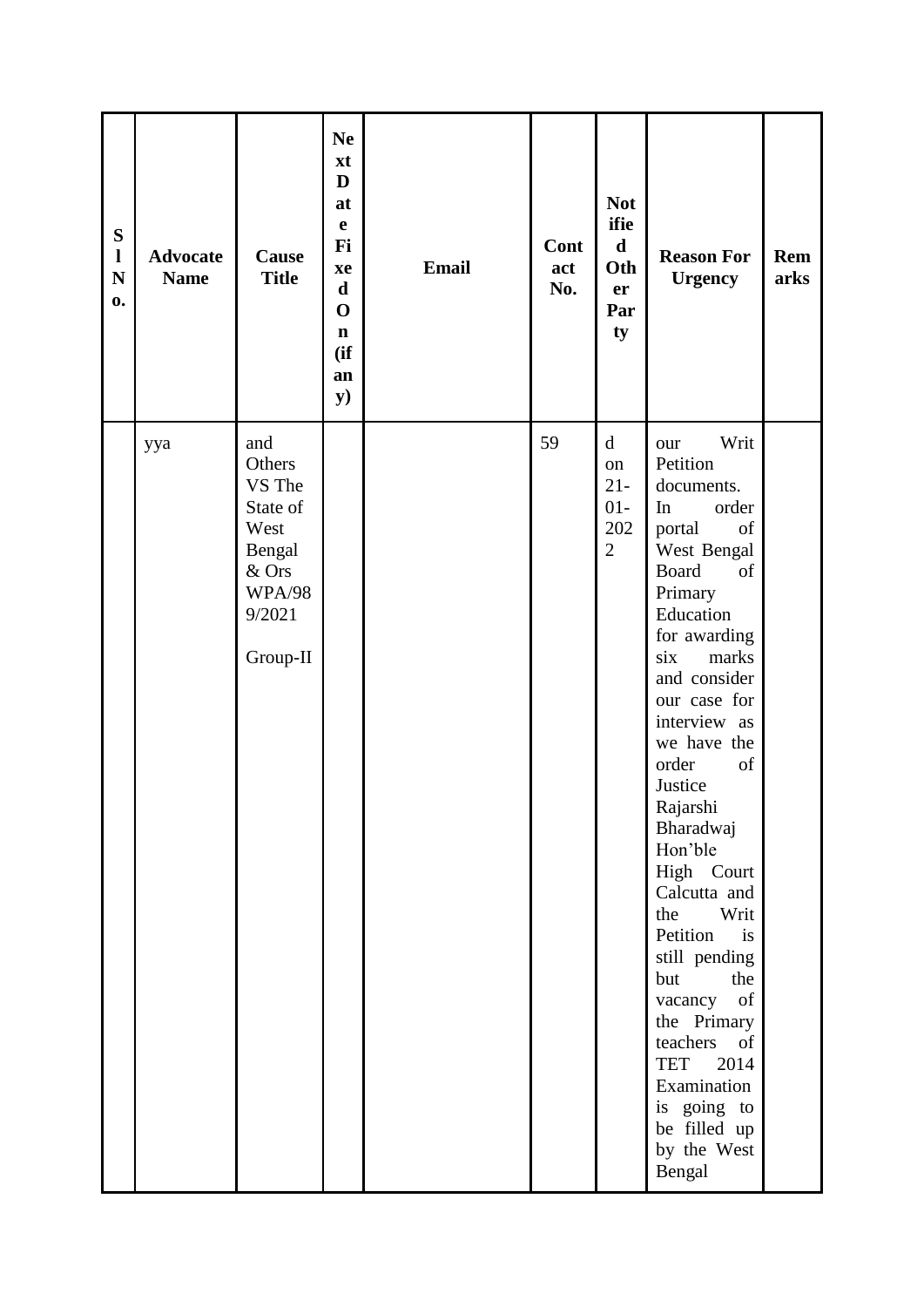| ${\bf S}$<br>$\mathbf{l}$<br>$\mathbf N$<br>0. | <b>Advocate</b><br><b>Name</b> | Cause<br><b>Title</b>                                                                                                               | <b>Ne</b><br>xt<br>D<br>at<br>$\mathbf e$<br>Fi<br>xe<br>$\mathbf d$<br>$\mathbf 0$<br>$\mathbf n$<br>(ii)<br>an<br>${\bf y})$ | <b>Email</b>               | Cont<br>act<br>No. | <b>Not</b><br>ifie<br>$\mathbf d$<br>Oth<br>er<br>Par<br>ty                         | <b>Reason For</b><br><b>Urgency</b>                                                                                                                                                                                                                                                                                                                  | Rem<br>arks |
|------------------------------------------------|--------------------------------|-------------------------------------------------------------------------------------------------------------------------------------|--------------------------------------------------------------------------------------------------------------------------------|----------------------------|--------------------|-------------------------------------------------------------------------------------|------------------------------------------------------------------------------------------------------------------------------------------------------------------------------------------------------------------------------------------------------------------------------------------------------------------------------------------------------|-------------|
|                                                |                                |                                                                                                                                     |                                                                                                                                |                            |                    |                                                                                     | Board<br>of<br>Primary<br>Education<br>without<br>consider our<br>cases. So, it<br>is<br>very<br>urgent<br>${\rm to}$<br>consider our<br>Writ Petition                                                                                                                                                                                               |             |
| $\mathfrak s$<br>$\overline{2}$                | Jayanta<br>Bhattachar<br>yya   | <b>Bholanat</b><br>h Diasi<br>and<br>Others<br>VS The<br>State of<br>West<br>Bengal<br>& Ors<br><b>WPA/99</b><br>4/2021<br>Group-II |                                                                                                                                | jayantaadv19@gma<br>il.com | 6291<br>8296<br>59 | <b>Not</b><br>ifie<br>$\mathbf d$<br>on<br>$21 -$<br>$01-$<br>202<br>$\overline{2}$ | Very Urgent<br>Submit<br>to<br>Writ<br>our<br>Petition<br>documents.<br>In<br>order<br>portal<br>of<br>West Bengal<br>Board<br>of<br>Primary<br>Education<br>for awarding<br>marks<br>six<br>and consider<br>our case for<br>interview as<br>we have the<br>order<br>of<br>Justice<br>Rajarshi<br>Bharadwaj<br>Hon'ble<br>High Court<br>Calcutta and | Allo<br>wed |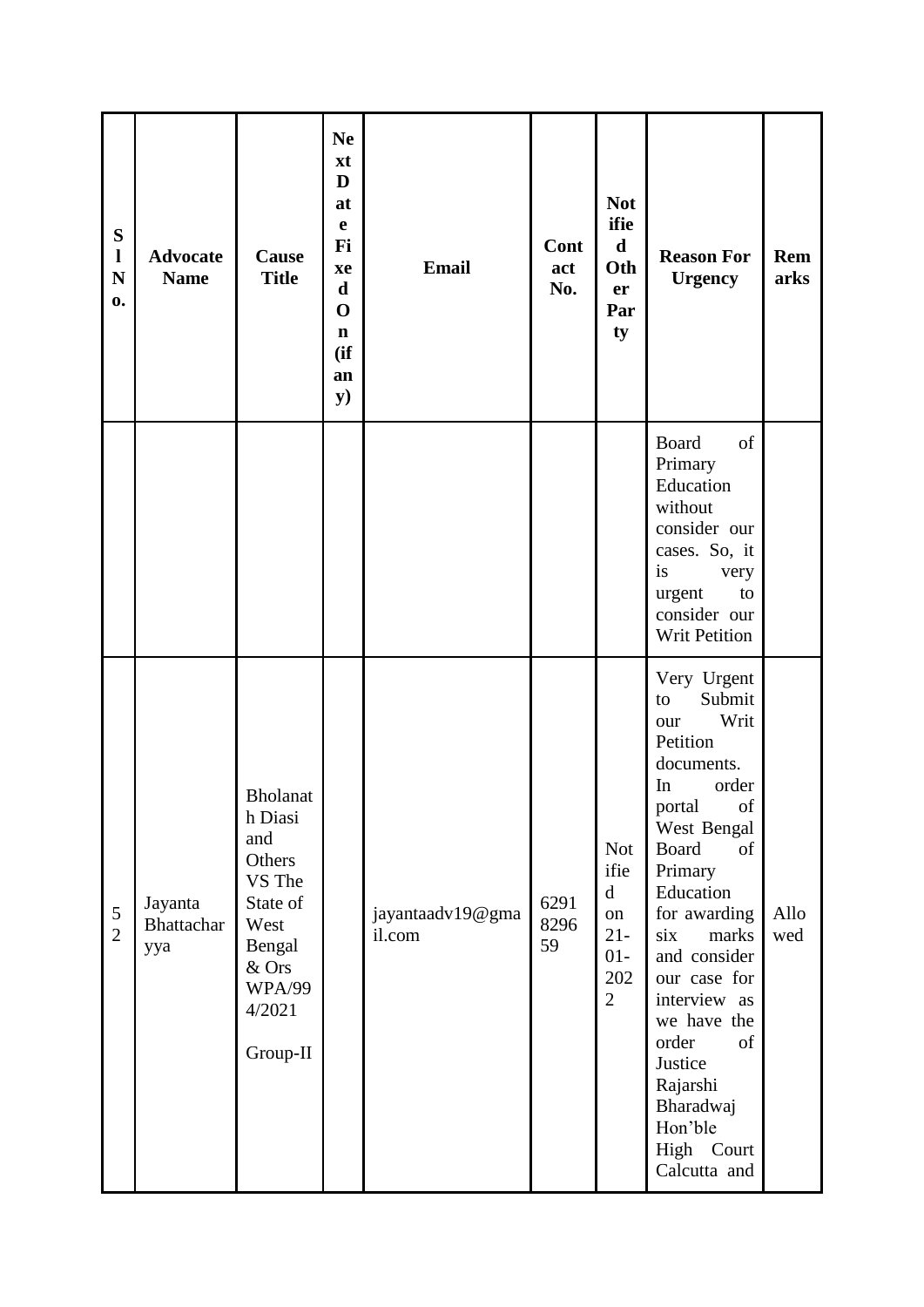| ${\bf S}$<br>$\mathbf{l}$<br>$\mathbf N$<br>0. | <b>Advocate</b><br><b>Name</b>      | Cause<br><b>Title</b>                                                                                     | <b>Ne</b><br>xt<br>D<br>at<br>e<br>Fi<br>xe<br>$\mathbf d$<br>$\mathbf 0$<br>$\mathbf n$<br>(ii)<br>an<br>${\bf y})$ | <b>Email</b>               | Cont<br>act<br>No. | <b>Not</b><br>ifie<br>$\mathbf d$<br>Oth<br>er<br>Par<br>ty                         | <b>Reason For</b><br><b>Urgency</b>                                                                                                                                                                                                                                                                                                                                                                                                                        | Rem<br>arks |
|------------------------------------------------|-------------------------------------|-----------------------------------------------------------------------------------------------------------|----------------------------------------------------------------------------------------------------------------------|----------------------------|--------------------|-------------------------------------------------------------------------------------|------------------------------------------------------------------------------------------------------------------------------------------------------------------------------------------------------------------------------------------------------------------------------------------------------------------------------------------------------------------------------------------------------------------------------------------------------------|-------------|
|                                                |                                     |                                                                                                           |                                                                                                                      |                            |                    |                                                                                     | the<br>Writ<br>Petition<br>is<br>still pending<br>but<br>the<br>$% \left( \left( \mathcal{A},\mathcal{A}\right) \right) =\left( \mathcal{A},\mathcal{A}\right)$ of<br>vacancy<br>the Primary<br>teachers of<br><b>TET</b><br>2014<br>Examination<br>is going to<br>be filled up<br>by the West<br>Bengal<br>Board<br>of<br>Primary<br>Education<br>without<br>consider our<br>cases. So, it<br>is<br>very<br>urgent<br>to<br>consider our<br>Writ Petition |             |
| $\mathfrak s$<br>$\overline{3}$                | Jayanta<br><b>Bhattachar</b><br>yya | Utpalen<br>du<br>Maity<br>and<br>Others<br>VS The<br>State of<br>West<br>Bengal<br>& Ors<br><b>WPA/99</b> |                                                                                                                      | jayantaadv19@gma<br>il.com | 6291<br>8296<br>59 | <b>Not</b><br>ifie<br>$\mathbf d$<br>on<br>$21 -$<br>$01-$<br>202<br>$\overline{2}$ | Very Urgent<br>Submit<br>to<br>Writ<br>our<br>Petition<br>documents.<br>order<br>In<br>portal<br>of<br>West Bengal<br><b>Board</b><br>of<br>Primary<br>Education                                                                                                                                                                                                                                                                                           | Allo<br>wed |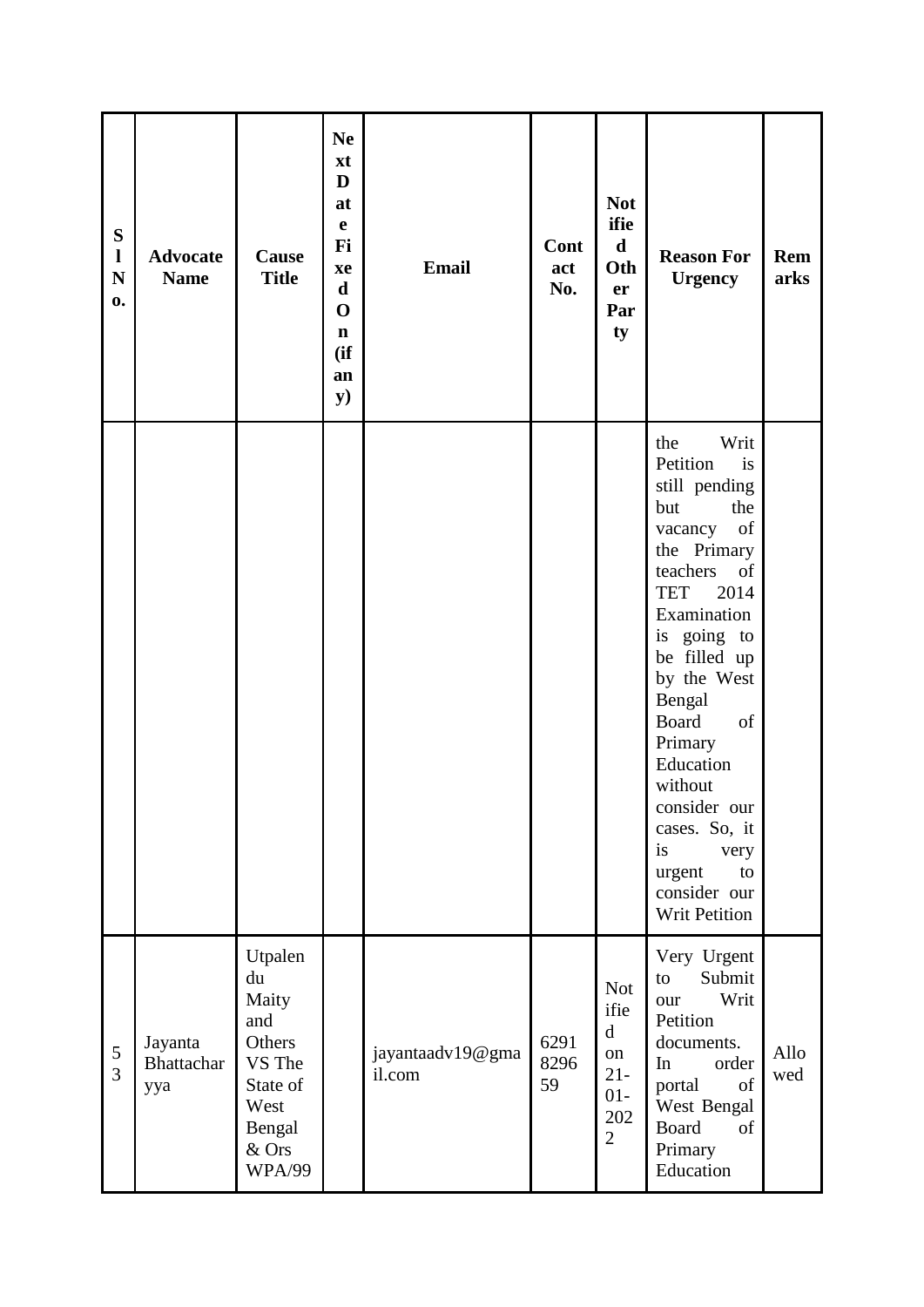| ${\bf S}$<br>$\mathbf{l}$<br>${\bf N}$<br>$\mathbf{0}$ | <b>Advocate</b><br><b>Name</b> | Cause<br><b>Title</b> | <b>Ne</b><br>xt<br>D<br>at<br>$\mathbf e$<br>Fi<br>xe<br>$\mathbf d$<br>$\mathbf 0$<br>$\mathbf n$<br>(if)<br>an<br>${\bf y})$ | <b>Email</b> | Cont<br>act<br>No. | <b>Not</b><br>ifie<br>$\mathbf d$<br>Oth<br>er<br>Par<br>ty | <b>Reason For</b><br><b>Urgency</b>                                                                                                                                                                                                                                                                                                                                                                                                                                                                                                                            | <b>Rem</b><br>arks |
|--------------------------------------------------------|--------------------------------|-----------------------|--------------------------------------------------------------------------------------------------------------------------------|--------------|--------------------|-------------------------------------------------------------|----------------------------------------------------------------------------------------------------------------------------------------------------------------------------------------------------------------------------------------------------------------------------------------------------------------------------------------------------------------------------------------------------------------------------------------------------------------------------------------------------------------------------------------------------------------|--------------------|
|                                                        |                                | 5/2021<br>Group-II    |                                                                                                                                |              |                    |                                                             | for awarding<br>six<br>marks<br>and consider<br>our case for<br>interview as<br>we have the<br>order<br>of<br>Justice<br>Rajarshi<br>Bharadwaj<br>Hon'ble<br>High Court<br>Calcutta and<br>the<br>Writ<br>Petition<br>is<br>still pending<br>but<br>the<br>vacancy of<br>the Primary<br>teachers<br><sub>of</sub><br><b>TET</b><br>2014<br>Examination<br>is going to<br>be filled up<br>by the West<br>Bengal<br>of<br><b>Board</b><br>Primary<br>Education<br>without<br>consider our<br>cases. So, it<br>is<br>very<br>urgent<br>${\rm to}$<br>consider our |                    |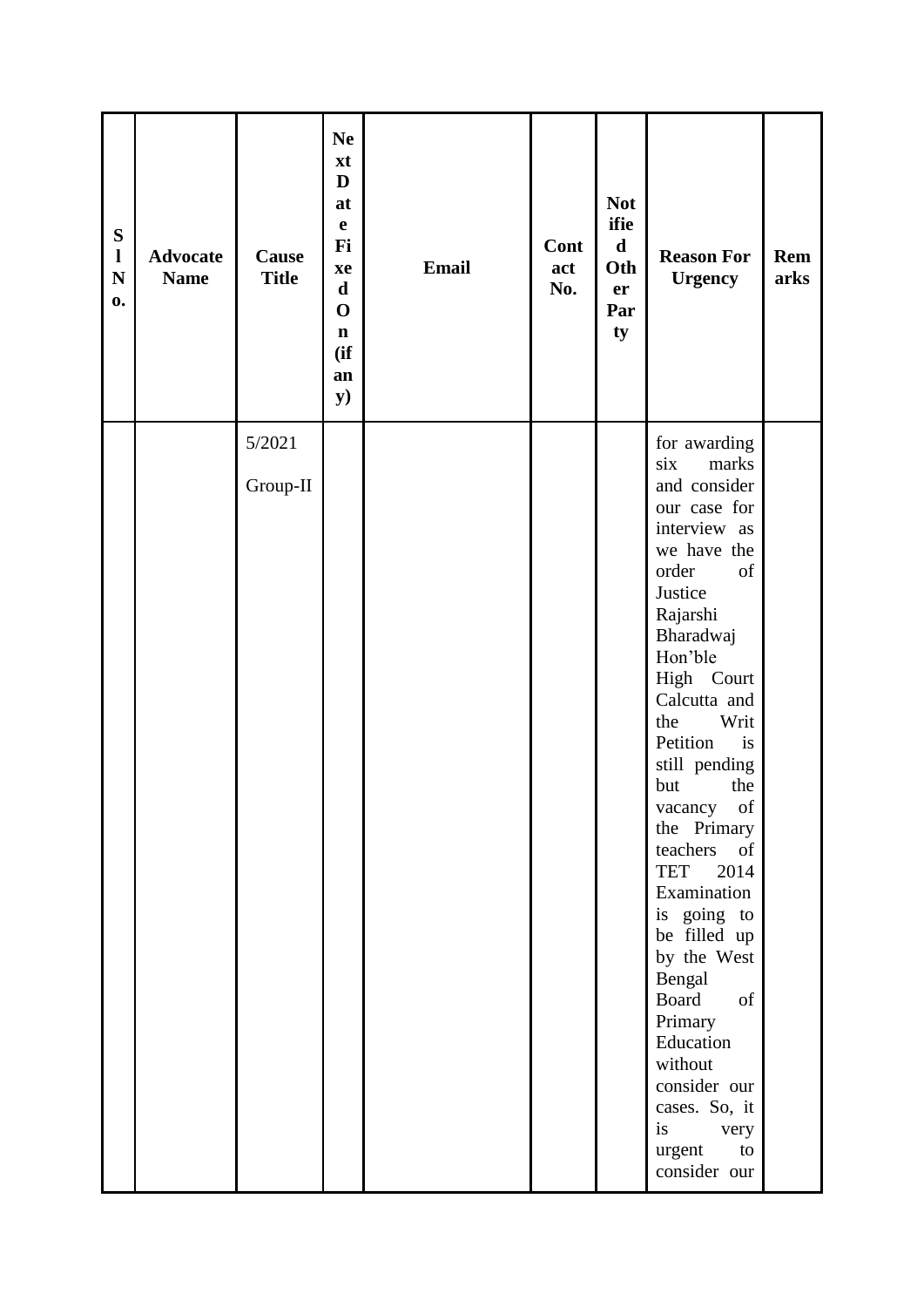| ${\bf S}$<br>$\mathbf{l}$<br>$\mathbf N$<br>0. | <b>Advocate</b><br><b>Name</b> | Cause<br><b>Title</b>                                                                                                      | <b>Ne</b><br>xt<br>D<br>at<br>e<br>Fi<br>xe<br>$\mathbf d$<br>$\mathbf 0$<br>$\mathbf n$<br>(if)<br>an<br><b>y</b> ) | <b>Email</b>               | Cont<br>act<br>No. | <b>Not</b><br>ifie<br>$\mathbf d$<br>Oth<br>er<br>Par<br>ty                                 | <b>Reason For</b><br><b>Urgency</b>                                                                                                                                                                                                                                                                                                                                                                                                                                                                                                                                                                                | Rem<br>arks |
|------------------------------------------------|--------------------------------|----------------------------------------------------------------------------------------------------------------------------|----------------------------------------------------------------------------------------------------------------------|----------------------------|--------------------|---------------------------------------------------------------------------------------------|--------------------------------------------------------------------------------------------------------------------------------------------------------------------------------------------------------------------------------------------------------------------------------------------------------------------------------------------------------------------------------------------------------------------------------------------------------------------------------------------------------------------------------------------------------------------------------------------------------------------|-------------|
|                                                |                                |                                                                                                                            |                                                                                                                      |                            |                    |                                                                                             | Writ Petition                                                                                                                                                                                                                                                                                                                                                                                                                                                                                                                                                                                                      |             |
| 5<br>$\overline{4}$                            | Jayanta<br>Bhattachar<br>yya   | Sanatan<br>Mondal<br>and<br>Others<br>VS The<br>State of<br>West<br>Bengal<br>& Ors<br><b>WPA/99</b><br>9/2021<br>Group-II |                                                                                                                      | jayantaadv19@gma<br>il.com | 6291<br>8296<br>59 | <b>Not</b><br>ifie<br>$\mathbf d$<br>${\bf on}$<br>$21 -$<br>$01-$<br>202<br>$\overline{2}$ | Very Urgent<br>Submit<br>to<br>Writ<br>our<br>Petition<br>documents.<br>order<br>In<br>$% \left( \left( \mathcal{A},\mathcal{A}\right) \right) =\left( \mathcal{A},\mathcal{A}\right)$ of<br>portal<br>West Bengal<br><b>Board</b><br>of<br>Primary<br>Education<br>for awarding<br>six<br>marks<br>and consider<br>our case for<br>interview as<br>we have the<br>order<br>of<br>Justice<br>Rajarshi<br>Bharadwaj<br>Hon'ble<br>High Court<br>Calcutta and<br>the<br>Writ<br>Petition<br>is<br>still pending<br>but<br>the<br>vacancy<br>of<br>the Primary<br>teachers<br>of<br>2014<br><b>TET</b><br>Examination | Allo<br>wed |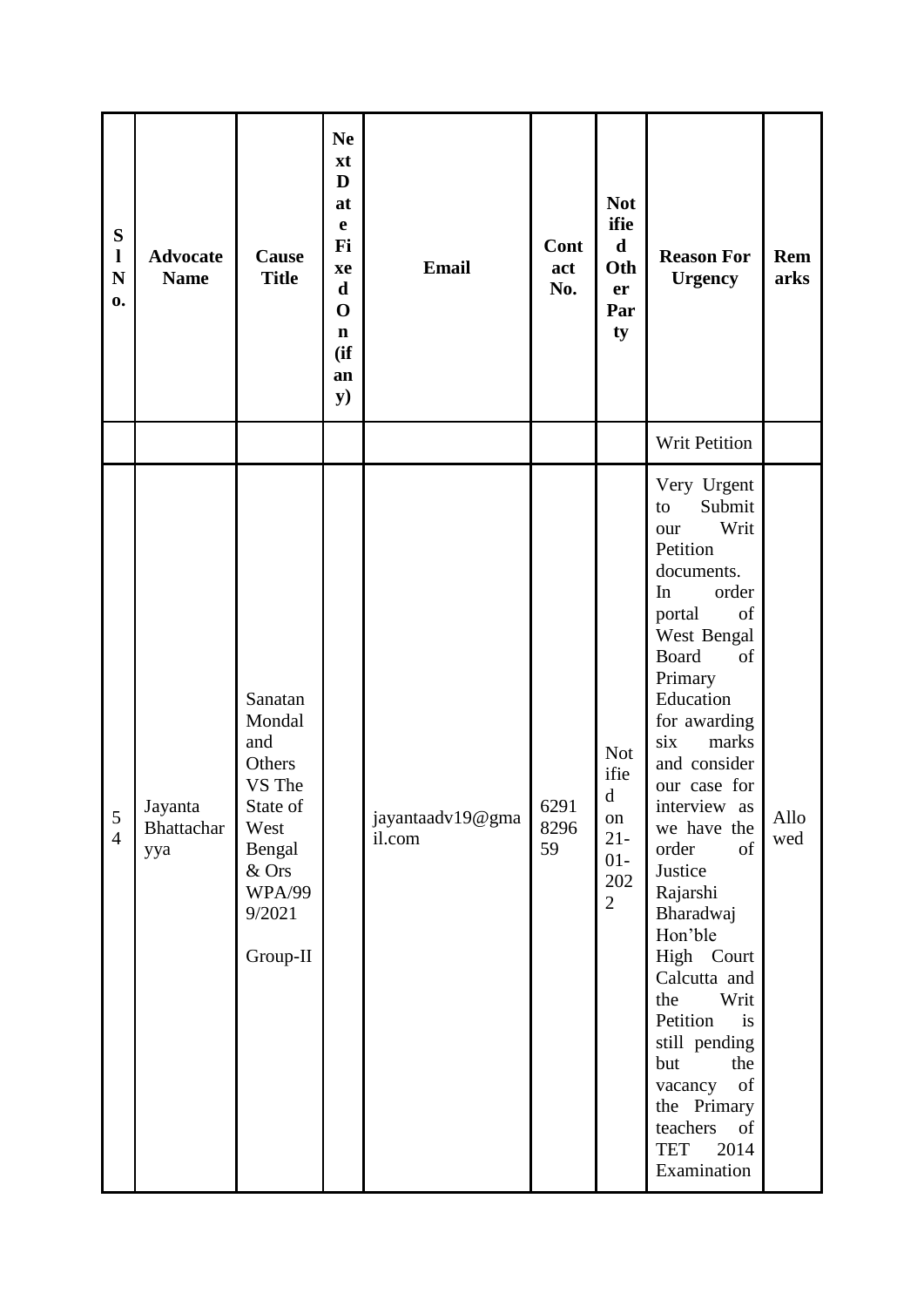| ${\bf S}$<br>$\mathbf{l}$<br>$\mathbf N$<br>0. | <b>Advocate</b><br><b>Name</b> | Cause<br><b>Title</b>                                                                                                                             | <b>Ne</b><br>xt<br>D<br>at<br>$\mathbf e$<br>Fi<br>xe<br>$\mathbf d$<br>$\mathbf 0$<br>$\mathbf n$<br>(ii)<br>an<br>${\bf y})$ | <b>Email</b>               | Cont<br>act<br>No. | <b>Not</b><br>ifie<br>d<br>Oth<br>er<br>Par<br>ty                                   | <b>Reason For</b><br><b>Urgency</b>                                                                                                                                                                                                                                                                                                                                                                   | Rem<br>arks |
|------------------------------------------------|--------------------------------|---------------------------------------------------------------------------------------------------------------------------------------------------|--------------------------------------------------------------------------------------------------------------------------------|----------------------------|--------------------|-------------------------------------------------------------------------------------|-------------------------------------------------------------------------------------------------------------------------------------------------------------------------------------------------------------------------------------------------------------------------------------------------------------------------------------------------------------------------------------------------------|-------------|
|                                                |                                |                                                                                                                                                   |                                                                                                                                |                            |                    |                                                                                     | is going to<br>be filled up<br>by the West<br>Bengal<br><b>Board</b><br>of<br>Primary<br>Education<br>without<br>consider our<br>cases. So, it<br>is<br>very<br>urgent<br>to<br>consider our<br>Writ Petition                                                                                                                                                                                         |             |
| $\mathfrak{S}$<br>5                            | Jayanta<br>Bhattachar<br>yya   | Jagannat<br>$\mathbf h$<br>Chakrab<br>orty and<br>Others<br>VS The<br>State of<br>West<br>Bengal<br>& Ors<br><b>WPA/10</b><br>02/2021<br>Group-II |                                                                                                                                | jayantaadv19@gma<br>il.com | 6291<br>8296<br>59 | <b>Not</b><br>ifie<br>$\mathbf d$<br>on<br>$21 -$<br>$01-$<br>202<br>$\overline{2}$ | Very Urgent<br>Submit<br>to<br>Writ<br>our<br>Petition<br>documents.<br>order<br>In<br>$% \left( \left( \mathcal{A},\mathcal{A}\right) \right) =\left( \mathcal{A},\mathcal{A}\right)$ of<br>portal<br>West Bengal<br><b>Board</b><br>of<br>Primary<br>Education<br>for awarding<br>six<br>marks<br>and consider<br>our case for<br>interview as<br>we have the<br>order<br>of<br>Justice<br>Rajarshi | Allo<br>wed |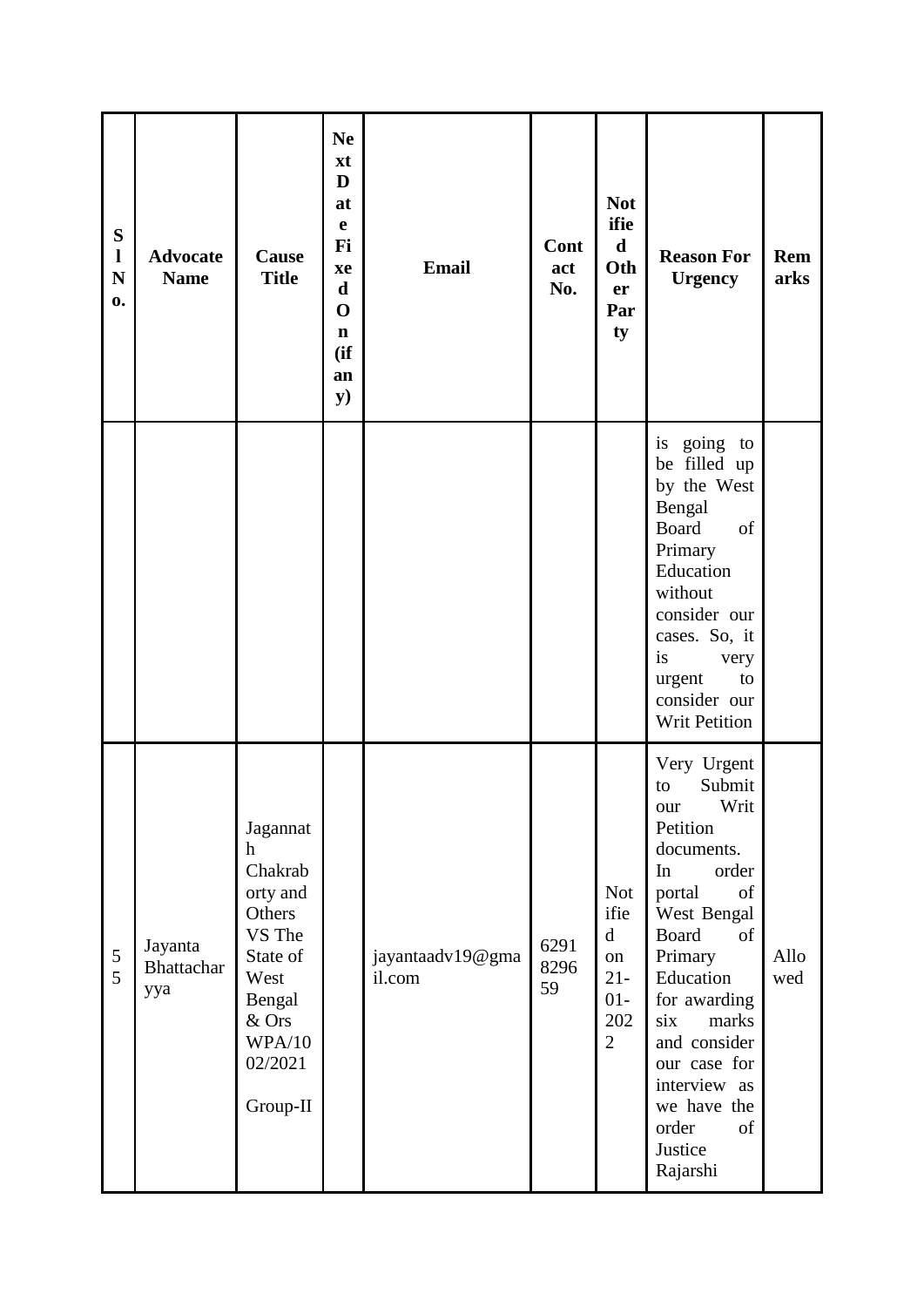| ${\bf S}$<br>$\mathbf{l}$<br>$\mathbf N$<br>0. | <b>Advocate</b><br><b>Name</b> | Cause<br><b>Title</b>                                              | <b>Ne</b><br>xt<br>D<br>at<br>e<br>Fi<br>xe<br>$\mathbf d$<br>$\mathbf 0$<br>$\mathbf n$<br>(ii)<br>an<br>${\bf y})$ | <b>Email</b>               | Cont<br>act<br>No. | <b>Not</b><br>ifie<br>$\mathbf d$<br>Oth<br>er<br>Par<br>ty       | <b>Reason For</b><br><b>Urgency</b>                                                                                                                                                                                                                                                                                                                                                                              | Rem<br>arks |
|------------------------------------------------|--------------------------------|--------------------------------------------------------------------|----------------------------------------------------------------------------------------------------------------------|----------------------------|--------------------|-------------------------------------------------------------------|------------------------------------------------------------------------------------------------------------------------------------------------------------------------------------------------------------------------------------------------------------------------------------------------------------------------------------------------------------------------------------------------------------------|-------------|
|                                                |                                |                                                                    |                                                                                                                      |                            |                    |                                                                   | Bharadwaj<br>Hon'ble<br>High Court<br>Calcutta and<br>Writ<br>the<br>Petition<br>is<br>still pending<br>but<br>the<br>of<br>vacancy<br>the Primary<br>teachers<br>of<br><b>TET</b><br>2014<br>Examination<br>is going to<br>be filled up<br>by the West<br>Bengal<br>Board of<br>Primary<br>Education<br>without<br>consider our<br>cases. So, it<br>is<br>very<br>urgent<br>to<br>consider our<br>Writ Petition |             |
| $\mathfrak s$<br>6                             | Jayanta<br>Bhattachar<br>yya   | Ganesh<br>Chandra<br>Mandal<br>and<br>Others<br>VS The<br>State of |                                                                                                                      | jayantaadv19@gma<br>il.com | 6291<br>8296<br>59 | <b>Not</b><br>ifie<br>$\mathbf d$<br>on<br>$21 -$<br>$01-$<br>202 | Very Urgent<br>Submit<br>to<br>Writ<br>our<br>Petition<br>documents.<br>In<br>order<br>of<br>portal                                                                                                                                                                                                                                                                                                              | Allo<br>wed |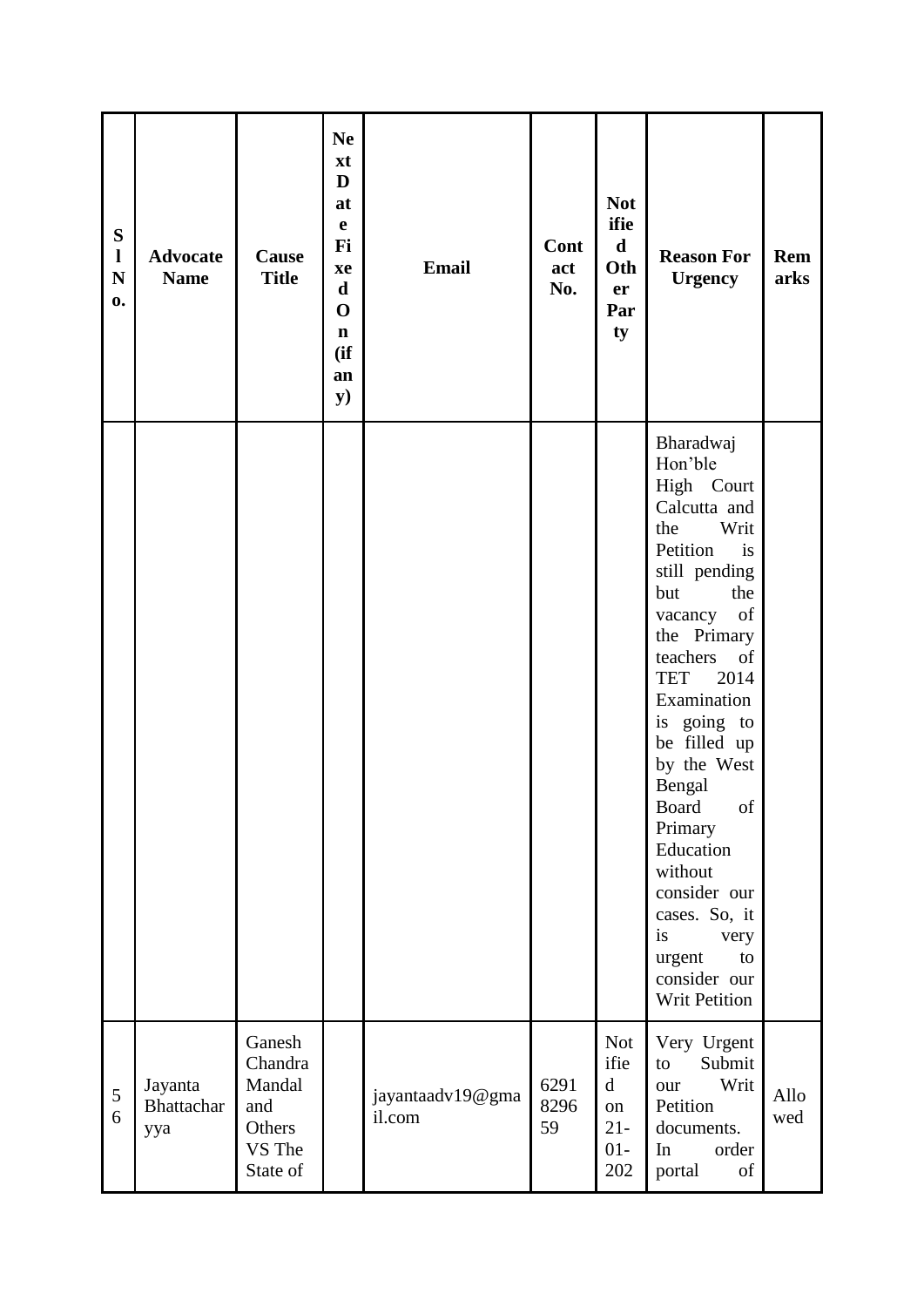| ${\bf S}$<br>$\mathbf{l}$<br>$\mathbf N$<br>$\mathbf{0}$ | <b>Advocate</b><br><b>Name</b> | Cause<br><b>Title</b>                                    | <b>Ne</b><br>xt<br>D<br>at<br>$\mathbf e$<br>Fi<br>xe<br>$\mathbf d$<br>$\mathbf 0$<br>$\mathbf n$<br>(ii)<br>an<br><b>y</b> ) | <b>Email</b> | Cont<br>act<br>No. | <b>Not</b><br>ifie<br>$\mathbf d$<br>Oth<br>er<br>Par<br>ty | <b>Reason For</b><br><b>Urgency</b>                                                                                                                                                                                                                                                                                                                                                                                                                                                                                   | Rem<br>arks |
|----------------------------------------------------------|--------------------------------|----------------------------------------------------------|--------------------------------------------------------------------------------------------------------------------------------|--------------|--------------------|-------------------------------------------------------------|-----------------------------------------------------------------------------------------------------------------------------------------------------------------------------------------------------------------------------------------------------------------------------------------------------------------------------------------------------------------------------------------------------------------------------------------------------------------------------------------------------------------------|-------------|
|                                                          |                                | West<br>Bengal<br>& Ors<br>WPA/10<br>09/2021<br>Group-II |                                                                                                                                |              |                    | $\overline{2}$                                              | West Bengal<br>Board<br>of<br>Primary<br>Education<br>for awarding<br>six<br>marks<br>and consider<br>our case for<br>interview as<br>we have the<br>order<br>of<br>Justice<br>Rajarshi<br>Bharadwaj<br>Hon'ble<br>High Court<br>Calcutta and<br>the Writ<br>Petition<br>is<br>still pending<br>but<br>the<br>vacancy<br>of<br>the Primary<br>teachers of<br>TET 2014<br>Examination<br>is going to<br>be filled up<br>by the West<br>Bengal<br><b>Board</b><br>of<br>Primary<br>Education<br>without<br>consider our |             |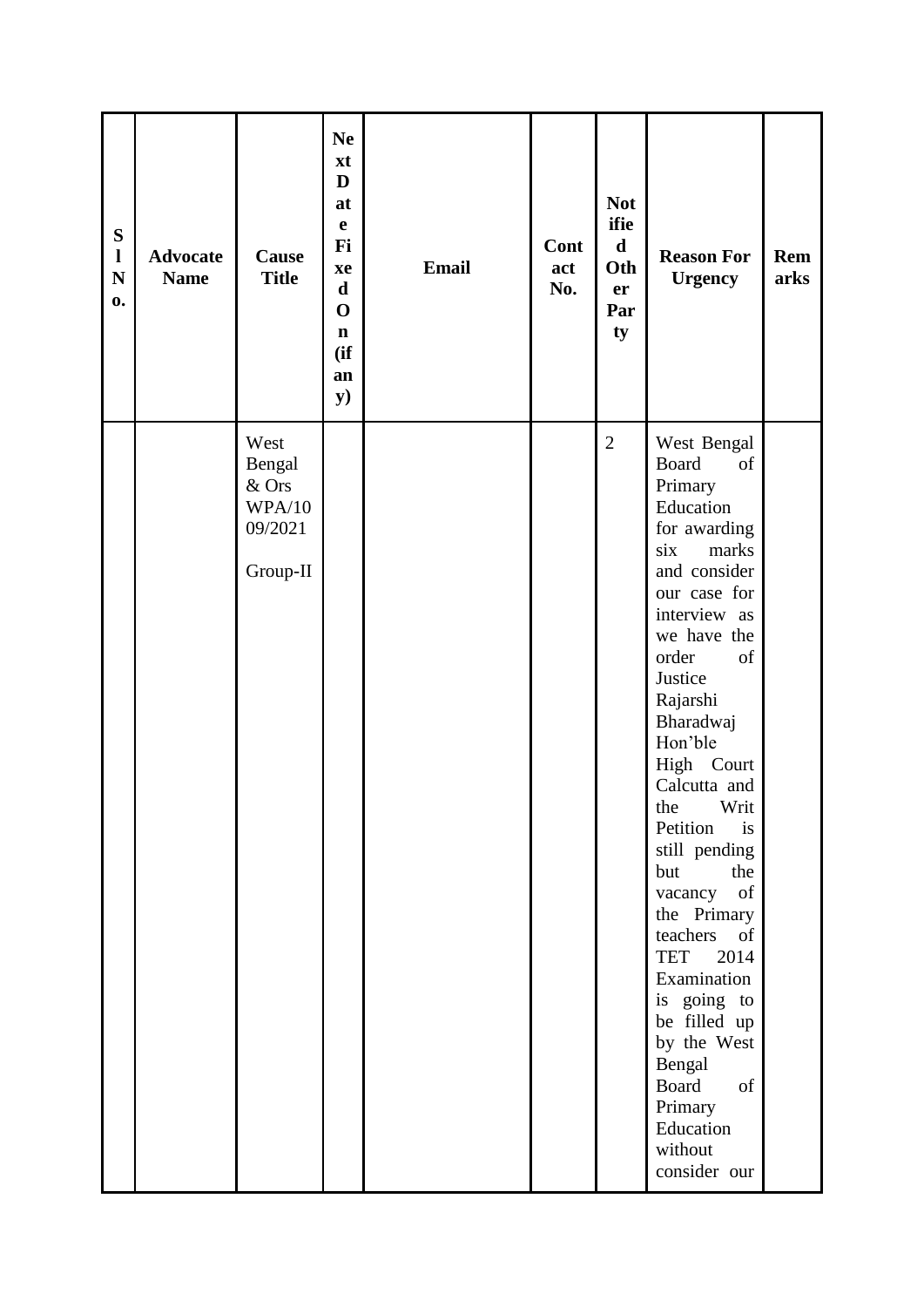| ${\bf S}$<br>$\mathbf{l}$<br>${\bf N}$<br>0. | <b>Advocate</b><br><b>Name</b> | Cause<br><b>Title</b>                                                                                               | <b>Ne</b><br>xt<br>D<br>at<br>$\mathbf e$<br>Fi<br>xe<br>$\mathbf d$<br>$\mathbf 0$<br>$\mathbf n$<br>(if)<br>an<br>${\bf y})$ | <b>Email</b>               | <b>Cont</b><br>act<br>No. | <b>Not</b><br>ifie<br>$\mathbf d$<br>Oth<br>er<br>Par<br>ty                         | <b>Reason For</b><br><b>Urgency</b>                                                                                                                                                                                                                                                                                                                                                                                                          | <b>Rem</b><br>arks |
|----------------------------------------------|--------------------------------|---------------------------------------------------------------------------------------------------------------------|--------------------------------------------------------------------------------------------------------------------------------|----------------------------|---------------------------|-------------------------------------------------------------------------------------|----------------------------------------------------------------------------------------------------------------------------------------------------------------------------------------------------------------------------------------------------------------------------------------------------------------------------------------------------------------------------------------------------------------------------------------------|--------------------|
|                                              |                                |                                                                                                                     |                                                                                                                                |                            |                           |                                                                                     | cases. So, it<br>is<br>very<br>urgent<br>to<br>consider our<br>Writ Petition                                                                                                                                                                                                                                                                                                                                                                 |                    |
| 5<br>$\overline{7}$                          | Jayanta<br>Bhattachar<br>yya   | Rasmoni<br>Ghosh<br>and<br>Others<br>VS The<br>State of<br>West<br>Bengal<br>& Ors<br>WPA/10<br>13/2021<br>Group-II |                                                                                                                                | jayantaadv19@gma<br>il.com | 6291<br>8296<br>59        | <b>Not</b><br>ifie<br>$\mathbf d$<br>on<br>$21 -$<br>$01-$<br>202<br>$\overline{2}$ | Very Urgent<br>Submit<br>to<br>Writ<br>our<br>Petition<br>documents.<br>In<br>order<br>portal<br>of<br>West Bengal<br><b>Board</b><br>of<br>Primary<br>Education<br>for awarding<br>marks<br>six<br>and consider<br>our case for<br>interview as<br>we have the<br>order<br>of<br>Justice<br>Rajarshi<br>Bharadwaj<br>Hon'ble<br>High Court<br>Calcutta and<br>the<br>Writ<br>Petition<br>is<br>still pending<br>but<br>the<br>vacancy<br>of | Allo<br>wed        |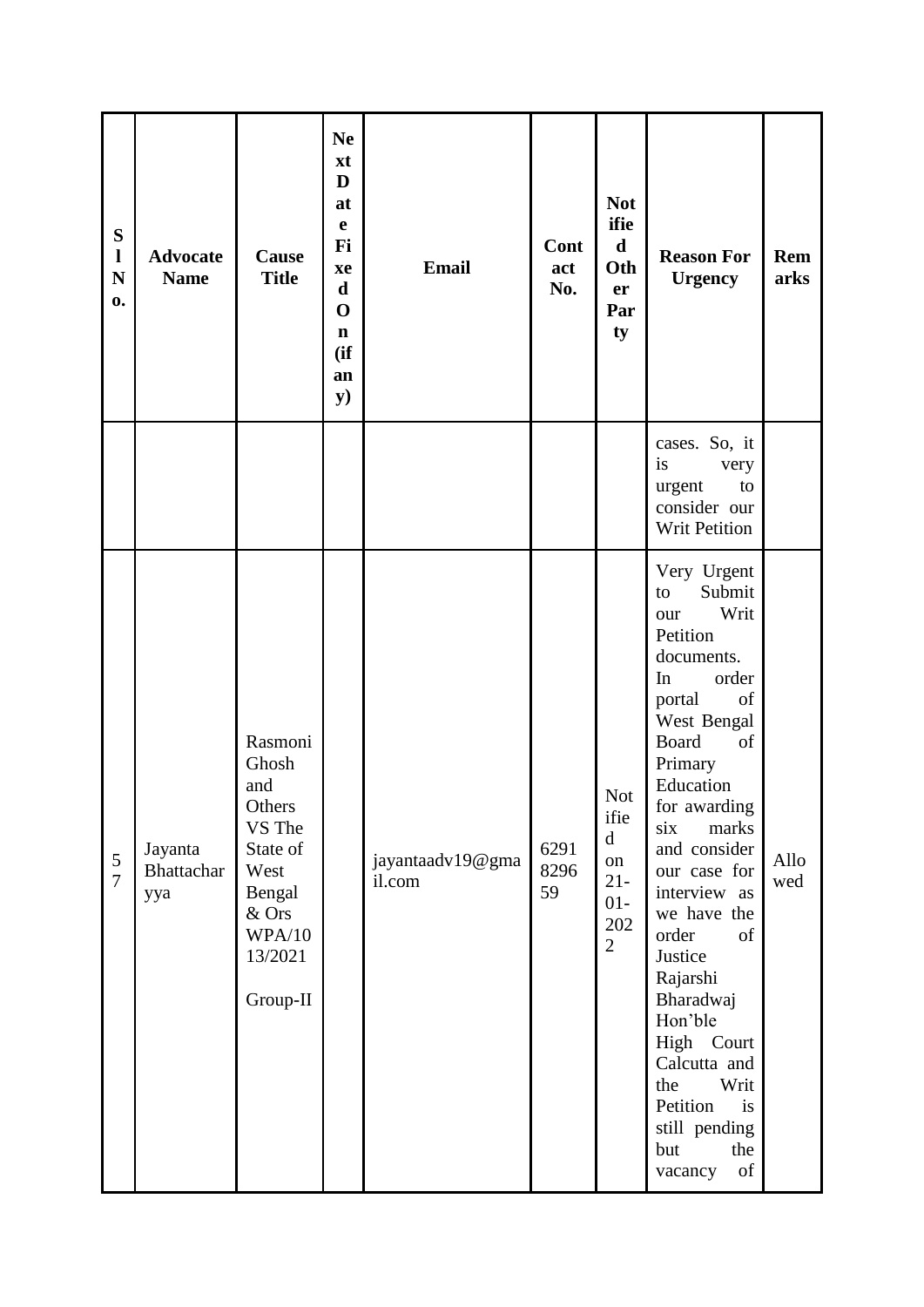| ${\bf S}$<br>$\mathbf{l}$<br>${\bf N}$<br>0. | <b>Advocate</b><br><b>Name</b> | Cause<br><b>Title</b>                                                                                  | <b>Ne</b><br>xt<br>D<br>at<br>e<br>Fi<br>xe<br>$\mathbf d$<br>$\mathbf 0$<br>$\mathbf n$<br>(ii)<br>an<br>${\bf y})$ | <b>Email</b>                    | Cont<br>act<br>No. | <b>Not</b><br>ifie<br>$\mathbf d$<br>Oth<br>er<br>Par<br>ty | <b>Reason For</b><br><b>Urgency</b>                                                                                                                                                                                                                                                 | Rem<br>arks                          |
|----------------------------------------------|--------------------------------|--------------------------------------------------------------------------------------------------------|----------------------------------------------------------------------------------------------------------------------|---------------------------------|--------------------|-------------------------------------------------------------|-------------------------------------------------------------------------------------------------------------------------------------------------------------------------------------------------------------------------------------------------------------------------------------|--------------------------------------|
|                                              |                                |                                                                                                        |                                                                                                                      |                                 |                    |                                                             | the Primary<br>teachers<br>of<br><b>TET</b><br>2014<br>Examination<br>is going to<br>be filled up<br>by the West<br>Bengal<br><b>Board</b><br>of<br>Primary<br>Education<br>without<br>consider our<br>cases. So, it<br>is<br>very<br>urgent<br>to<br>consider our<br>Writ Petition |                                      |
| 5<br>9                                       | Kaustav<br>ghosh               | Pradosh<br>kumar<br>kundu<br>VS Avik<br>Sur<br>Chowdh<br>ury<br>CPAN/6<br>34/2020<br>CPAN/6<br>34/2020 |                                                                                                                      | kaustav.adv.ghosh<br>@gmail.com | 6289<br>2567<br>21 | <b>Not</b><br><b>Not</b><br>ifie<br>$\mathbf d$             | It<br>is<br>a<br>contempt<br>application.<br>Applicant is<br>senior<br>a<br>citizen. R.D<br>on<br>21.01.2020.<br>Lordship<br>please<br>may<br>include<br>to<br>this<br>as per<br>lordship's<br>convenience                                                                          | Writ<br>no.<br>to be<br>prov<br>ided |
| 6                                            | Kaustav                        | Tapan                                                                                                  |                                                                                                                      | kaustav.adv.ghosh               | 6289               | <b>Not</b>                                                  | It<br>is<br>a                                                                                                                                                                                                                                                                       | Writ                                 |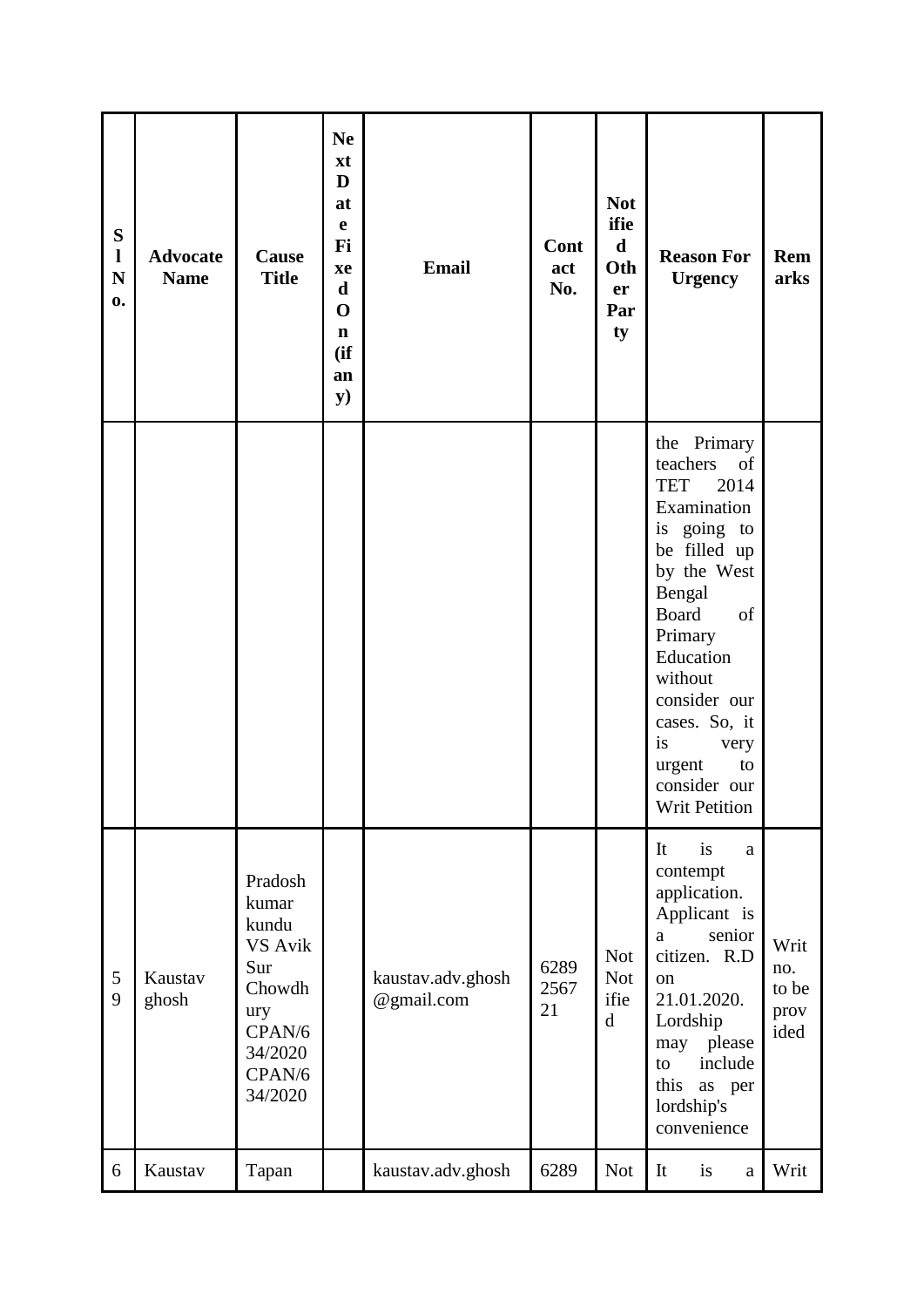| ${\bf S}$<br>$\mathbf{l}$<br>N<br>0. | <b>Advocate</b><br><b>Name</b> | Cause<br><b>Title</b>                                                                                         | <b>Ne</b><br>xt<br>D<br>at<br>e<br>Fi<br>xe<br>$\mathbf d$<br>$\mathbf 0$<br>$\mathbf n$<br>(ii)<br>an<br>${\bf y})$ | <b>Email</b>                       | Cont<br>act<br>No. | <b>Not</b><br>ifie<br>$\mathbf d$<br>Oth<br>er<br>Par<br>ty | <b>Reason For</b><br><b>Urgency</b>                                                                                                                                                                               | Rem<br>arks                          |
|--------------------------------------|--------------------------------|---------------------------------------------------------------------------------------------------------------|----------------------------------------------------------------------------------------------------------------------|------------------------------------|--------------------|-------------------------------------------------------------|-------------------------------------------------------------------------------------------------------------------------------------------------------------------------------------------------------------------|--------------------------------------|
| $\boldsymbol{0}$                     | ghosh                          | Kumar<br>Dutta<br>VS Avik<br>Sur<br>Chowdh<br>ury<br>CPAN/6<br>35/2020<br>CPAN/6<br>35/2020                   |                                                                                                                      | @gmail.com                         | 2567<br>21         | <b>Not</b><br>ifie<br>$\mathbf d$                           | contempt<br>application.<br>Applicant is<br>senior<br>a<br>citizen. R.D<br>on<br>21.01.2020.<br>Lordship<br>please<br>may<br>include<br>to<br>this<br>as per<br>lordship's<br>convenience                         | no.<br>to be<br>prov<br>ided         |
| 6<br>1                               | Kaustav<br>ghosh               | Samir<br>Kumar<br>Chatterj<br>ee VS<br>Avik<br>Sur<br>Chowdh<br>ury<br>CPAN/6<br>71/2020<br>CPAN/6<br>71/2020 |                                                                                                                      | kaustav.adv.ghosh<br>@gmail.com    | 6289<br>2567<br>21 | <b>Not</b><br><b>Not</b><br>ifie<br>$\mathbf d$             | is<br>It<br>a<br>contempt<br>application.<br>Applicant is<br>senior<br>$\rm{a}$<br>citizen. R.D<br>on<br>21.01.2020.<br>Lordship<br>please<br>may<br>include<br>to<br>this<br>as per<br>lordship's<br>convenience | Writ<br>no.<br>to be<br>prov<br>ided |
| 6<br>$\overline{2}$                  | biswajit<br>mal                | sabita<br>das VS<br>the state<br>of West<br>Bengal<br>and                                                     |                                                                                                                      | advocatebiswajitma<br>16@gmail.com | 9875<br>5647<br>63 | <b>Not</b><br>ifie<br>$\mathbf d$<br>on<br>$13 -$<br>$01 -$ | interest<br>on<br>gratuity<br>single ppo                                                                                                                                                                          | Allo<br>wed                          |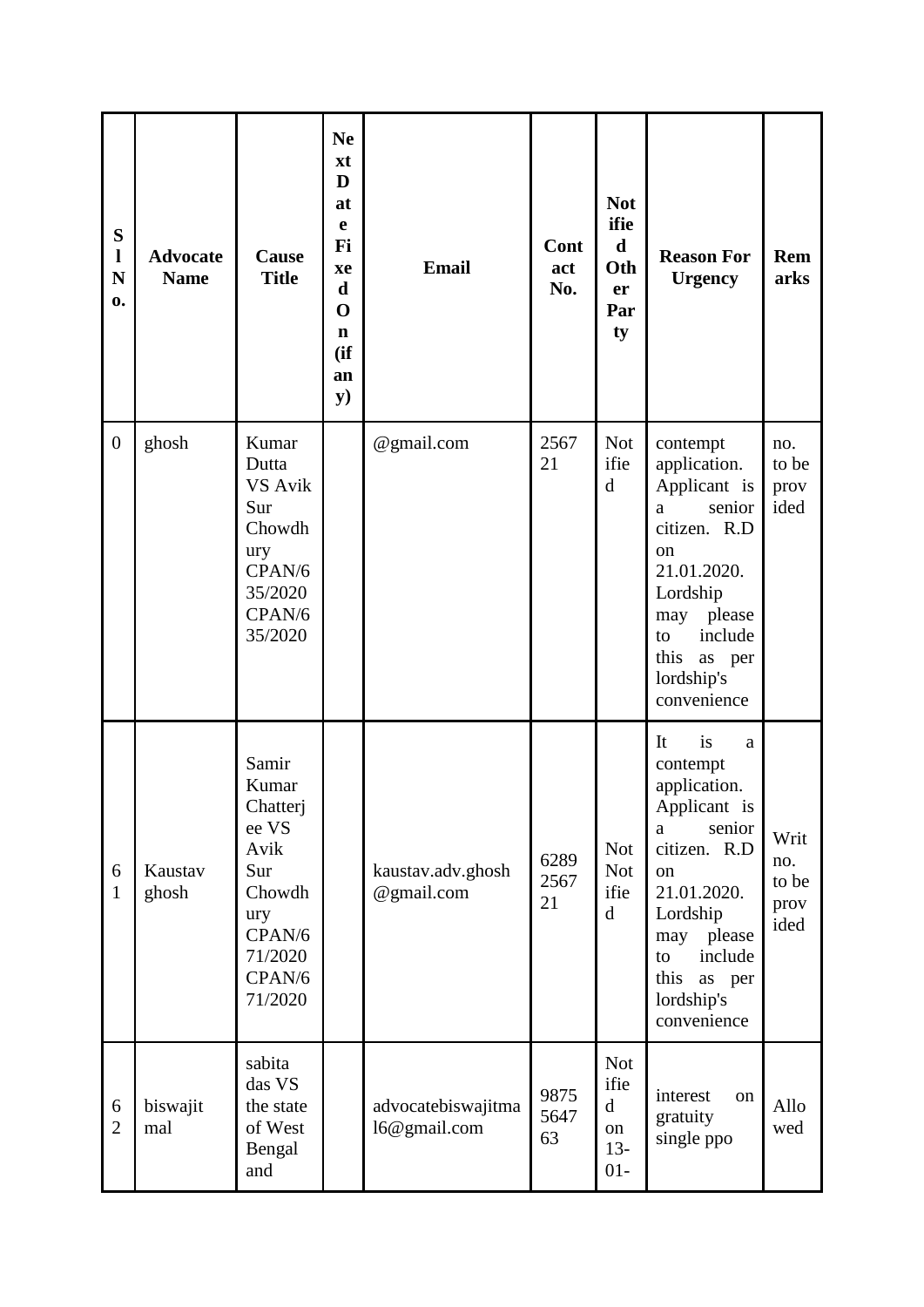| S<br>$\mathbf{l}$<br>N<br>$\mathbf{0}$ | <b>Advocate</b><br><b>Name</b>              | Cause<br><b>Title</b>                                                                                                                         | <b>Ne</b><br>xt<br>D<br>at<br>$\mathbf e$<br>Fi<br>xe<br>$\mathbf d$<br>$\mathbf 0$<br>$\mathbf n$<br>(if)<br>an<br>${\bf y})$ | <b>Email</b>                       | Cont<br>act<br>No. | <b>Not</b><br>ifie<br>$\mathbf d$<br>Oth<br>er<br>Par<br>ty                         | <b>Reason For</b><br><b>Urgency</b>                                                                                                                                                                                 | Rem<br>arks |
|----------------------------------------|---------------------------------------------|-----------------------------------------------------------------------------------------------------------------------------------------------|--------------------------------------------------------------------------------------------------------------------------------|------------------------------------|--------------------|-------------------------------------------------------------------------------------|---------------------------------------------------------------------------------------------------------------------------------------------------------------------------------------------------------------------|-------------|
|                                        |                                             | others<br><b>WPA/86</b><br>40/2021                                                                                                            |                                                                                                                                |                                    |                    | 202<br>$\overline{2}$                                                               |                                                                                                                                                                                                                     |             |
|                                        |                                             | Group-II                                                                                                                                      |                                                                                                                                |                                    |                    |                                                                                     |                                                                                                                                                                                                                     |             |
| $\boldsymbol{6}$<br>3                  | biswajit<br>mal                             | md.<br>katem<br>ali VS<br>the state<br>of West<br>Bengal<br>and<br>others<br><b>WPA/86</b><br>49/2021<br>Group-II                             |                                                                                                                                | advocatebiswajitma<br>16@gmail.com | 9875<br>5647<br>63 | <b>Not</b><br>ifie<br>$\mathbf d$<br>on<br>$12 -$<br>$01-$<br>202<br>$\overline{2}$ | interest<br>on<br>gratuity<br>single ppo                                                                                                                                                                            | Allo<br>wed |
| 6<br>$\overline{4}$                    | <b>KRISHNE</b><br><b>NDU</b><br><b>BERA</b> | Rabial<br>Haque<br>Sardar<br>& Anr.<br><b>VS</b> State<br>of West<br>Bengal<br>& Ors.<br>WPA/11<br>088/201<br>6<br>CAN/5/<br>2022<br>Group-II |                                                                                                                                | krishnendubera87<br>@gmail.com     | 9804<br>4705<br>95 | <b>Not</b><br><b>Not</b><br>ifie<br>$\mathbf d$                                     | Restoration<br>Application :<br>Learned<br>Advocate's<br>father<br>demised due<br>to Covid in<br>the<br>2nd<br>wave period<br>from<br>and<br>then<br>onwards Ld.<br>Advocate's<br>mother<br>is<br>facing<br>several | Allo<br>wed |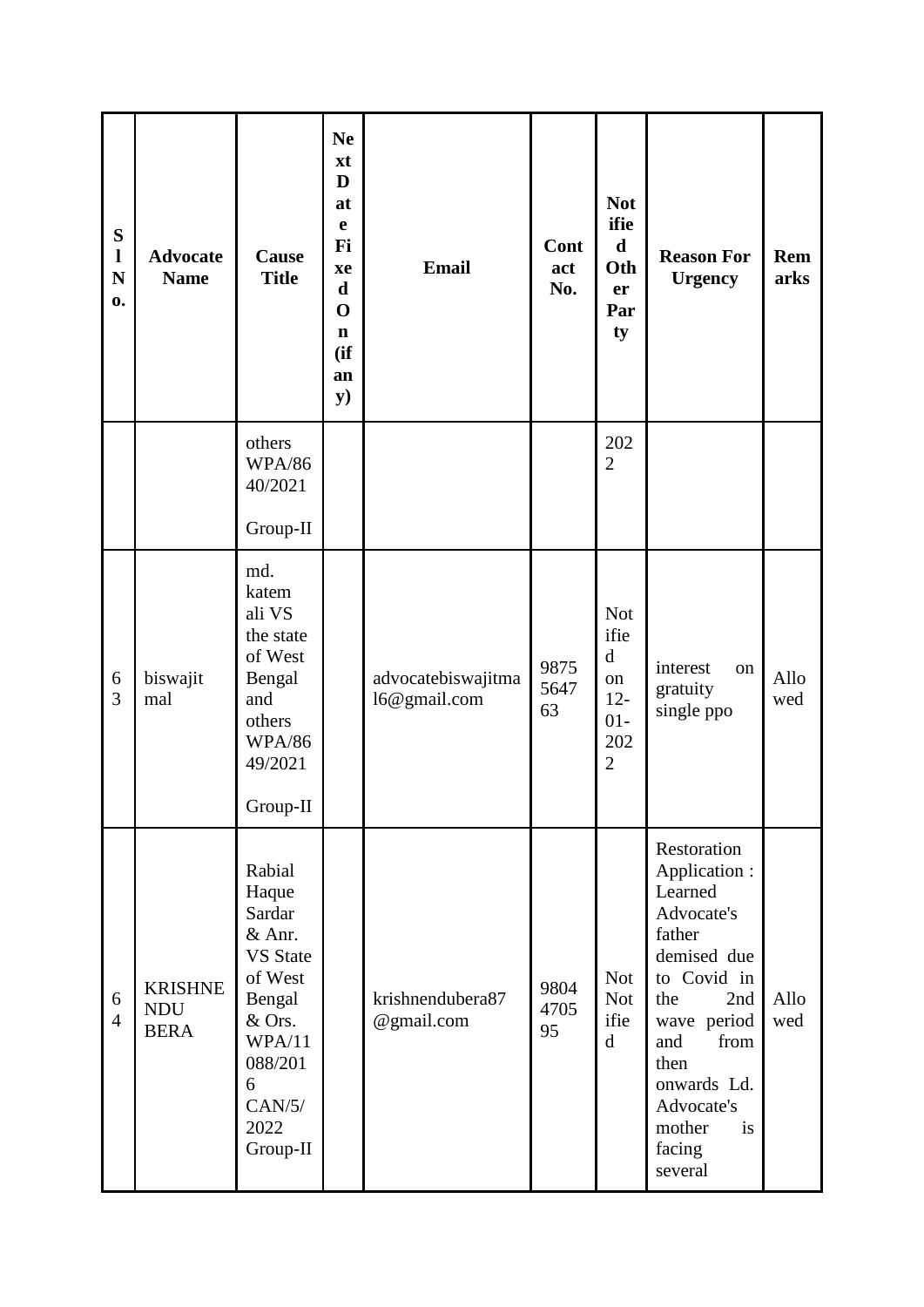| S<br>$\mathbf{l}$<br>$\mathbf N$<br>$\mathbf{0}$ | <b>Advocate</b><br><b>Name</b> | Cause<br><b>Title</b> | <b>Ne</b><br>xt<br>D<br>at<br>$\mathbf e$<br>Fi<br>xe<br>$\mathbf d$<br>$\mathbf 0$<br>$\mathbf n$<br>(ii)<br>an<br>${\bf y})$ | <b>Email</b>                        | Cont<br>act<br>No. | <b>Not</b><br>ifie<br>$\mathbf d$<br>Oth<br>er<br>Par<br>ty | <b>Reason For</b><br><b>Urgency</b>                                                                                                                                                                                                                                                                                                                                                                                                                                                         | Rem<br>arks |
|--------------------------------------------------|--------------------------------|-----------------------|--------------------------------------------------------------------------------------------------------------------------------|-------------------------------------|--------------------|-------------------------------------------------------------|---------------------------------------------------------------------------------------------------------------------------------------------------------------------------------------------------------------------------------------------------------------------------------------------------------------------------------------------------------------------------------------------------------------------------------------------------------------------------------------------|-------------|
|                                                  |                                |                       |                                                                                                                                |                                     |                    |                                                             | ailments due<br>post<br>to<br>covid.<br>The<br>aforesaid<br>matter<br>appeared on<br>mentioning,<br>when<br>Ld.<br>Advocate<br>was present<br>in court on<br>half.<br>first<br>But left the<br>court for the<br>mother's<br>health issues<br>and<br>was<br>under<br>impression<br>that<br>no<br>adverse<br>order will be<br>passed<br>in<br>pandemic<br>condition<br><b>But</b><br>unfortunatel<br>the<br>said<br>$\mathbf{V}$<br>was<br>matter<br>dismissed<br>for default in<br>2nd Half. |             |
| 6<br>$\tau$                                      | Madhusud<br>an mandal          | Renu<br>Kumari        |                                                                                                                                | madhusudan.manda<br>11010@gmail.com | 9051<br>2608       | Not<br><b>Not</b>                                           | The<br>petitioner is                                                                                                                                                                                                                                                                                                                                                                                                                                                                        | Allo<br>wed |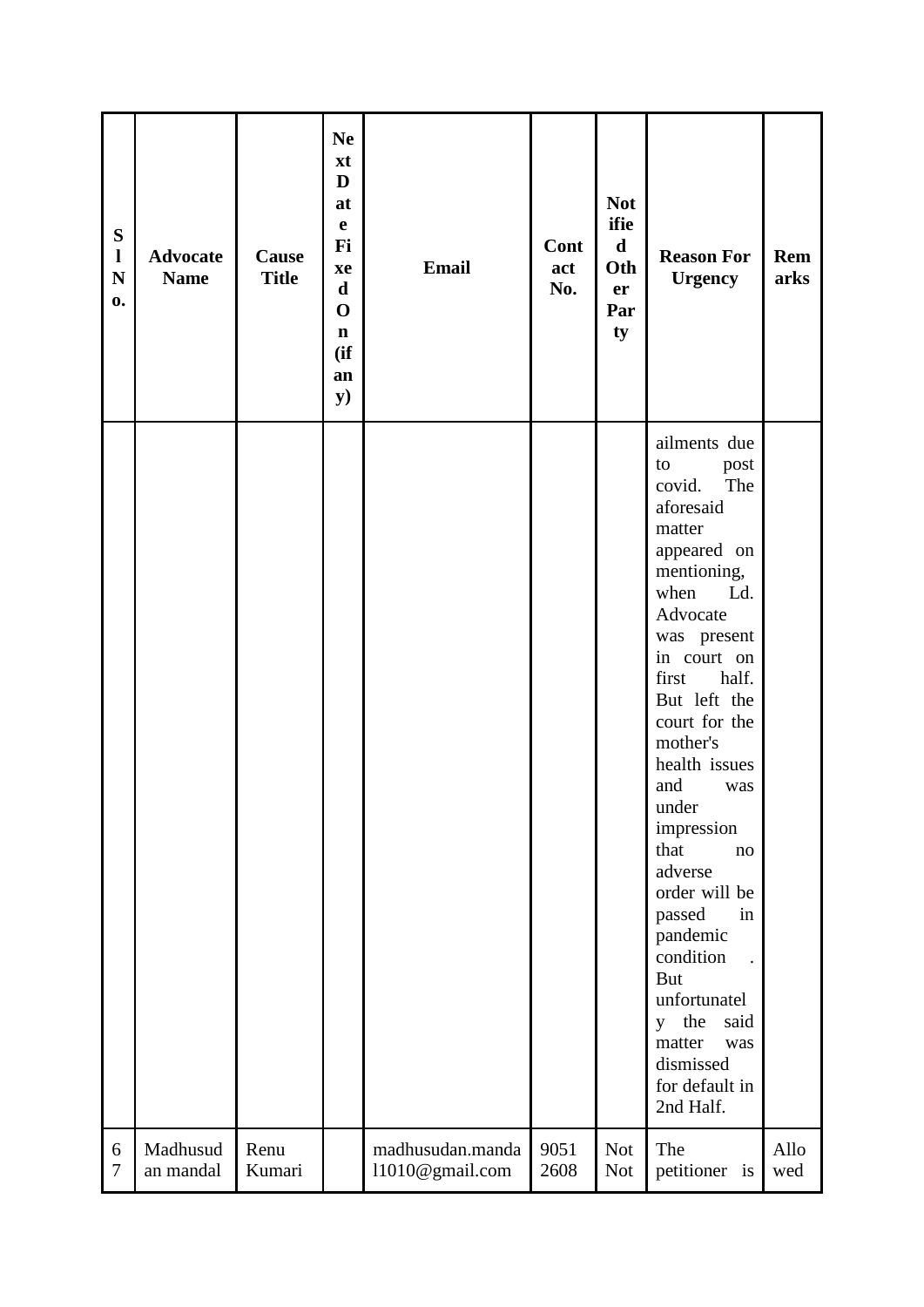| ${\bf S}$<br>$\mathbf{l}$<br>$\mathbf N$<br>0. | <b>Advocate</b><br><b>Name</b> | Cause<br><b>Title</b>                                                                                                   | <b>Ne</b><br>xt<br>D<br>at<br>$\mathbf e$<br>Fi<br>xe<br>$\mathbf d$<br>$\mathbf 0$<br>$\mathbf n$<br>(ii)<br>an<br>${\bf y})$ | <b>Email</b>                            | <b>Cont</b><br>act<br>No. | <b>Not</b><br>ifie<br>$\mathbf d$<br>Oth<br>er<br>Par<br>ty                          | <b>Reason For</b><br><b>Urgency</b>                                                                                                                                                                                                                                                                                                             | Rem<br>arks |
|------------------------------------------------|--------------------------------|-------------------------------------------------------------------------------------------------------------------------|--------------------------------------------------------------------------------------------------------------------------------|-----------------------------------------|---------------------------|--------------------------------------------------------------------------------------|-------------------------------------------------------------------------------------------------------------------------------------------------------------------------------------------------------------------------------------------------------------------------------------------------------------------------------------------------|-------------|
|                                                |                                | VS The<br><b>State</b><br>West<br>Bengal<br>WPA/14<br>066/202<br>1<br>Group-II                                          |                                                                                                                                |                                         | 10                        | ifie<br>$\mathbf d$                                                                  | trained<br>a<br>primary<br>school<br>teacher<br>and<br>she<br>is<br>working<br>long<br>since<br>she<br>and<br>is<br>entitled<br>to<br>$\mathbf{A}$<br>get<br>category<br>scale benefit<br>and<br>made<br>representatio<br>the<br>to<br>$\mathbf n$<br>respondents<br>but<br>to<br>tilldate same<br>has<br>not<br>consider<br>kindly<br>consider |             |
| 6<br>8                                         | Samim<br>Ahammed               | Md.<br>Kutubud<br>din<br>Ahamed<br><b>VS</b><br>Debabra<br>ta Sarkar<br>and Ors<br>WPA/42<br>1/2022<br>CPAN/7<br>5/2022 |                                                                                                                                | chamberofsamimah<br>ammed@gmail.co<br>m | 9163<br>5967<br>31        | <b>Not</b><br>ifie<br>$\mathbf d$<br>on<br>$22 -$<br>$01 -$<br>202<br>$\overline{2}$ | Despite their<br>having order<br>of stay of<br>this Hon, ble<br>court against<br>the order of<br>transfer<br>of<br>posting<br>release order<br>been<br>has<br>issued.                                                                                                                                                                           | Allo<br>wed |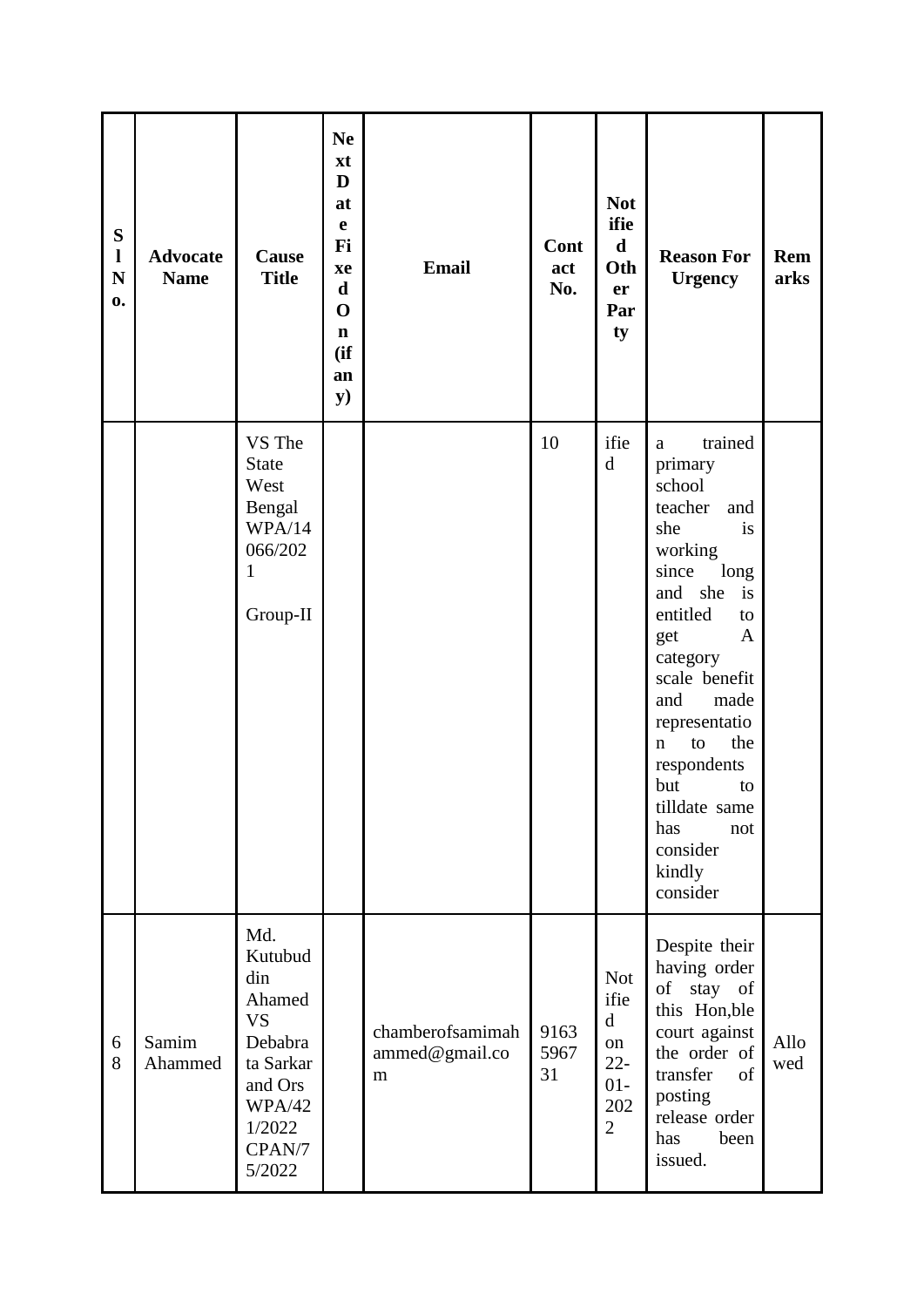| S<br>$\mathbf{l}$<br>N<br>0.       | <b>Advocate</b><br><b>Name</b> | Cause<br><b>Title</b>                                                                                              | <b>Ne</b><br>xt<br>D<br>at<br>e<br>Fi<br>xe<br>d<br>$\mathbf 0$<br>$\mathbf n$<br>(ii)<br>an<br>${\bf y})$ | <b>Email</b>                       | Cont<br>act<br>No. | <b>Not</b><br>ifie<br>$\mathbf d$<br>Oth<br>er<br>Par<br>ty                          | <b>Reason For</b><br><b>Urgency</b>      | <b>Rem</b><br>arks |
|------------------------------------|--------------------------------|--------------------------------------------------------------------------------------------------------------------|------------------------------------------------------------------------------------------------------------|------------------------------------|--------------------|--------------------------------------------------------------------------------------|------------------------------------------|--------------------|
| 6<br>9                             | biswajit<br>mal                | khukura<br>ni dhara<br>VS the<br>state of<br>west<br>bengal<br><b>WPA/89</b><br>65/2021<br>Group-II                |                                                                                                            | advocatebiswajitma<br>16@gmail.com | 9875<br>5647<br>63 | <b>Not</b><br>ifie<br>$\mathbf d$<br>on<br>$13 -$<br>$01 -$<br>202<br>$\overline{2}$ | interest<br>on<br>gratuity<br>single ppo | Allo<br>wed        |
| $\overline{7}$<br>$\boldsymbol{0}$ | biswajit<br>mal                | animesh<br>chandra<br>kar VS<br>the state<br>of west<br>bengal<br><b>WPA/89</b><br>68/2021<br>Group-II             |                                                                                                            | advocatebiswajitma<br>16@gmail.com | 9875<br>5647<br>63 | <b>Not</b><br>ifie<br>$\mathbf d$<br>on<br>$13-$<br>$01 -$<br>202<br>$\overline{2}$  | interest<br>on<br>gratuity<br>single ppo | Allo<br>wed        |
| $\boldsymbol{7}$<br>$\mathbf{1}$   | biswajit<br>mal                | manik<br>kumar<br>guha VS<br>the state<br>of west<br>bengal<br>and<br>others<br>WPA/15<br>186/202<br>1<br>Group-II |                                                                                                            | advocatebiswajitma<br>16@gmail.com | 9875<br>5647<br>63 | <b>Not</b><br>ifie<br>$\mathbf d$<br>on<br>$13-$<br>$01-$<br>202<br>$\overline{2}$   | interest<br>on<br>gratuity<br>single ppo | Allo<br>wed        |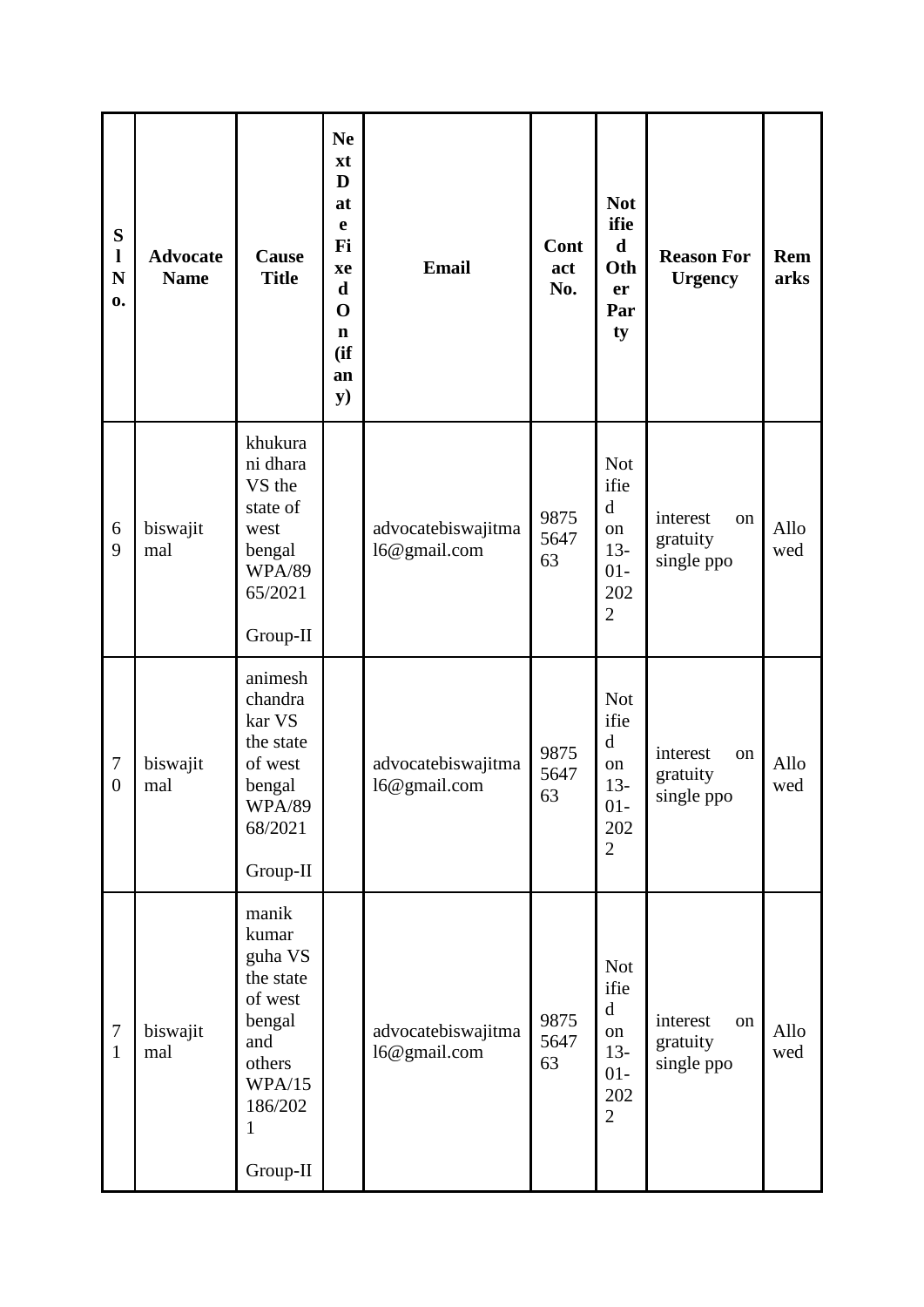| S<br>$\mathbf{l}$<br>N<br>0. | <b>Advocate</b><br><b>Name</b>        | Cause<br><b>Title</b>                                                                                                | <b>Ne</b><br>xt<br>D<br>at<br>$\mathbf e$<br>Fi<br>xe<br>$\mathbf d$<br>$\mathbf 0$<br>$\mathbf n$<br>(ii)<br>an<br>${\bf y})$ | <b>Email</b>                        | Cont<br>act<br>No. | <b>Not</b><br>ifie<br>$\mathbf d$<br>Oth<br>er<br>Par<br>ty                          | <b>Reason For</b><br><b>Urgency</b>                                                                                                                                                                                            | <b>Rem</b><br>arks |
|------------------------------|---------------------------------------|----------------------------------------------------------------------------------------------------------------------|--------------------------------------------------------------------------------------------------------------------------------|-------------------------------------|--------------------|--------------------------------------------------------------------------------------|--------------------------------------------------------------------------------------------------------------------------------------------------------------------------------------------------------------------------------|--------------------|
| $\tau$<br>$\overline{2}$     | biswajit<br>mal                       | md<br>golam<br>rasul VS<br>the state<br>of west<br>bengal<br>and<br>others<br>WPA/15<br>274/202<br>1<br>Group-II     |                                                                                                                                | advocatebiswajitma<br>16@gmail.com  | 9875<br>5647<br>63 | <b>Not</b><br>ifie<br>$\mathbf d$<br>on<br>$12 -$<br>$01 -$<br>202<br>$\overline{2}$ | interest<br>on<br>gratuity<br>single ppo                                                                                                                                                                                       | Allo<br>wed        |
| $\tau$<br>$\overline{4}$     | <b>Bikram</b><br>Banerjee<br>Advocate | Md.<br>Afzal<br>Imam<br><b>VS State</b><br>of West<br>Bengal<br>& ors.<br><b>WPA/68</b><br>98/2019<br>CAN/1/<br>2022 |                                                                                                                                | bikram.banerjee91<br>@gmail.com     | 9831<br>5695<br>08 | <b>Not</b><br><b>Not</b><br>ifie<br>$\mathbf d$                                      | Matter<br>relates<br>to<br>wrong<br>questions in<br>of<br>respect<br>subject urdu<br>of TET 2014<br>(Primary).<br>The<br>aforesaid<br>matter<br>was<br>filed in the<br>2019<br>year<br>and it is in<br>motion<br>the<br>stage. | Allo<br>wed        |
| 7<br>6                       | Madhusud<br>an mandal                 | Ardhend<br>$\mathbf{u}$<br>Mandal<br><b>&amp;anothe</b>                                                              |                                                                                                                                | madhusudan.manda<br>11010@gmail.com | 9051<br>2608<br>10 | <b>Not</b><br><b>Not</b><br>ifie<br>$\mathbf d$                                      | Petitioner<br>father<br>had<br>died while in<br>service                                                                                                                                                                        | Allo<br>wed        |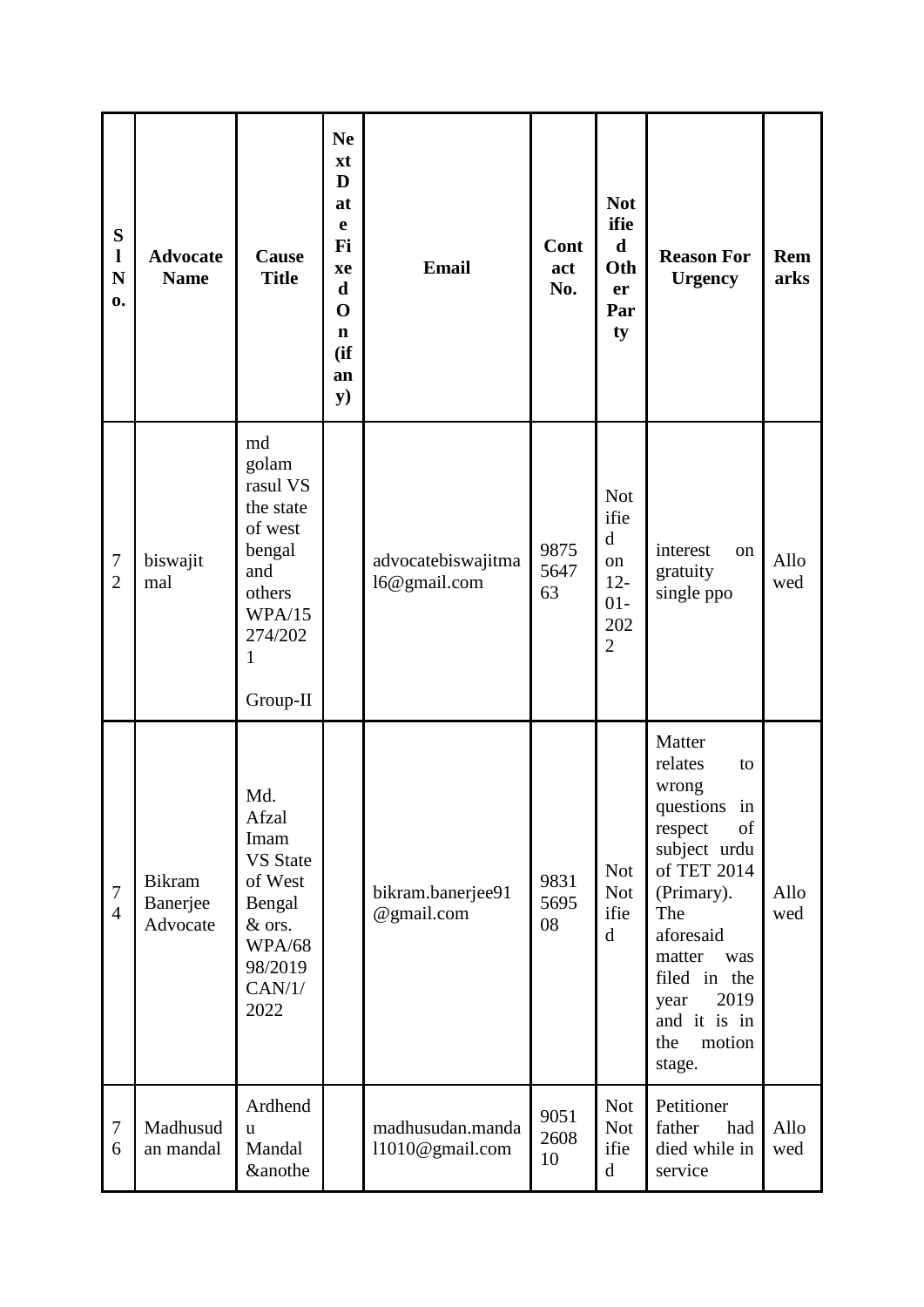| S<br>$\mathbf{l}$<br>N<br>0.       | <b>Advocate</b><br><b>Name</b>        | <b>Cause</b><br><b>Title</b>                                                                                                          | <b>Ne</b><br>xt<br>D<br>at<br>e<br>Fi<br>xe<br>$\mathbf d$<br>$\mathbf 0$<br>$\mathbf n$<br>(ii)<br>an<br>${\bf y})$ | <b>Email</b>                    | Cont<br>act<br>No. | <b>Not</b><br>ifie<br>$\mathbf d$<br>Oth<br>er<br>Par<br>ty | <b>Reason For</b><br><b>Urgency</b>                                                                                                                                                                                                         | Rem<br>arks |
|------------------------------------|---------------------------------------|---------------------------------------------------------------------------------------------------------------------------------------|----------------------------------------------------------------------------------------------------------------------|---------------------------------|--------------------|-------------------------------------------------------------|---------------------------------------------------------------------------------------------------------------------------------------------------------------------------------------------------------------------------------------------|-------------|
|                                    |                                       | r VS<br>The<br>State of<br>West<br>Bengal<br>WP/780<br>2/2020<br>Group-II                                                             |                                                                                                                      |                                 |                    |                                                             | period<br>and<br>no<br>any<br>earning<br>member<br>of<br>his<br>family<br>they<br>are<br>suffering for<br>hardship<br>previously<br>Honable<br>Court passed<br>an order in<br>his favour ut<br>the<br>respondents<br>did<br>not<br>consider |             |
| $\boldsymbol{7}$<br>$\overline{7}$ | <b>Bikram</b><br>Banerjee<br>Advocate | Khalid<br>Afroz<br>Ansari<br><b>VS</b> State<br>of West<br>Bengal<br>& Ors.<br><b>WPA/69</b><br>41/2019<br>CAN/1/<br>2022<br>Group-II |                                                                                                                      | bikram.banerjee91<br>@gmail.com | 9831<br>5695<br>08 | <b>Not</b><br><b>Not</b><br>ifie<br>$\mathbf d$             | Matter<br>relates<br>to<br>wrong<br>questions<br>in<br>respect<br>of<br>subject urdu<br>of TET 2014<br>(Primary).<br>The<br>aforesaid<br>matter<br>was<br>filed in the<br>2019<br>year<br>and it is in<br>motion<br>the<br>stage.           | Allo<br>wed |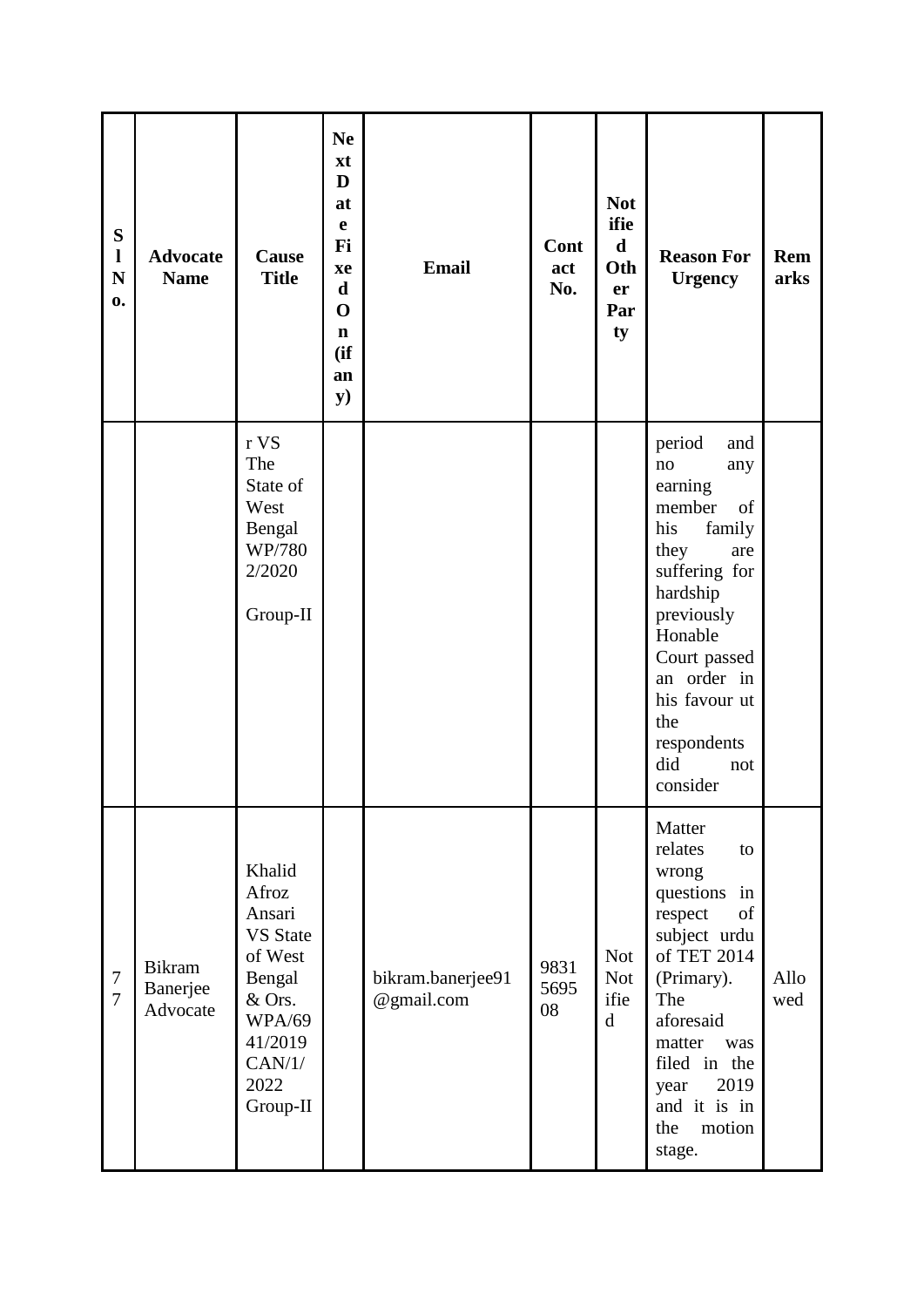| S<br>$\mathbf{l}$<br>$\mathbf N$<br>0. | <b>Advocate</b><br><b>Name</b>        | Cause<br><b>Title</b>                                                                                                             | <b>Ne</b><br>xt<br>D<br>at<br>e<br>Fi<br>xe<br>$\mathbf d$<br>$\mathbf 0$<br>$\mathbf n$<br>(ii)<br>an<br>${\bf y})$ | <b>Email</b>                    | Cont<br>act<br>No. | <b>Not</b><br>ifie<br>$\mathbf d$<br>Oth<br><b>er</b><br>Par<br>ty | <b>Reason For</b><br><b>Urgency</b>                                                                                                                                                                                                                                                                                              | Rem<br>arks |
|----------------------------------------|---------------------------------------|-----------------------------------------------------------------------------------------------------------------------------------|----------------------------------------------------------------------------------------------------------------------|---------------------------------|--------------------|--------------------------------------------------------------------|----------------------------------------------------------------------------------------------------------------------------------------------------------------------------------------------------------------------------------------------------------------------------------------------------------------------------------|-------------|
| $\boldsymbol{7}$<br>8                  | <b>Bikram</b><br>Banerjee<br>Advocate | Md.<br>Ansar<br>Alam<br><b>VS State</b><br>of West<br>Bengal<br>& Ors.<br><b>WPA/68</b><br>92/2019<br>CAN/1/<br>2022<br>Group-II  |                                                                                                                      | bikram.banerjee91<br>@gmail.com | 9831<br>5695<br>08 | <b>Not</b><br><b>Not</b><br>ifie<br>$\mathbf d$                    | Matter<br>relates<br>to<br>wrong<br>question<br>in<br>$% \left( \left( \mathcal{A},\mathcal{A}\right) \right) =\left( \mathcal{A},\mathcal{A}\right)$ of<br>respect<br>subject Urdu<br>of TET 2014<br>(Primary).<br>The<br>aforesaid<br>matter<br>was<br>filed in the<br>2019<br>year<br>and it is in<br>the<br>motion<br>stage. | Allo<br>wed |
| $8\,$<br>$\overline{0}$                | <b>Bikram</b><br>Banerjee<br>Advocate | Md.<br>Junaid<br>Alam<br><b>VS</b> State<br>of West<br>Bengal<br>& ors.<br><b>WPA/68</b><br>91/2019<br>CAN/1/<br>2022<br>Group-II |                                                                                                                      | bikram.banerjee91<br>@gmail.com | 9831<br>5695<br>08 | <b>Not</b><br><b>Not</b><br>ifie<br>$\mathbf d$                    | Matter<br>relates<br>to<br>wrong<br>questions<br>in<br>of<br>respect<br>subject urdu<br>of TET 2014<br>(Primary).<br>The<br>aforesaid<br>matter<br>was<br>filed in the<br>2019<br>year<br>and it is in<br>the<br>motion<br>stage.                                                                                                | Allo<br>wed |
| 8                                      | <b>Bikram</b>                         | Nasim                                                                                                                             |                                                                                                                      | bikram.banerjee91               | 9831               | <b>Not</b>                                                         | Matter                                                                                                                                                                                                                                                                                                                           | Allo        |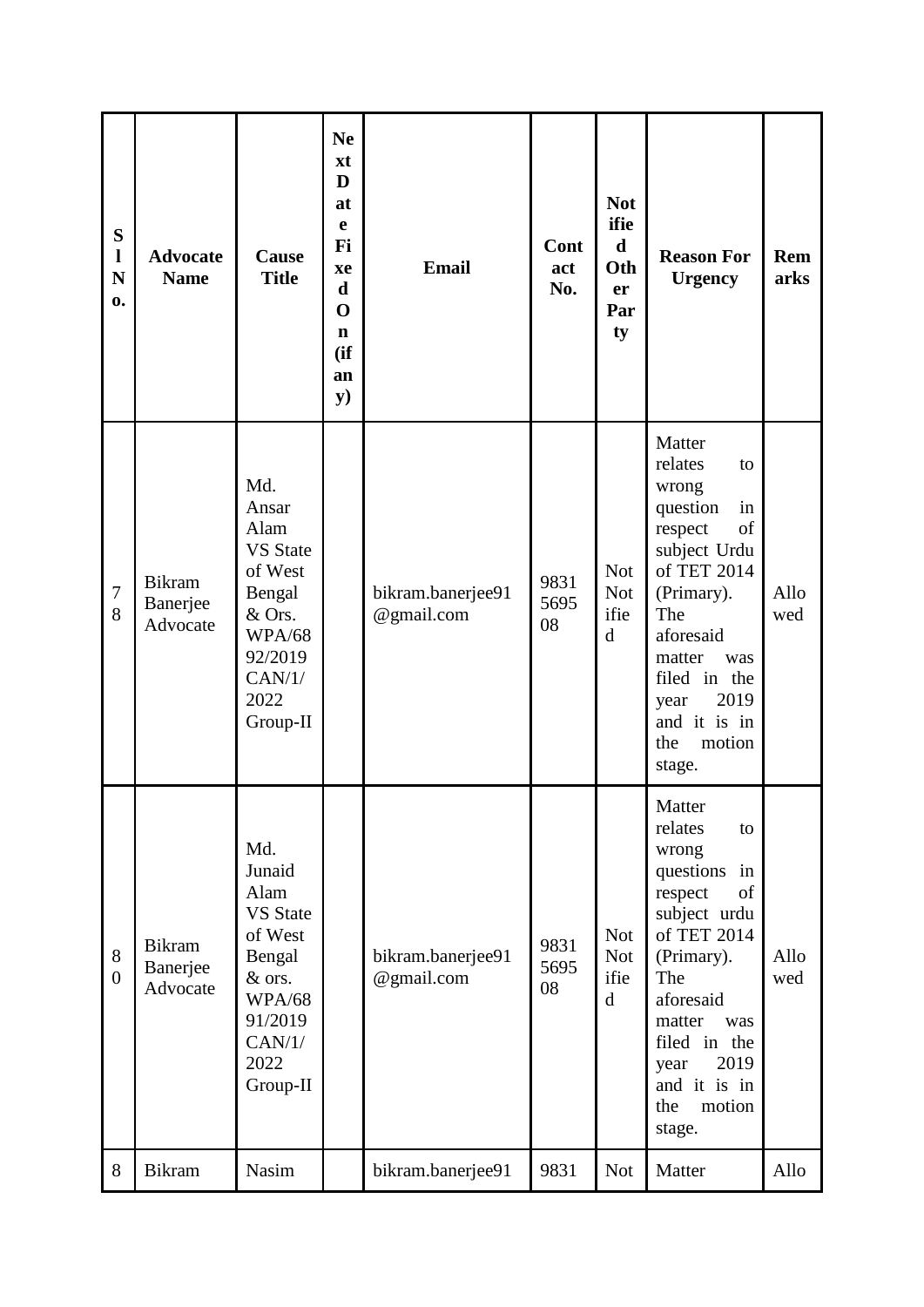| ${\bf S}$<br>$\mathbf{l}$<br>N<br>0. | <b>Advocate</b><br><b>Name</b> | Cause<br><b>Title</b>                                                                                                     | <b>Ne</b><br>xt<br>D<br>at<br>e<br>Fi<br>xe<br>d<br>$\mathbf 0$<br>$\mathbf n$<br>(ii)<br>an<br>${\bf y})$ | <b>Email</b>                    | Cont<br>act<br>No. | <b>Not</b><br>ifie<br>d<br>Oth<br>er<br>Par<br>ty | <b>Reason For</b><br><b>Urgency</b>                                                                                                                                                                                               | Rem<br>arks |
|--------------------------------------|--------------------------------|---------------------------------------------------------------------------------------------------------------------------|------------------------------------------------------------------------------------------------------------|---------------------------------|--------------------|---------------------------------------------------|-----------------------------------------------------------------------------------------------------------------------------------------------------------------------------------------------------------------------------------|-------------|
| $\mathbf{1}$                         | Banerjee<br>Advocate           | Akram<br><b>VS</b> State<br>of West<br>Bengal<br>& Ors.<br><b>WPA/69</b><br>40/2019<br>CAN/1/<br>2022<br>Group-II         |                                                                                                            | @gmail.com                      | 5695<br>08         | <b>Not</b><br>ifie<br>d                           | relates<br>to<br>wrong<br>question<br>in<br>of<br>respect<br>subject Urdu<br>of TET 2014<br>(Primary).<br>The<br>aforesaid<br>matter<br>was<br>filed in the<br>2019<br>year<br>and it is in<br>motion<br>the<br>stage.            | wed         |
| 8<br>$\overline{3}$                  | Bikram<br>Banerjee<br>Advocate | Abdul<br>Enam<br><b>VS State</b><br>of West<br>Bengal<br>& ors.<br><b>WPA/68</b><br>86/2019<br>CAN/1/<br>2022<br>Group-II |                                                                                                            | bikram.banerjee91<br>@gmail.com | 9831<br>5695<br>08 | <b>Not</b><br><b>Not</b><br>ifie<br>$\mathbf d$   | Matter<br>relates<br>to<br>wrong<br>questions<br>in<br>of<br>respect<br>subject urdu<br>of TET 2014<br>(Primary).<br>The<br>aforesaid<br>matter<br>was<br>filed in the<br>2019<br>year<br>and it is in<br>motion<br>the<br>stage. | Allo<br>wed |
| 8<br>5                               | <b>Bikram</b><br>Banerjee      | Farhat<br>Feroz                                                                                                           |                                                                                                            | bikram.banerjee91<br>@gmail.com | 9831<br>5695       | <b>Not</b><br><b>Not</b>                          | Matter<br>relates<br>to                                                                                                                                                                                                           | Allo<br>wed |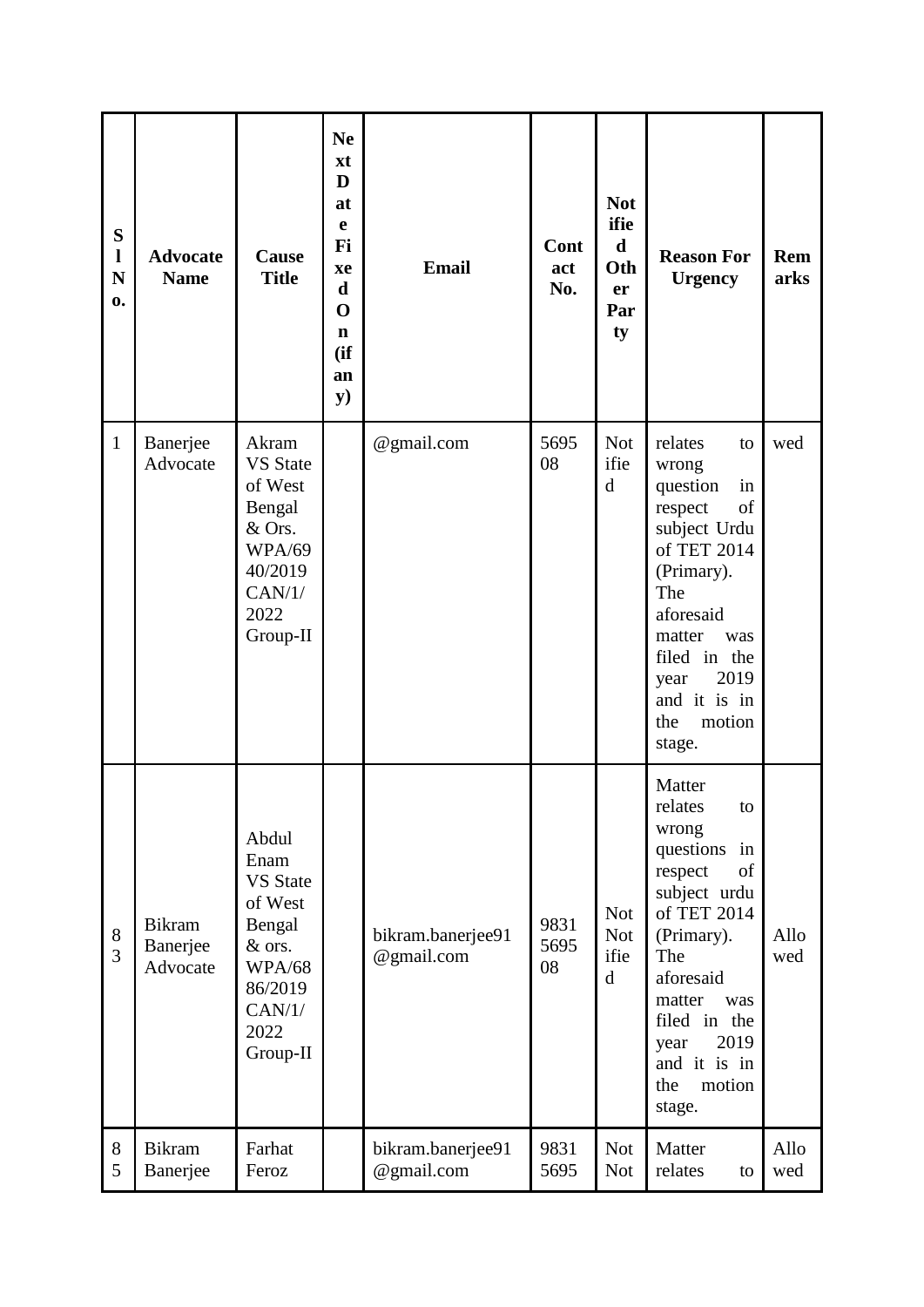| S<br>$\mathbf{l}$<br>N<br>0. | <b>Advocate</b><br><b>Name</b>        | Cause<br><b>Title</b>                                                                                                               | <b>Ne</b><br>xt<br>D<br>at<br>e<br>Fi<br>xe<br>$\mathbf d$<br>$\mathbf 0$<br>$\mathbf n$<br>(ii)<br>an<br>${\bf y})$ | <b>Email</b>                    | Cont<br>act<br>No. | <b>Not</b><br>ifie<br>$\mathbf d$<br>Oth<br>er<br>Par<br>ty | <b>Reason For</b><br><b>Urgency</b>                                                                                                                                                                                              | Rem<br>arks |
|------------------------------|---------------------------------------|-------------------------------------------------------------------------------------------------------------------------------------|----------------------------------------------------------------------------------------------------------------------|---------------------------------|--------------------|-------------------------------------------------------------|----------------------------------------------------------------------------------------------------------------------------------------------------------------------------------------------------------------------------------|-------------|
|                              | Advocate                              | <b>VS</b> State<br>of West<br>Bengal<br>& Ors.<br><b>WPA/68</b><br>88/2019<br>CAN/1/<br>2022<br>Group-II                            |                                                                                                                      |                                 | 08                 | ifie<br>$\mathbf d$                                         | wrong<br>question<br>in<br>respect<br>of<br>subject Urdu<br>of TET 2014<br>(Primary).<br>The<br>aforesaid<br>matter<br>was<br>filed in the<br>2019<br>year<br>and it is in<br>motion<br>the<br>stage.                            |             |
| 8<br>$\overline{7}$          | <b>Bikram</b><br>Banerjee<br>Advocate | Md.<br>Shadeb<br>Akhter<br><b>VS State</b><br>of West<br>Bengal<br>& Ors.<br><b>WPA/68</b><br>89/2019<br>CAN/1/<br>2022<br>Group-II |                                                                                                                      | bikram.banerjee91<br>@gmail.com | 9831<br>5695<br>08 | <b>Not</b><br><b>Not</b><br>ifie<br>$\mathbf d$             | Matter<br>relates<br>to<br>wrong<br>question<br>in<br>respect<br>of<br>subject Urdu<br>of TET 2014<br>(Primary).<br>The<br>aforesaid<br>matter<br>was<br>filed in the<br>2019<br>year<br>and it is in<br>motion<br>the<br>stage. | Allo<br>wed |
| $8\,$<br>8                   | <b>Bikram</b><br>Banerjee<br>Advocate | Md.<br>Tajder<br>Alam                                                                                                               |                                                                                                                      | bikram.banerjee91<br>@gmail.com | 9831<br>5695<br>08 | <b>Not</b><br><b>Not</b><br>ifie                            | Matter<br>relates<br>to<br>wrong                                                                                                                                                                                                 | Allo<br>wed |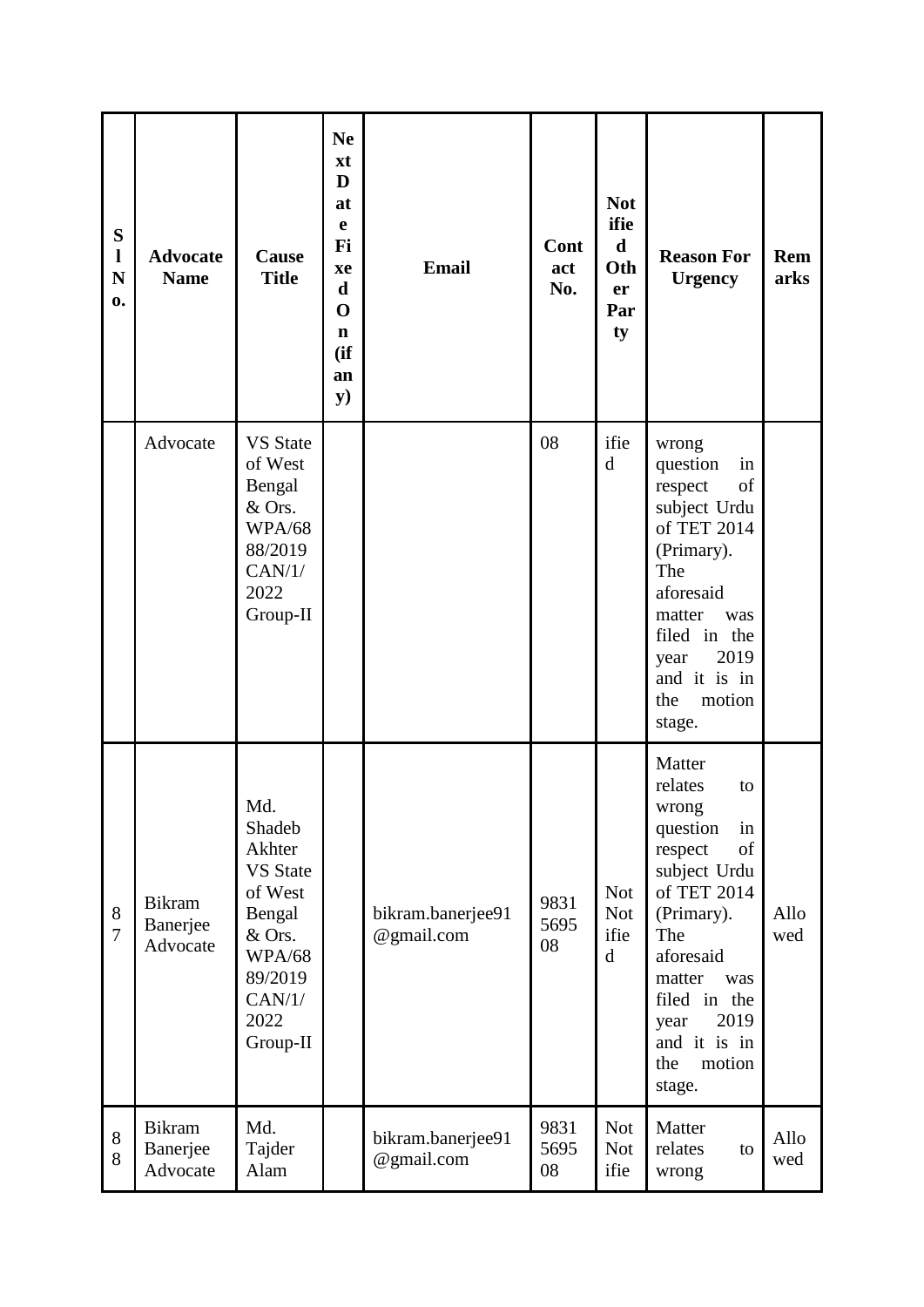| ${\bf S}$<br>$\mathbf{l}$<br>$\mathbf N$<br>0. | <b>Advocate</b><br><b>Name</b>        | Cause<br><b>Title</b>                                                                                                          | <b>Ne</b><br>xt<br>D<br>at<br>e<br>Fi<br>xe<br>$\mathbf d$<br>$\mathbf 0$<br>$\mathbf n$<br>(ii)<br>an<br>${\bf y})$ | <b>Email</b>                    | Cont<br>act<br>No. | <b>Not</b><br>ifie<br>$\mathbf d$<br>Oth<br>er<br>Par<br>ty | <b>Reason For</b><br><b>Urgency</b>                                                                                                                                                                                              | Rem<br>arks |
|------------------------------------------------|---------------------------------------|--------------------------------------------------------------------------------------------------------------------------------|----------------------------------------------------------------------------------------------------------------------|---------------------------------|--------------------|-------------------------------------------------------------|----------------------------------------------------------------------------------------------------------------------------------------------------------------------------------------------------------------------------------|-------------|
|                                                |                                       | <b>VS State</b><br>of West<br>Bengal<br>& Ors.<br><b>WPA/68</b><br>90/2019<br>CAN/1/<br>2022<br>Group-II                       |                                                                                                                      |                                 |                    | $\mathbf d$                                                 | question<br>in<br>of<br>respect<br>subject Urdu<br>of TET 2014<br>(Primary).<br>The<br>aforesaid<br>matter<br>was<br>filed in the<br>2019<br>year<br>and it is in<br>motion<br>the<br>stage.                                     |             |
| $8\,$<br>9                                     | <b>Bikram</b><br>Banerjee<br>Advocate | Farzana<br>Khatoon<br><b>VS State</b><br>of West<br>Bengal<br>& Ors.<br><b>WPA/68</b><br>87/2019<br>CAN/1/<br>2022<br>Group-II |                                                                                                                      | bikram.banerjee91<br>@gmail.com | 9831<br>5695<br>08 | <b>Not</b><br><b>Not</b><br>ifie<br>$\mathbf d$             | Matter<br>relates<br>to<br>wrong<br>question<br>in<br>of<br>respect<br>subject Urdu<br>of TET 2014<br>(Primary).<br>The<br>aforesaid<br>matter<br>was<br>filed in the<br>2019<br>year<br>and it is in<br>motion<br>the<br>stage. | Allo<br>wed |
| 9<br>5                                         | Sourav<br>Haldar                      | Shafali<br>Chakrab<br>orty VS<br>The                                                                                           |                                                                                                                      | srvadvsat17@gmai<br>l.com       | 8902<br>4666<br>16 | <b>Not</b><br><b>Not</b><br>ifie<br>$\mathbf d$             | The<br>Petitioner<br>herein is a<br>unmarried                                                                                                                                                                                    | Allo<br>wed |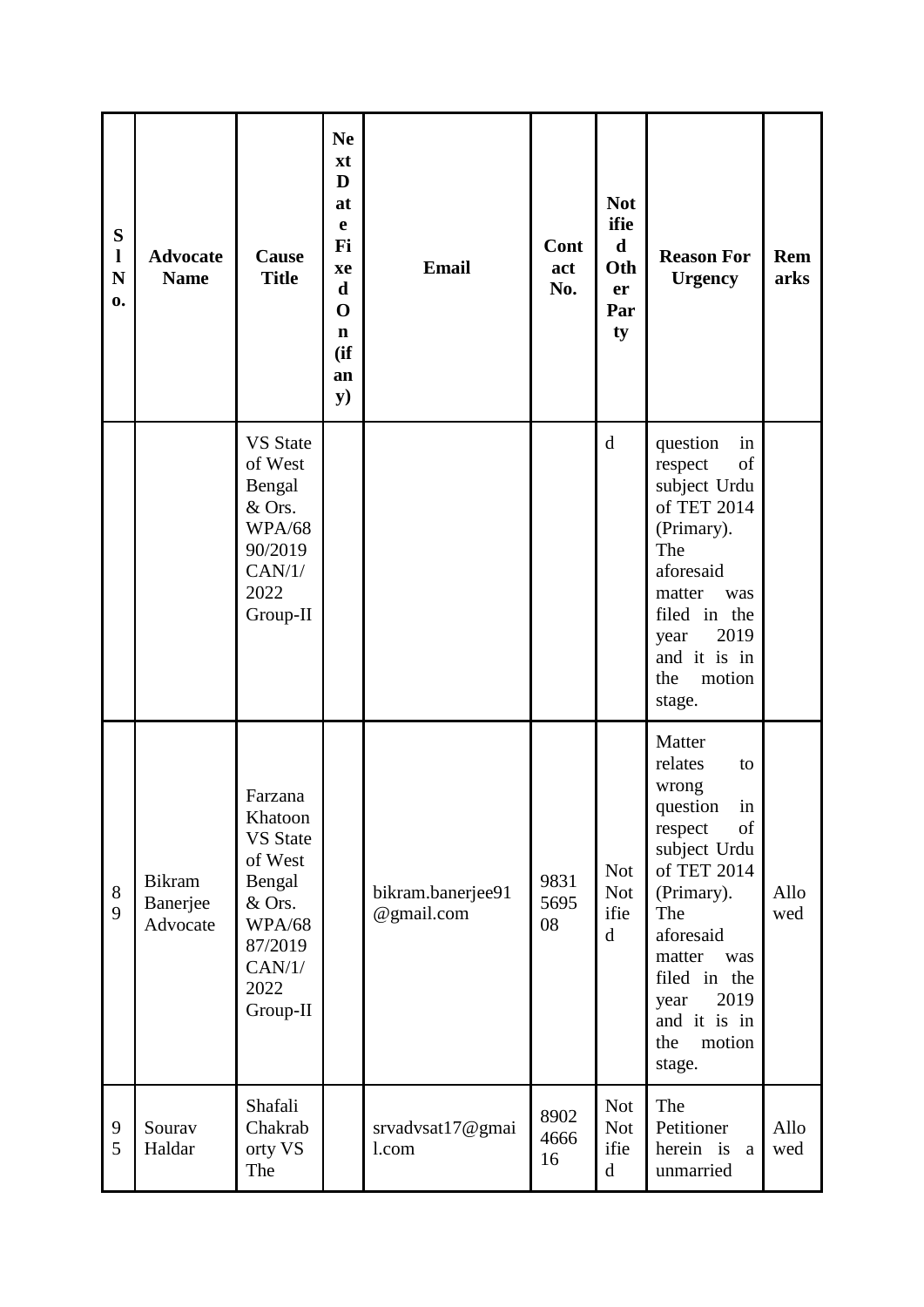| S<br>$\mathbf{l}$<br>N<br>0.                       | <b>Advocate</b><br><b>Name</b> | Cause<br><b>Title</b>                                                                            | <b>Ne</b><br>xt<br>D<br>at<br>e<br>Fi<br>xe<br>$\mathbf d$<br>$\mathbf 0$<br>$\mathbf n$<br>(ii)<br>an<br>${\bf y})$ | <b>Email</b>                   | Cont<br>act<br>No. | <b>Not</b><br>ifie<br>$\mathbf d$<br>Oth<br>er<br>Par<br>ty | <b>Reason For</b><br><b>Urgency</b>                                                                                                                                                                                                                                                                               | Rem<br>arks |
|----------------------------------------------------|--------------------------------|--------------------------------------------------------------------------------------------------|----------------------------------------------------------------------------------------------------------------------|--------------------------------|--------------------|-------------------------------------------------------------|-------------------------------------------------------------------------------------------------------------------------------------------------------------------------------------------------------------------------------------------------------------------------------------------------------------------|-------------|
|                                                    |                                | State of<br>West<br>Bengal<br>and<br>Others<br><b>WPA/19</b><br>735/202<br>1<br>Group-II         |                                                                                                                      |                                |                    |                                                             | daughter<br>of<br>the deceased<br>employee<br>praying<br>for<br>family<br>pension after<br>the<br>demise<br>of<br>her<br>mother. The<br>petitioner is<br>in a state of<br>acute<br>financial<br>crisis, hence<br>it is prayed<br>before<br>the<br>Hon'ble<br>Court to<br>include<br>the<br>matter in the<br>list. |             |
| $\mathbf{1}$<br>$\boldsymbol{0}$<br>$\overline{4}$ | Banshi<br>Badan<br>Maity       | Debanja<br>n Sarkar<br>VS The<br>State of<br>W.B. &<br>Ors<br>WPA/15<br>352/202<br>1<br>Group-II |                                                                                                                      | advbanshimaity89<br>@gmail.com | 8348<br>5804<br>93 | <b>Not</b><br><b>Not</b><br>ifie<br>$\mathbf d$             | Order date is<br>wrong to the<br>order sheet,<br>actual order<br>date<br>is<br>10.12.2021<br>but it will be<br>wrongly<br>written<br>as<br>10.12.2020.                                                                                                                                                            | Allo<br>wed |
| $\mathbf{1}$                                       | Banshi                         | Abdur                                                                                            |                                                                                                                      | advbanshimaity89               | 8348               | <b>Not</b>                                                  | Order date is                                                                                                                                                                                                                                                                                                     | Allo        |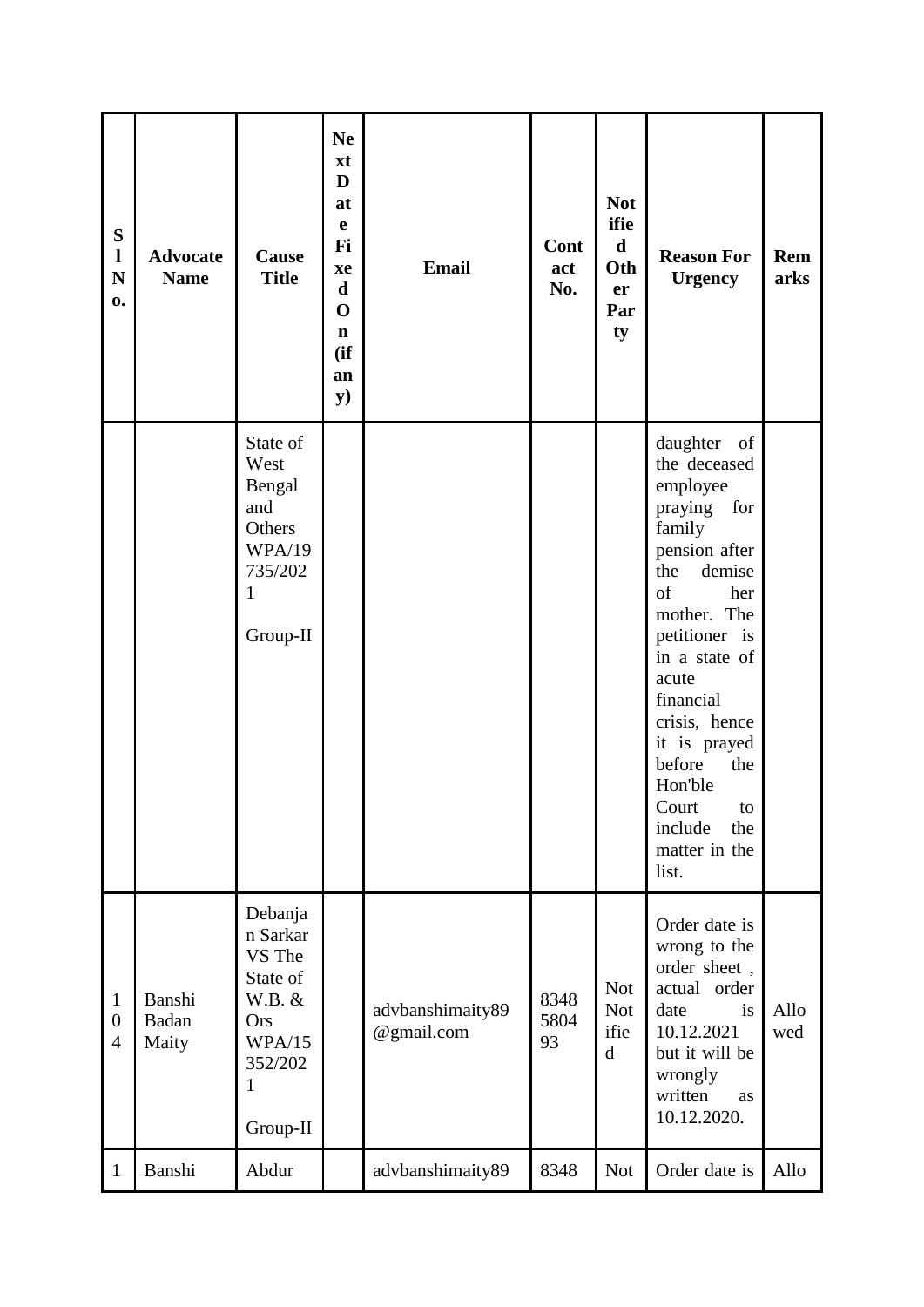| S<br>$\mathbf{l}$<br>$\mathbf N$<br>0.         | <b>Advocate</b><br><b>Name</b>                        | Cause<br><b>Title</b>                                                                         | <b>Ne</b><br>xt<br>D<br>at<br>$\mathbf e$<br>Fi<br>xe<br>$\mathbf d$<br>$\mathbf 0$<br>$\mathbf n$<br>(ii)<br>an<br>${\bf y})$ | <b>Email</b>                      | Cont<br>act<br>No. | <b>Not</b><br>ifie<br>$\mathbf d$<br>Oth<br><b>er</b><br>Par<br>ty | <b>Reason For</b><br><b>Urgency</b>                                                                                                                                                                                                                  | <b>Rem</b><br>arks |
|------------------------------------------------|-------------------------------------------------------|-----------------------------------------------------------------------------------------------|--------------------------------------------------------------------------------------------------------------------------------|-----------------------------------|--------------------|--------------------------------------------------------------------|------------------------------------------------------------------------------------------------------------------------------------------------------------------------------------------------------------------------------------------------------|--------------------|
| $\boldsymbol{0}$<br>5                          | Badan<br>Maity                                        | Rab VS<br>The<br>State of<br>W.B. &<br>Ors<br>WPA/15<br>382/202<br>1<br>Group-II              |                                                                                                                                | @gmail.com                        | 5804<br>93         | <b>Not</b><br>ifie<br>d                                            | wrong to the<br>order sheet,<br>actual order<br>date<br>is<br>10.12.2021<br>but it will be<br>wrongly<br>written<br>as<br>10.12.2020.                                                                                                                | wed                |
| $\mathbf{1}$<br>$\mathbf{1}$<br>$\overline{0}$ | <b>ARUNAV</b><br><b>A PATI</b>                        | Sankar<br>Kumar<br>Mondal<br>VS The<br>State of<br>West<br>Bengal<br><b>WPA/76</b><br>26/2021 |                                                                                                                                | aniruddhalahiri200<br>7@gmail.com | 9830<br>1259<br>64 | <b>Not</b><br><b>Not</b><br>ifie<br>$\mathbf d$                    | Petitioners'<br>length<br>of<br>service is 4<br>months short<br>of 10 years<br>qualifying<br>service. G.O.<br>No.<br>$26 -$<br>$SE(B)/1M-$<br>13/08 dated<br>February<br>2009<br>provides<br>condonation<br>of length of<br>service upto<br>6months. | Allo<br>wed        |
| $\mathbf{1}$<br>$\mathbf{1}$<br>$\overline{4}$ | <b>SUPRIYO</b><br><b>CHATTO</b><br><b>PADHYA</b><br>Y | <b>NISHA</b><br><b>KUMA</b><br><b>RIJHA</b><br><b>VS THE</b><br><b>STATE</b><br><b>OF</b>     |                                                                                                                                | schattopadhyay7@<br>gmail.com     | 9051<br>3577<br>32 | <b>Not</b><br><b>Not</b><br>ifie<br>$\mathbf d$                    | The<br>petitioner is<br><b>TET</b><br>a<br>qualified<br>candidate.<br>The                                                                                                                                                                            | Allo<br>wed        |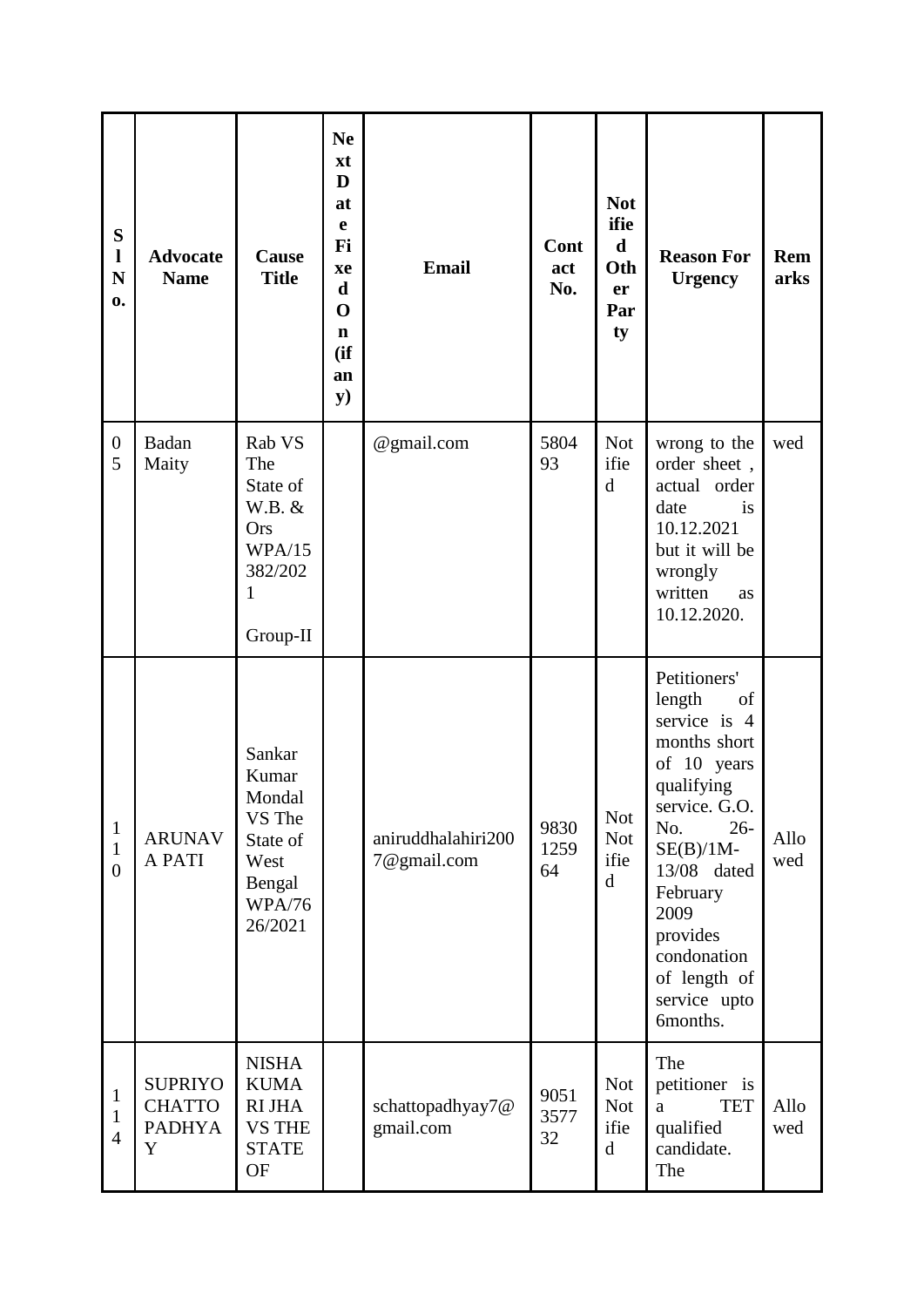| ${\bf S}$<br>$\mathbf{l}$<br>$\mathbf N$<br>$\mathbf{0}$ . | <b>Advocate</b><br><b>Name</b> | Cause<br><b>Title</b>                                                                                      | <b>Ne</b><br>xt<br>D<br>at<br>$\mathbf e$<br>Fi<br>xe<br>$\mathbf d$<br>$\mathbf 0$<br>$\mathbf n$<br>(if)<br>an<br><b>y</b> ) | <b>Email</b> | Cont<br>act<br>No. | <b>Not</b><br>ifie<br>$\mathbf d$<br>Oth<br>er<br>Par<br>ty | <b>Reason For</b><br><b>Urgency</b>                                                                                                                                                                                                                                                                                                                                                                                                                                                        | Rem<br>arks |
|------------------------------------------------------------|--------------------------------|------------------------------------------------------------------------------------------------------------|--------------------------------------------------------------------------------------------------------------------------------|--------------|--------------------|-------------------------------------------------------------|--------------------------------------------------------------------------------------------------------------------------------------------------------------------------------------------------------------------------------------------------------------------------------------------------------------------------------------------------------------------------------------------------------------------------------------------------------------------------------------------|-------------|
|                                                            |                                | <b>WEST</b><br><b>BENGA</b><br>L AND<br><b>OTHER</b><br>S<br>WPA/16<br>452/202<br>$\mathbf{1}$<br>Group-II |                                                                                                                                |              |                    |                                                             | petitioner<br>herein<br>challenges<br>the order of<br>the Primary<br>School<br>council<br>not<br>permitting<br>the<br>petitioner to<br>be<br>considered<br>as<br>a<br>candidate as<br>Primary<br>Teacher. The<br>petitioner<br>mistakenly<br>put B.ED in<br>place<br>of<br>D.EL.ED.<br>The Hon'ble<br>Court<br>in<br>earlier<br>writ<br>petition<br>condoned<br>the mistake<br>as<br>inadvertent<br>and directed<br>the authority<br>to verify the<br>originals and<br>take<br>appropriate |             |